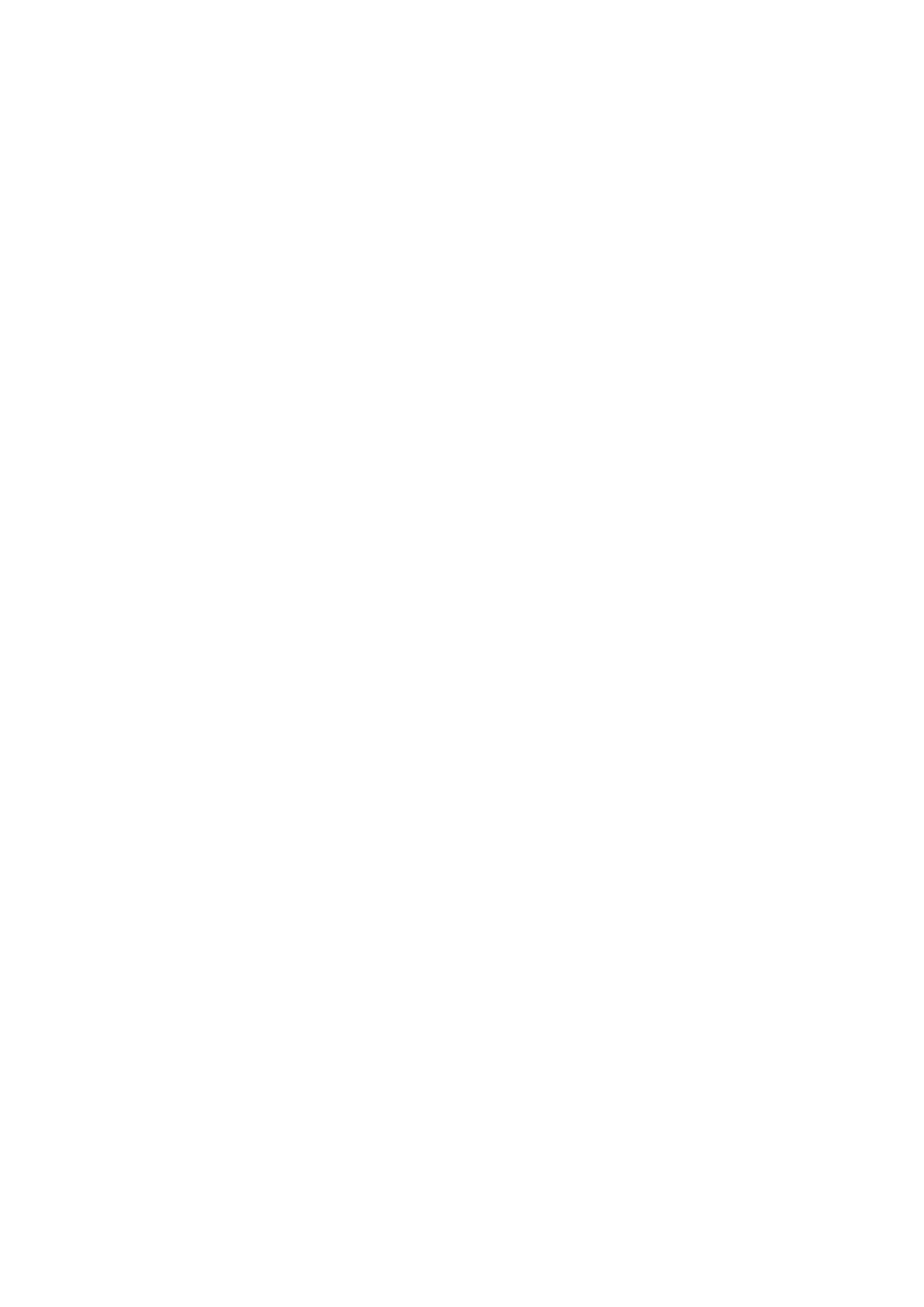## Contents

| $\mathbf 1$ | Introduction                                                                                                                                                                                                   | $\overline{5}$                                                 |
|-------------|----------------------------------------------------------------------------------------------------------------------------------------------------------------------------------------------------------------|----------------------------------------------------------------|
| $\bf{2}$    | <b>J-holomorphic Curves</b><br>Almost Complex Structures and Symplectic Geometry<br>2.1<br>2.2<br>2.3<br>2.4                                                                                                   | $\overline{7}$<br>$\overline{7}$<br>10<br>13<br>18             |
| 3           | <b>Banach Manifolds</b><br>3.1<br>Banach Manifolds<br>3.2<br>3.3                                                                                                                                               | 21<br>21<br>24<br>25                                           |
| 4           | Moduli Spaces<br>4.1<br>4.1.1<br>4.2                                                                                                                                                                           | 27<br>27<br>31<br>33                                           |
| 5           | <b>Bubbling and Compactness</b><br>5.1<br>5.1.1<br>5.1.2<br>5.1.3<br>5.1.4<br>5.2<br>Stable Maps and Gromov Compactness $\ldots \ldots \ldots \ldots \ldots \ldots \ldots$<br>$5.3\,$<br>5.3.1<br>5.3.2<br>5.4 | 35<br>35<br>35<br>36<br>38<br>39<br>40<br>42<br>43<br>45<br>46 |
| 6           | Applications<br>6.1<br>6.2<br>6.3                                                                                                                                                                              | 48<br>48<br>49<br>50                                           |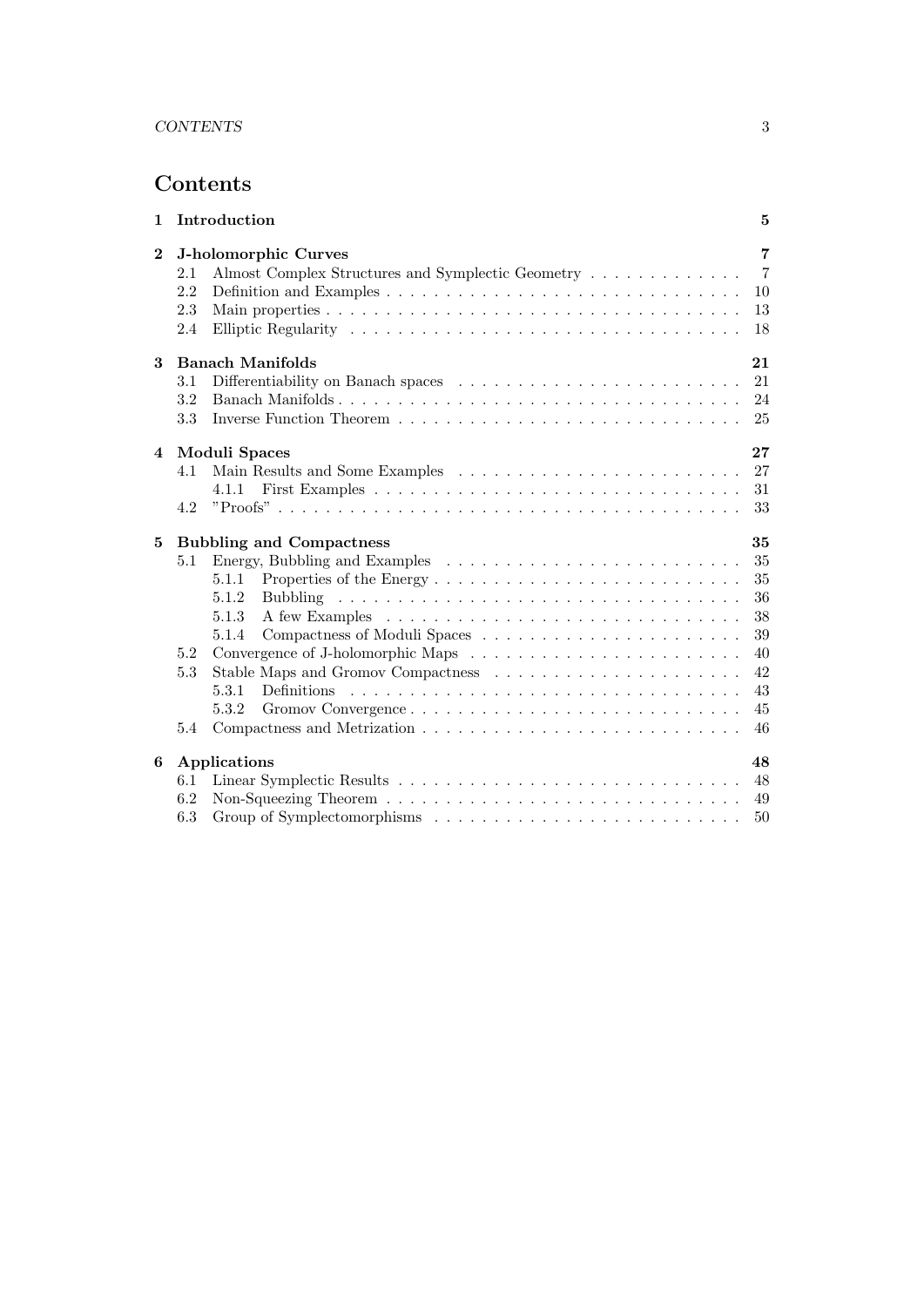#### Abstract

This paper provides a quick overview of some of the most important results concerning J-holomorphic curves and their structure together with some applications to symplectic geometry and topology. The purpose of this exposition is to provide a summary of the general ideas involved in the theory of J-holomorphic curves like elliptic regularity and transversality arguments used in the context of moduli spaces as well as hinting at the importance of these methods in different aspects of symplectic topology like Floer homology. This paper closely follows and summarizes the books by McDuff and Salamon [8] and by Oh [10]. Most proofs, if presented at all, are taken from these sources. Whenever proofs are omitted, we refer to [8] for a complete argument.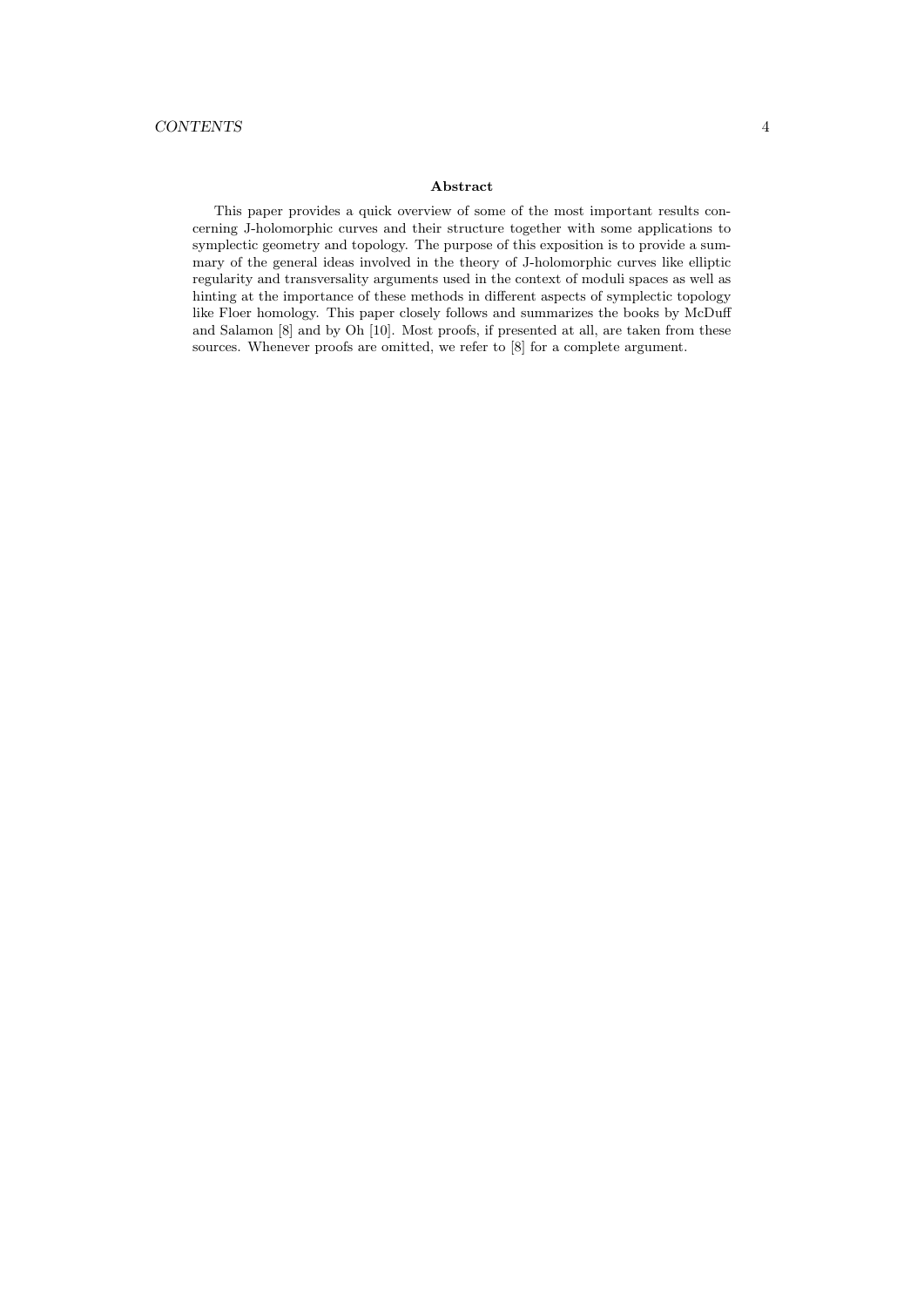#### *1 INTRODUCTION* 5

### 1 Introduction

The study of J-holomorphic curves and their Moduli spaces for symplectic manifolds provides an extremely useful tool in symplectic topology introduced by Gromov in the 80's of the last century, see [6]. Many interesting results like the Non-Squeezing Theorem can be proven by using the methods surrounding J- holomorphic curves and thus make it worth to study the ideas behind J-holomorphic curves. Furthermore, similar ideas as used for example in the study of Moduli spaces of J-holomorphic curves appear in different circumstances like Morse Theory and Floer homology, see [1]. Especially the ideas involving Banach manifolds and the Implicit Function Theorem are used both in Morse Theory and Floer Homology to define appropriate homological structures.

The study of J-holomorphic curves is naturally inspired by the corresponding considerations for holomorphic curves in complex manifolds. J-holomorphic curves are defined on almost complex manifolds which is a far bigger class of manifolds than the complex manifolds are. However, it turns out that many local properties of holomorphic curves carry over to this more general setting (see Carleman's Similarity Principle in Section 2 or [8]). A Moduli spaces is the "manifold" of J-holomorphic curves representing some homology class, and the notion of Gromov compactness is key in the understanding of properties of J-holomorphic curves and their structure. The applications range from considerations of uniqueness of symplectic forms on certain manifolds like the complex projective plane to invariants of manifolds such as symplectic capacities which are intimately related to the celebrated non-squeezing theorem as well as the Gromov-Witten invariants. The latter are a family of invariants defined on symplectic manifolds by "counting" J-holomorphic curves. These invariants are interesting not only for themselves but they also play a major role in the study of quantum cohomology where these invariants naturally appear in the quantum cup product. (This brief overview of the importance of J-holomorphic curves is due to [4], for further informations we refer to said source.)

Our main source is the book by McDuff and Salamon [8] of which this paper presents a summary of and the paper is divided into several sections in the following way:

In Section 2, we highlight some properties of J-holomorphic curves which are reminiscent of holomorphic maps. One of the main ideas is that several good properties from holomorphic maps carry over to this more general setup due to a result called *Carleman Similarity principle*. Moreover, we introduce the notion of simple J-holomorphic curves which will play an important role in the study of Moduli spaces as simplicity will be used in order to deduce that the universal Moduli space forms a Banach manifold which is a key ingredient in the proof that generic almost complex structures are regular. We will clarify the notion of regular almost complex structures later.

In Section 3, we introduce some of the basic vocabulary surrounding differentiability in Banach spaces as well as Banach manifolds with some examples. The main results are the generalized Implicit Function Theorem which is later used to prove that Moduli spaces of simple J-holomorphic curves with respect to a regular almost complex structure *J* are indeed finite-dimensional manifolds. Moreover, we introduce the Sard-Smale Theorem which generalizes Sard's Theorem and enables us to more easily prove genericity of certain properties like regularity of almost complex structures. Again, similar ideas involving the Sard-Smale Theorem appear in Morse Theory and Floer Homology in order to deduce that generic structures lead to equivalent homologies on a given manifold.

In Section 4, we finally introduce Moduli spaces as well as the main results about their manifold structure and cobordism class. The main idea here is to proceed as we would do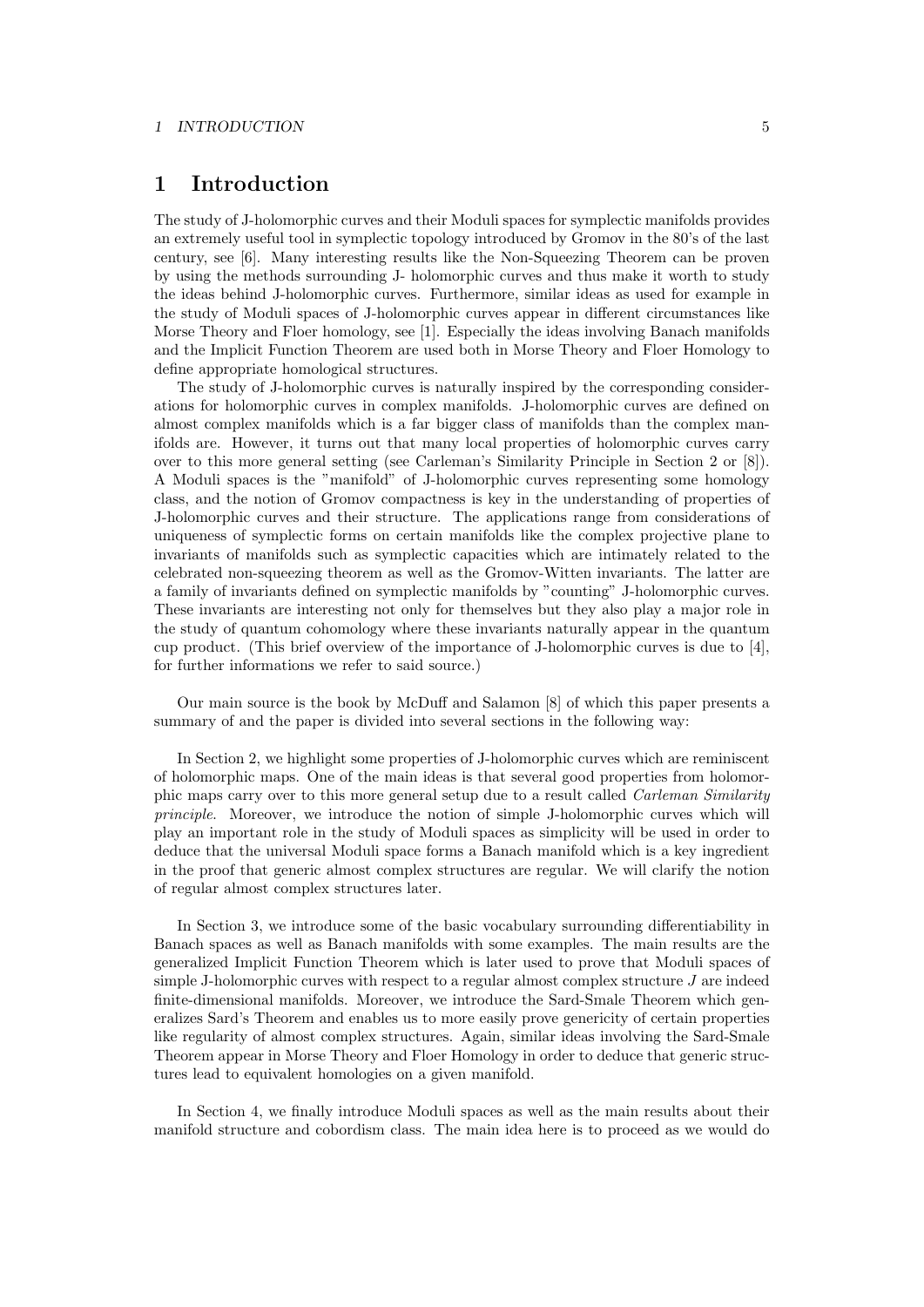#### *1 INTRODUCTION* 6

in the finite-dimensional case and try to invoke the Implicit Function Theorem for a special section in a infinite-dimensional vector bundle. We already note that the infinite dimensionality of the spaces involved will pose a major difficulty when establishing this result. This is mainly due to the fact that we will have to abandon smoothness of the J-holomorphic curves (because smooth maps do not form a Banach manifold) in order to apply the Implicit Function Theorem. It will turn out that an appropriate generalisation of Sobolev spaces for maps between manifolds yields the necessary Banach manifold structure in order to invoke the results in Section 3. Finally, by using local coordinate expression for appropriate Banach manifold structures, we can prove the desired results concerning the manifold structure of the Moduli spaces this way.

In Section 5, we study some compactness properties of J-holomorphic curves and especially the so-called bubbling process. By elliptic regularity, one can see that a sequence of J-holomorphic curves might have unbounded differentials which leads to the formation of a bubble which is nothing else than an adjoined J-holomorphic sphere. Under appropriate assumptions on the homology class which the J-holomorphic curves represent, we can see that no bubbling can occur and thus under certain conditions the Moduli spaces modulo reparametrisation are compact. Finally, we introduce stable maps as a generalisation of Jholomorphic spheres which naturally appear in the convergence considerations of sequences of J-holomorphic spheres. An important result for stable maps is that they satisfy Gromov compactness, i.e. a sequence of stable maps with bounded energy has a Gromov convergent subsequence. One can see that Gromov convergence introduces a topology on the space of stable maps and this topology is even metrizable.

In Section 6, we give two applications of the methods of J-holomorphic curves described up to now, namely the Non-Squeezing Theorem, which enables us to introduce a symplectic capacity and thus an invariant for symplectomorphisms, and *C*<sup>0</sup>-closedness of the space of sypmlectomorphisms of a symplectic manifold to itself. Before we give these statements in general, we describe the linear case.

As previously mentioned, this paper intends to provide a summary and overview of some of the main results on J-holomorphic curves as found in [8]. This summary closely follows the presentation in this book in structure and almost all results and proofs, if given, are taken from this reference.

Finally, I would like to thank Dr. Ana Cannas da Silva for providing me with the opportunity to write this semester thesis as well as her advise throughout my work on it.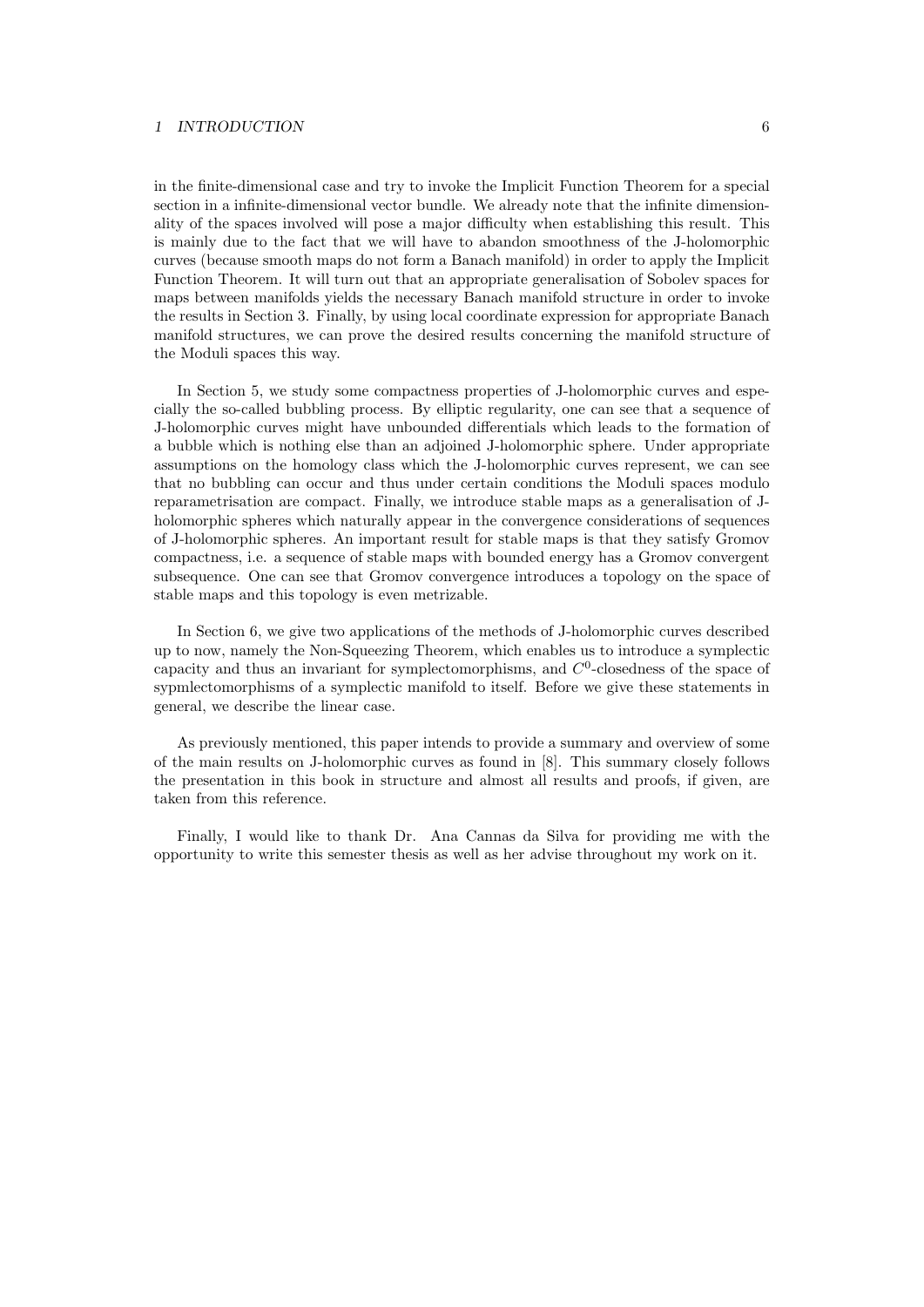### 2 J-holomorphic Curves

J-holomorphic curves are the main object of interest in this paper and will be used to derive some results concerning symplectic manifolds and symplectomorphisms between them. In this chapter, we lay the foundation for the upcoming results concerning J-holomorphic curves and therefore define what almost complex structures and symplectic manifolds are. An important consequence for the applicability of the methods here is that every symplectic manifold admits a compatible almost complex structure. Afterwards, we start investigating pseudoholomorphic curves and their basic properties which are mostly reminiscent of properties of holomorphic curves. For example, we derive a unique continuation result for Jholomorphic curves as well as some local reparametrisation properties. The relation between the results in the J-holomorphic and the holomorphic case are due to *Carleman's Similarity principle* which we will present. Finally, we mention the most important results derived from the ellipticity of the Cauchy-Riemann-equations for J-holomorphic curves. These will be important in the study of moduli spaces and their compactness properties. Considering the defining partial differential equation for J-holomorphic curves, we can locally apply elliptic techniques by trying to uncover a relation to the Laplace operator and derive important estimates allowing us to deduce these results.

#### 2.1 Almost Complex Structures and Symplectic Geometry

Before entering the study of almost complex structures and J-holomorphic curves, we remind ourselves of the definition of a symplectic manifold and almost complex structure:

**Definition 2.1.** A symplectic manifold is a pair  $(M, \omega)$  consisting of a smooth, even di*mensional manifold*  $M$  *equipped with a non-degenerate, closed 2-form*  $\omega$ *.* 

Non-degeneracy simply means that for all  $p \in M$ , the alternating form on  $T_pM$  induced by  $\omega$  is non-degenerate, i.e.  $\omega$  induces and isomorphism between  $T_pM$  and its dual space  $T_pM^*$ . We note that many manifolds do not admit a symplectic structure, for example the non-degeneracy of  $\omega$  implies that all symplectic manifolds are orientable. But there are also orientable manifolds which do not possess a symplectic structure, see for example *S*<sup>4</sup> due to its second cohomology group  $H_{dR}^2(S^4) = \{0\}.$ 

On the other hand, manifolds admitting a symplectic structure can have several different ones, hence there is generally no uniqueness concerning the symplectic structure on a given manifold. Consider for example any orientable 2-manifold, then every volumeform induces a symplectic structure.

One key feature which distinguishes symplectic geometry from Riemannian geometry is that symplectic manifolds are all locally symplectomorphic by Darboux' theorem. This implies for example that there cannot be any local invariants on symplectic manifolds allowing us to distinguish them. This sharphly contrasts the situation in Riemannian geometry where curvature already defines local invariants for isometries. We formally state Darboux's theorem here:

**Theorem 2.1.** Let  $(M, \omega)$  be a symplectic 2*n*-manifold and  $p \in M$  any point. Then there *exists a coordinate chart*  $(U, \phi)$ ,  $\phi: U \subset \mathbb{R}^{2n} \to \phi(U)$  *centered at p such that:* 

 $\phi^* \omega = \omega_0$ 

where  $\omega_0$  denotes the standard symplectic structure on  $\mathbb{R}^{2n}$ .

A proof of this result can be found in [3, p.46] or [7, p.110]. Instead of writing it down, we show the following result which states that even local neighbourhoods of symplectic submanifolds allow Darboux charts: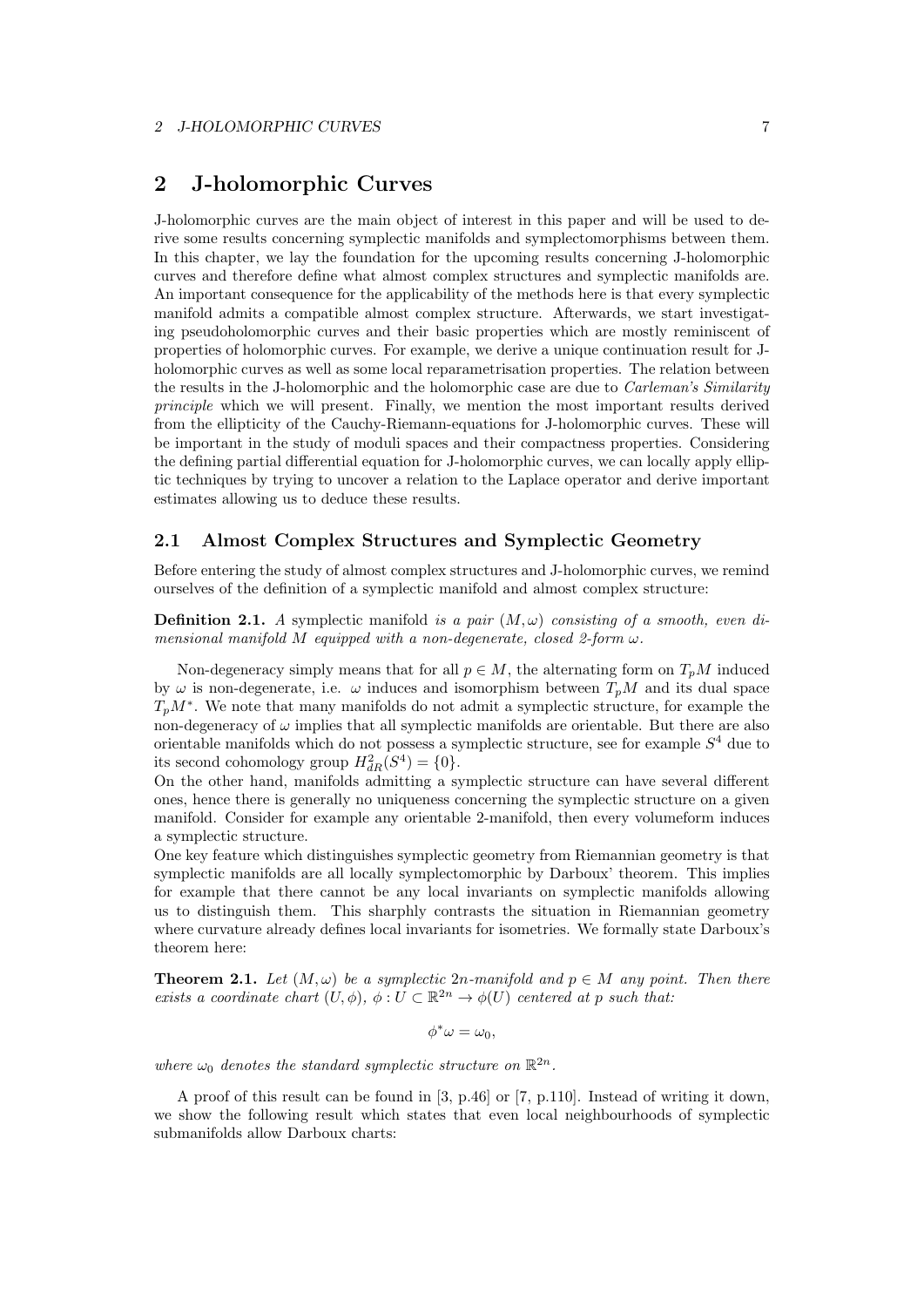**Theorem 2.2.** Let  $(M, \omega)$  be a symplectic 2*n*-manifold,  $N \subset M$  a symplectic 2*k*-submanifold and  $p \in N$  *any point. Then there exists a coordinate chart*  $(U, \phi)$  *as above with the additional property that:*

$$
x \in N \Leftrightarrow \phi^{-1}(x) \in U \cap \mathbb{R}^{2k} \times \{0\}^{2(n-k)}.
$$

This result is an exercise in [7, p.124]. It states that there exist adapted Darboux charts to symplectic submanifolds. The proof can be adapted such that the statement also holds for Lagrangian, isotropic and coisotropic submanifolds.

*Proof.* We will first construct a chart which is adapted to the submanifold *and* satisfies a similar property to Darboux charts on the submanifold. Let  $p \in N$  be any point and  $(U, \psi)$ a chart adapted to the submanifold with  $\psi(0) = p$ . Note that the pullback under  $\psi$  of the symplectic form  $\omega$  is still symplectic and that  $V := U \cap \mathbb{R}^{2k} \times \{0\}^{2(n-k)}$  is a symplectic submanifold of  $U$ . Thus it suffices to work locally. By using a linear transformation, we can moreover assume:

$$
\psi^* \omega = \sum_{i=1} dx_i \wedge dy_i, \tag{1}
$$

coincides with the usual symplectic form on  $\mathbb{R}^{2n}$  in 0. Note that we use coordinates  $(x_1, y_1, \ldots, x_n, y_n).$ 

Now, because *V* is a symplectic submanifold of *U*, there is a Darboux chart on *V* around 0. By possibly shrinking  $U$ , we can extend this map to a diffeomorphism on  $U$  by mapping the last  $2(n - k)$  coordinates to themselves by the identity and the first 2*k* according to a Darboux chart on *V*. Note that by pulling-back  $\psi^* \omega$  under this map, we see that the pull back of  $\psi^* \omega$  under this diffeomorphism and then again pulling-back under the inclusion map of the image of *V* , we get the standard symplectic form due to the choice of a Darboux chart. Moreover, in 0, we still see that equation (1) holds. In order to keep the notation simple, we will denote the composition of  $\psi$  and the constructed diffeomorphism again by  $\psi$  and the set on which this map is defined again by *U*. *V* will gets adapted analogously. Note that this chart has now our desired properties.

Next, we remark that the usual symplectic form on *U* and our pullback symplectic form agree in 0 and their pullbacks to *V* agree. Therefore, we note that due to closedness and Proposition 6.8 in [3, p.39], we know, if we possibly take a slightly smaller *U* to get a tubular neighbourhood:

$$
\sum_{i=1}^{n} dx_i \wedge dy_i - \psi^* \omega = d\mu,
$$
\n(2)

where  $\mu_x = 0$ , for all  $x \in V$ . We define:

$$
\forall t \in [0,1]: \omega_t := \psi^* \omega + t d\mu. \tag{3}
$$

Additionally, by again taking a smaller *U* and by recalling (1), we can assume that  $\omega_t$  is non-degenerate for all  $x \in U$  and all  $t \in [0,1]$ . Due to this, we are now able to argue by using Moser's trick. Namely, we want to find a time dependent vectorfield  $X_t$  with flow  $\rho_t$ , such that:

$$
\frac{d}{dt}(\rho_t^* \omega_t) = 0,\t\t(4)
$$

thus by Fisherman's formula:

$$
\frac{d}{dt}(\rho_t^* \omega_t) = \rho_t^* (\mathcal{L}_{X_t} \omega_t + \frac{d\omega_t}{dt})
$$
\n
$$
= \rho_t^* (d i_{X_t} \omega_t + d\mu)
$$
\n
$$
= 0.
$$
\n(5)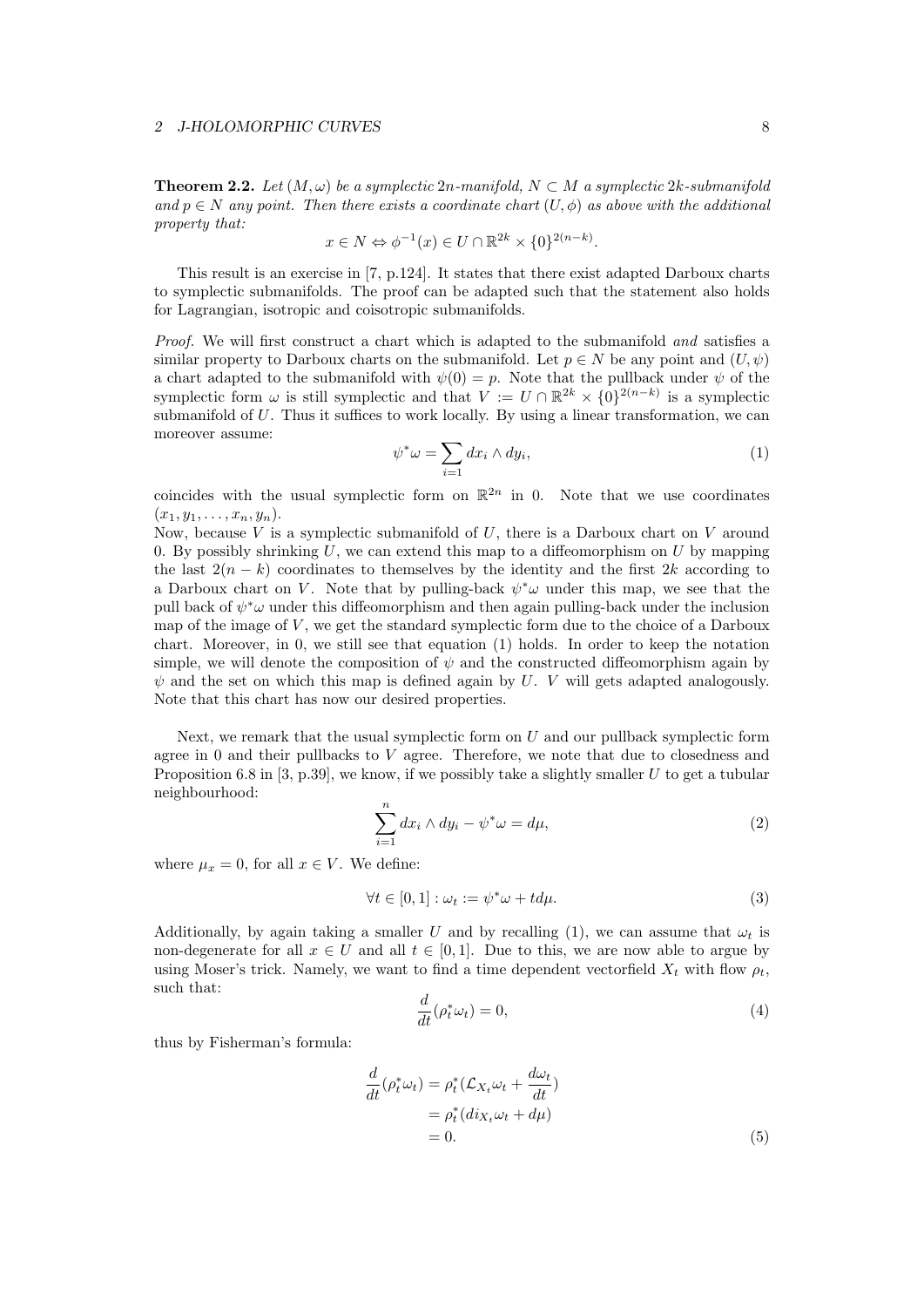Noting that  $\rho_t$  are diffeomorphisms, this holds therefore, if we have:

$$
i_{X_t}\omega_t = -\mu,\tag{6}
$$

for all  $t$  and  $x \in U$ . Note that we can define therefore an appropriate smooth, time-dependent vectorfield due to non-degeneracy. Furthermore, due to  $\mu_x = 0$ , for  $x \in V$ , we see:

$$
X_t = 0,\t\t(7)
$$

on *V*. Now, by further restricting *U*, we can assume that the flow is defined for  $0 \le t \le 1$  and by (7), the flow does not move points in *V*. Taking thus  $\rho_1$ , we get the desired diffeomorphism which provides the desired Darboux chart due to our previous calculations.  $\Box$ 

Even though local invariants do not exist, we are still interested in defining global invariants in order to be able to distinguish different symplectic manifolds from one another. One way to define such an invariant takes the route of J-holomorphic curves and might lead eventually to Gromov-Witten invariants, for example.

Now we introduce one of the most important notions in this paper:

Definition 2.2. *An* almost complex manifold (*M, J*) *consists of a smooth manifold M together with an almost complex structure J, i.e. a vectorbundle isomorphism*  $J : TM \rightarrow$  $TM$ *, such that*  $J^2 = -Id$ *.* 

The easiest examples of almost complex manifolds are the complex ones equipped with the almost complex structure defined by the complex structure of the manifold, i.e. defined using the Cauchy-Riemann equations in complex charts. But there are many other examples which are not complex manifolds, for example the connected sum of three copies of  $\mathbb{CP}^2$  as proven by Taubes, see [3, p.103].

An important family of almost complex manifolds are the symplectic manifolds. But before stating the important existence result on almost complex structures, let us define:

**Definition 2.3.** Let  $(M, \omega)$  be a symplectic manifold and *J* an almost complex structure on *M. Then J is called:*

- $\omega$ -tame, if  $\forall p \in M, \forall v \neq 0 \in T_nM : \omega_n(v, J_nv) > 0$ .
- $\omega$ -compatible, *if it is*  $\omega$ -tame and moreover:

$$
\forall p \in M, \forall v, w \in T_p M : \omega_p(v, w) = \omega_p(J_p v, J_p w).
$$

Note that an  $\omega$ -tame almost complex structure can be used to define a Riemannian metric *g* on *M* by defining:

$$
\forall p \in M, \forall v, w \in T_p M : g_p(v, w) := \frac{1}{2} \big( \omega_p(v, J_p w) + \omega_p(J_p v, w) \big).
$$
 (8)

We sometimes denote *g* by  $|\cdot|_J$  or  $g_J$ . The following existence result is of interest in our study of J-holomorphic curves as it guarantees the existence of almost complex structures on symplectic manifolds:

**Theorem 2.3.** Let  $(M, \omega)$  be a symplectic manifold. Then there exists an  $\omega$ -compatible *almost complex structure J on M.*

A proof of this theorem can be found in [3, p.70] or [7, p.153]. For the rest of this paper, we denote by  $\mathcal{J}_{\tau}(M,\omega)$  the set of all  $\omega$ -tame almost complex structures and by  $\mathcal{J}(M,\omega)$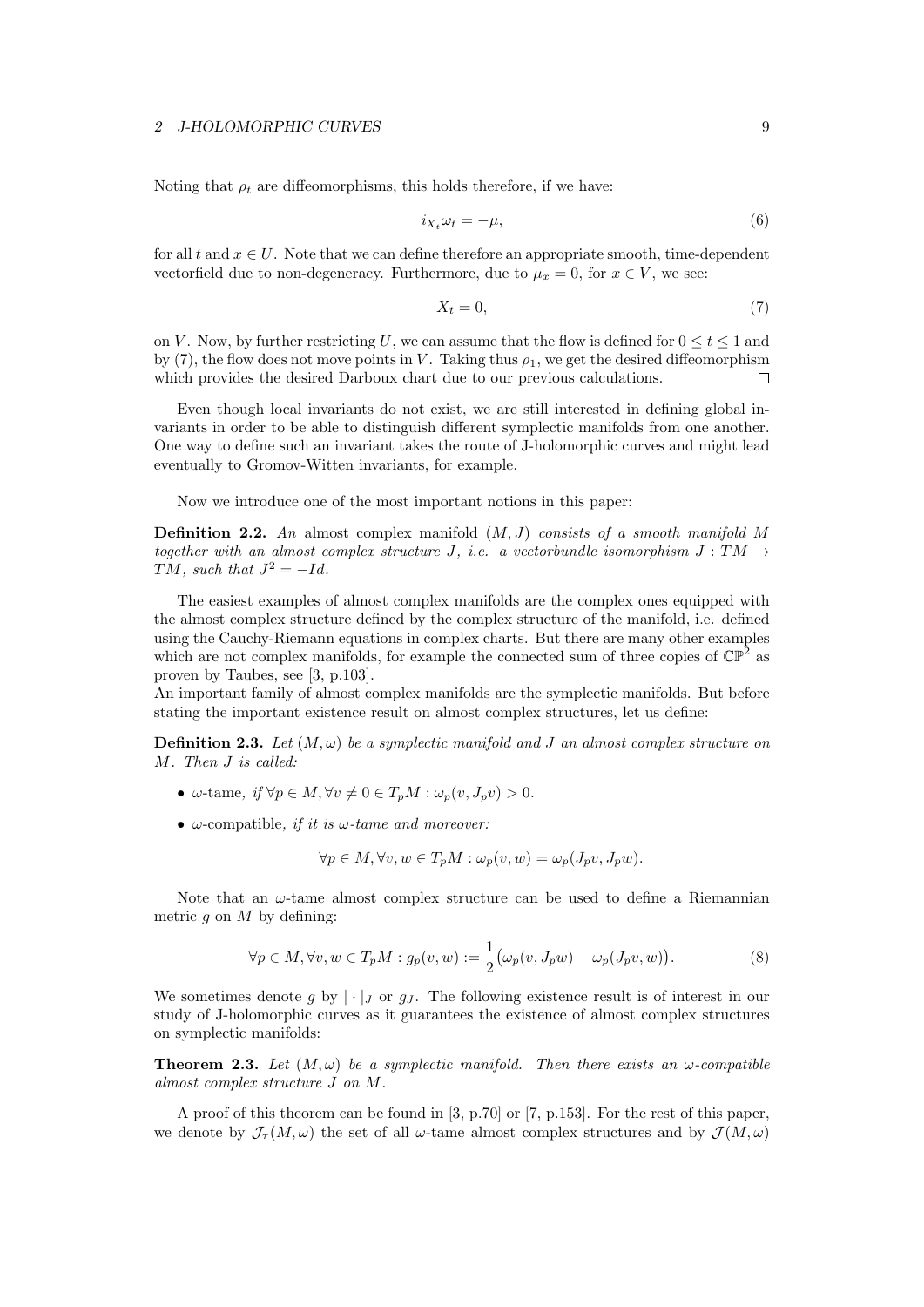the set of all  $\omega$ -compatible almost complex structures on the symplectic manifold  $(M\omega)$ . Clearly:

$$
\mathcal{J}(M,\omega) \subset \mathcal{J}_{\tau}(M,\omega),
$$

and by [7, p.153], we even know that these spaces are contractible. Moreover, we let  $\mathcal{J}^l(M)$ and similarily for the other spaces denote the almost complex structures on *M* which are of class  $C^l$ , for any  $l \in \mathbb{N}$ . Note that by taking  $l = \infty$ , we just uncover the space introduced before.

### 2.2 Definition and Examples

With the notions of the previous section in mind, we can now define what J-holomorphic curves are. From now on, *M* will always denote an almost complex manifold.

**Definition 2.4.** Let  $(M, J)$  be a almost complex manifold and  $(\Sigma, j)$  a Riemannian surface. *A* J-holomorphic curve *is a smooth map*  $u : \Sigma \to M$ , such that the differential du *is complex linear with respect to the induced complex structures on the tangent bundles, i.e.*

$$
du(x) \circ j_x = J_{u(x)} \circ du(x), \forall x \in \Sigma
$$
\n(9)

We note that one can define:

$$
\overline{\partial}_J u := \frac{1}{2} \big( du + J \circ du \circ j \big) \in \Omega^{0,1}(\Sigma, u^* TM), \tag{10}
$$

where  $\Omega^{0,1}(\Sigma, u^*TM)$  denotes the vectorbundle of complex-antilinear 1-forms on  $\Sigma$  with values in the pullback bundle as above. Note that *u* is J-holomorphic if and only if  $\overline{\partial}_I u = 0$ . Before entering the more abstract part of our discussion involving J-holomorphic curves, we give some easy examples:

#### Example 2.1. *1. Let M be a complex manifold. Then it is clear, that any holomorphic map*  $u : \Sigma \to M$  *is also J-holomorphic if J denotes the almost complex structure induced on the manifold M via complex charts as described earlier.*

2. Let  $\Sigma = M = S^2$ , our favourite example from now on. Then,  $S^2$  is a complex manifold. *For instance, one can define a complex structure on S*<sup>2</sup> *by using the usual homeomorphism*  $S^2 \cong \mathbb{CP}^1$  *to the complex projective space. Therefore, we can now deduce that M*öbius-transformations lead to an important family of examples of J-hoilomorphic *spheres, as these maps are clearly holomorphic. Furthermore, even though this might seem a bit less clear, this implies that rotations of the sphere define J-holomorphic curves as well.*

We note that (10) provides an important interpretation of J-holomorphic curves as the zeros of a section in an appropriate vectorbundle which in turn inspires the arguments leading to moduli spaces. For this, we informally introduce as in [8, p.19] an infinite-dimensional vectorbundle  $\mathcal{E} \to C^{\infty}(\Sigma, M)$  with fibers:

$$
\mathcal{E}_u := \Omega^{0,1}(\Sigma, u^*TM), \forall u \in C^\infty(\Sigma, M). \tag{11}
$$

Note that now, the map:

$$
C^{\infty}(\Sigma, M) \to \mathcal{E}, u \mapsto (u, \partial_J u), \tag{12}
$$

defines a section and by our earlier observation, the zeros correspond bijectively to Jholomorphic curves over  $\Sigma$ . This insight inspires considerations related to transversality of this section as one would study in the finite-dimensional framework in order to see that the preimage of regular values lead to submanifolds. Note that in this context, if we were able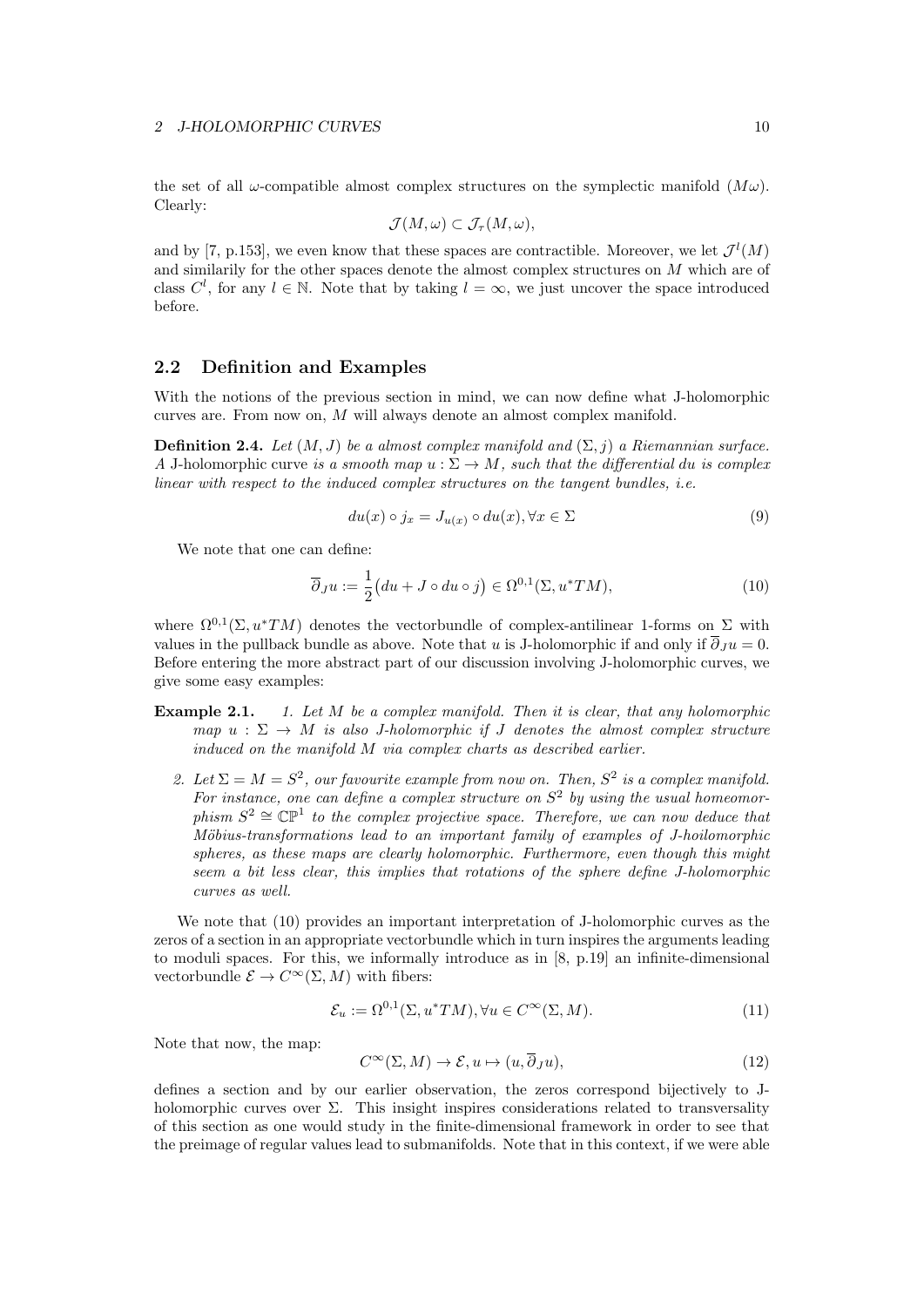to use this type of reasoning, we might be able to conclude that the space of J-holomorphic curves modelled over  $\Sigma$  has a manifold structure. However, it will turn out to be more difficult to deduce these results due to the missing Banach manifold structure on the space of smooth maps. We will later return to such considerations and see how to overcome these difficulties.

Before investigating some properties of J-holomorphic curves, we want to introduce two more things: local coordinate conditions for J-holomorphic curves and the notion of energy: Let  $u : \Sigma \to M$  be a smooth map and  $(U, \phi)$  a complex coordinate chart on  $\Sigma$ ,  $\phi : U \subset M \to$ C. We then set  $u_0 = u \circ \phi^{-1}$  and by direct calculation, we see due to  $\phi$  being compatible with the complex structure and using the identification  $z = s + it$  in the coordinate chart:

$$
\overline{\partial}_J(u_0)\partial_s = \frac{1}{2}\big(du_0 + J(u_0) \circ du_0 \circ j\big)\partial_s
$$
  
\n
$$
= \frac{1}{2}\big(du_0(\partial_s) + J(u_0) \circ du_0 \circ j(\partial_s)\big)
$$
  
\n
$$
= \frac{1}{2}\big(du_0(\partial_s) + J(u_0) \circ du_0(\partial_t)\big)
$$
  
\n
$$
= \frac{1}{2}\big(\partial_s u_0 + J(u_0) \circ \partial_t u_0\big), \tag{13}
$$

where we used the usual identification of tangent vectors and partial derivatives. Similarily, one obtains:

$$
\overline{\partial}_J(u_0)\partial_t = \frac{1}{2} \big(\partial_t u_0 - J(u_0) \circ \partial_s u_0\big). \tag{14}
$$

Note that the change of sign is due to:

$$
j(\partial_t) = -\partial_s. \tag{15}
$$

From this we can now deduce that:

$$
\overline{\partial}_J(u_0) = \frac{1}{2} \big( \partial_s u_0 + J(u_0) \circ \partial_t u_0 \big) ds + \frac{1}{2} \big( \partial_t u_0 - J(u_0) \circ \partial_s u_0 \big) dt, \tag{16}
$$

because we know the behaviour of this one form on the basis  $\partial_s, \partial_t$ . Therefore, by (16), we see that *u* being J-holomorphic is equivalent to:

$$
\partial_s u_0 + J(u_0)\partial_t u_0 = 0,\t\t(17)
$$

for all complex coordinate charts on  $\Sigma$ . Note the similarity of (17) to the usual Cauchy-Riemann-equations encountered in complex analysis. Indeed, if both  $\Sigma, M$  are complex manifolds, one sees easily that (17) is nothing else than the usual Cauchy-Riemann-equations in this situation and thus the J-holomorphic curves in a complex manifold with the induced almost complex structure are necessarily holomorphic.

Finally, we introduce the notion of energy of a J-holomorphic curve which will become essential in our study of sequences of J-holomorphic spheres:

**Definition 2.5.** Let  $(M, \omega)$  be an almost symplectic manifold with a  $\omega$ -tame almost comlex *structure J.* Moreover, let  $(\Sigma, j, dvol_{\Sigma})$  be a compact Riemann surface with volume form  $dvol_{\Sigma}$  *and*  $u : \Sigma \to M$  *be a smooth map. The energy of the map u is then defined by:* 

$$
E(u) := \frac{1}{2} \int_{\Sigma} |du|_{J,j} dvol_{\Sigma}
$$
\n(18)

In this definition, we have used the following norm of the differential for every  $x \in \Sigma$ :

$$
|du(x)|_{J,j} := |v|_j^{-1} \sqrt{|du(x)v|_J^2 + |du(x)j(x)v|_J^2}, \forall v \neq 0 \in T_xM.
$$
 (19)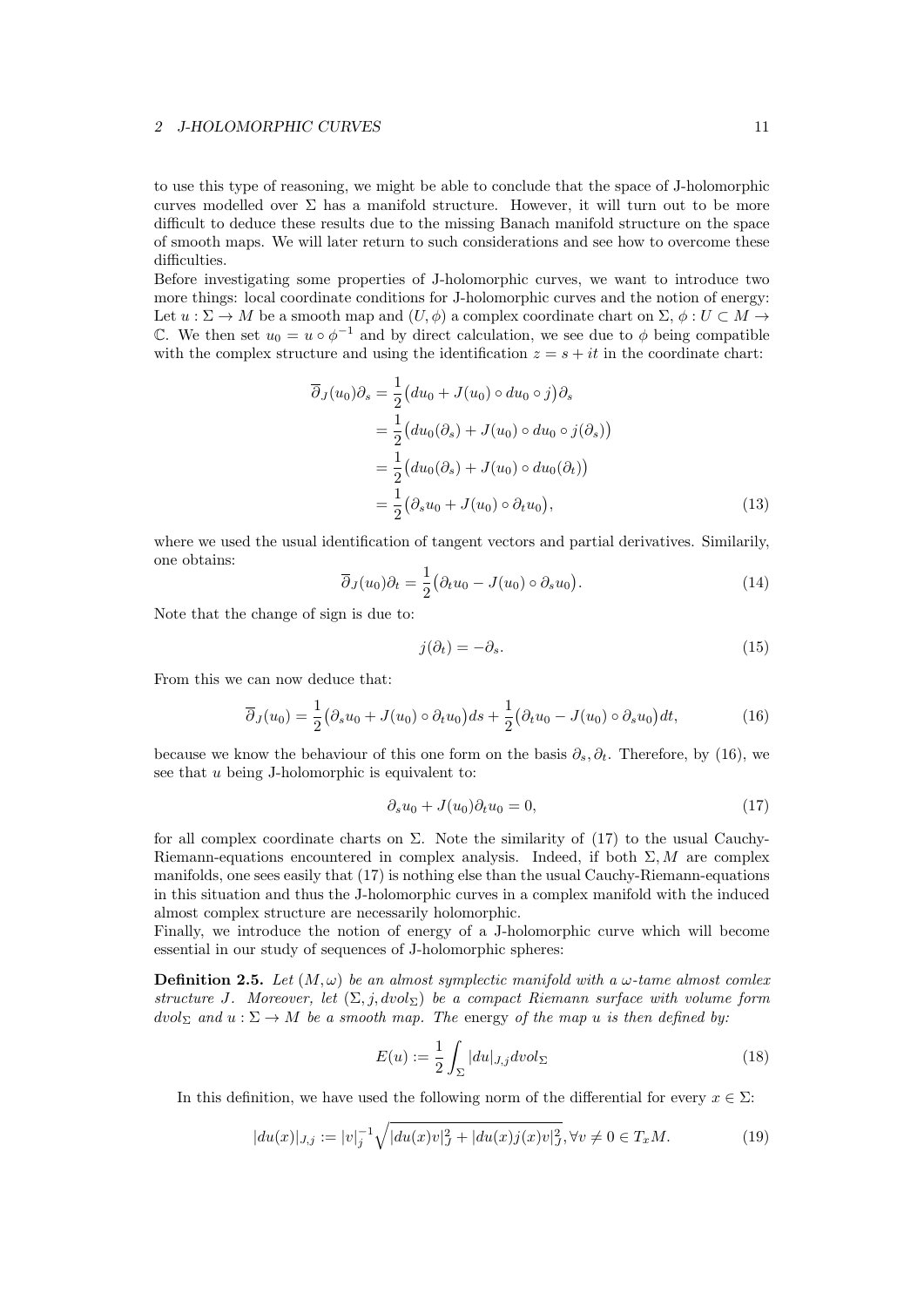Here, we use the definition of  $|\cdot|_J$  as in (8) and note that one can similarily define a Riemannian metric on the Riemann surface leading to  $|\cdot|_j$ . The following argument shows that this norm is independent of the choice of vector  $v \neq 0 \in T_xM$ :

Note that if we take some  $e \in T_x \Sigma$ , then  $e, j(x)e$  form a basis and by representing  $v =$  $\lambda e + \mu i(x)e$  as a linear combination, we see:

$$
\begin{aligned}\n|du(x)v|_J^2 + |du(x)j(x)v|_J^2 &= |du(x)(\lambda e + \mu j(x)e)|_J^2 + |du(x)j(x)(\lambda e + \mu j(x)e)|_J^2 \\
&= |du(x)(\lambda e + \mu j(x)e)|_J^2 + |du(x)(\lambda j(x)e - \mu e)|_J^2 \\
&= \lambda^2 (|du(x)e|_J^2 + |du(x)j(x)e|_J^2) + \mu^2 (|du(x)e|_J^2 + |du(x)j(x)e|_J^2) \\
&= (\lambda^2 + \mu^2)(|du(x)e|_J^2 + |du(x)j(x)e|_J^2).\n\end{aligned} \tag{20}
$$

Similarily, using orthogonality of *j*:

$$
|v|_j^2 = (\lambda^2 + \mu^2)|e|_j^2.
$$
\n(21)

Combining (20) and (21), we conclude that the expression is independent of the chosen vector *v* in the expression above.

The most important property of the energy is that it can be described by purely topological invariants of the manifolds as long as *u* is J-holomorphic and  $J \in \mathcal{J}_{\tau}(M\omega)$ :

**Lemma 2.1.** Let  $\omega$  be a symplectic form and *J*  $\omega$ -tame. Then for every *J*-holomorphic *curve*  $u : \Sigma \to M$ *, we find that the following equation holds:* 

$$
E(u) = \int_{\Sigma} u^* \omega = [u^* \omega] \cap [\Sigma] = [\omega] \cap u_*[\Sigma], \tag{22}
$$

*If J* is even  $\omega$ -compatible, then for every smooth map  $u : \Sigma \to M$ , one sees:

$$
E(u) = \int_{\Sigma} |\overline{\partial}_J u|_{J,j}^2 \, dvol_{\Sigma} + \int_{\Sigma} u^* \omega \ge \int_{\Sigma} u^* \omega. \tag{23}
$$

Note that this lemma implies that if *J* is  $\omega$ -compatible, then J-holomorphic curves minimize energy among all smooth maps *u* representing the same homology class  $A \in H_2(M, \mathbb{Z})$ , i.e. among all maps *u*, such that  $u_*[\Sigma] = A$ . This is an immediate consequence of the equation (23).

Additionally, note that the energy is invariant with respect to confomal transformations on the base space. Namely, if we have a conformal, holomorphic map  $\phi : \Sigma' \to \Sigma$ , then for  $v \neq 0$  and *j'* the complex structure on  $\Sigma'$ :

$$
|d(u \circ \phi)(x)|_{J,j'} = |v|_{j'}^{-1} \sqrt{|d(u \circ \phi)(x)v|_{J}^{2} + |d(u \circ \phi)(x)j'(x)v|_{J}^{2}}
$$
  
\n
$$
= |v|_{j'}^{-1} |d\phi(x)v|_{j} |d\phi(x)|_{j}^{-1} \sqrt{|du(\phi(x))d\phi(x)v|_{J}^{2} + |du(\phi(x))d\phi(x)j'(x)v|_{J}^{2}}
$$
  
\n
$$
= |v|_{j'}^{-1} |d\phi(x)v|_{j} |d\phi(x)|_{j}^{-1} \sqrt{|du(\phi(x))d\phi(x)v|_{J}^{2} + |du(\phi(x))j(x)d\phi(x)v|_{J}^{2}}
$$
  
\n
$$
= |du(\phi(x))|_{J,j} |d\phi(x)|_{j,j'}.
$$
\n(24)

Moreover, calculating the pull-back volume form gives:

$$
\phi^* dvol_{\Sigma} = dvol_{\Sigma} (d\phi \partial_s, d\phi \partial_t) ds \wedge dt \n= dvol_{\Sigma} (d\phi \partial_s, d\phi j' \partial_s) ds \wedge dt \n= dvol_{\Sigma} (d\phi \partial_s, j d\phi \partial_s) ds \wedge dt \n= |d\phi|_{j,j'}^2 dvol_{\Sigma'}.
$$
\n(25)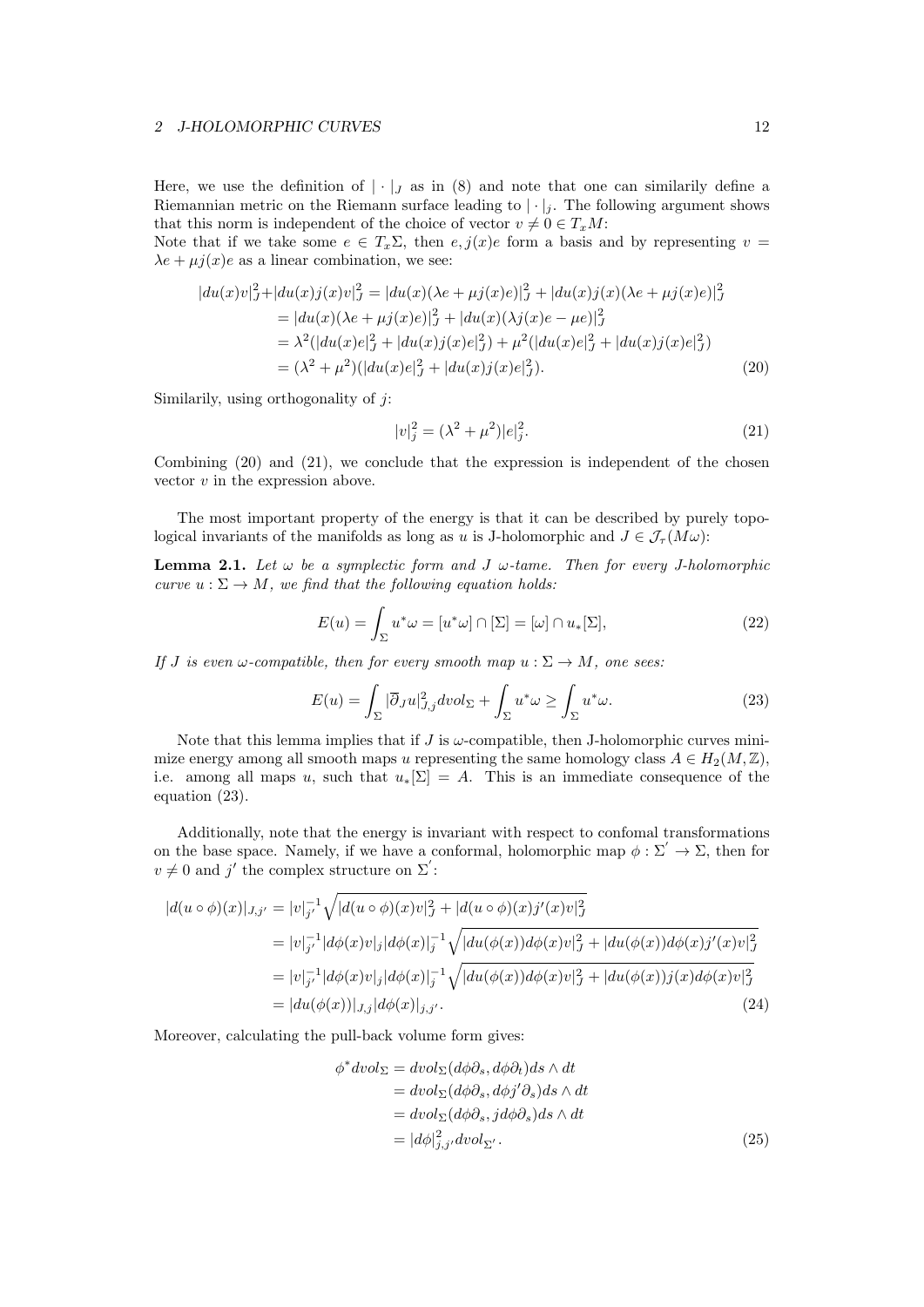Now, calculating the energy of the map  $u \circ \phi$ , we see:

$$
E(u \circ \phi) = \frac{1}{2} \int_{\Sigma'} |d(u \circ \phi)(x)|_{J,j'} dvol_{\Sigma'}
$$
  
\n
$$
= \frac{1}{2} \int_{\Sigma'} |du(\phi(x))|_{J,j} |d\phi(x)|_{j,j'} |d\phi|_{j,j'}^{-2} \phi^* dvol_{\Sigma}
$$
  
\n
$$
= \frac{1}{2} \int_{\Sigma'} |du(\phi(x))|_{J,j} |d\phi(x)|_{j,j'}^{-1} \phi^* dvol_{\Sigma}
$$
  
\n
$$
= \frac{1}{2} \int_{\Sigma} |du(x)|_{J,j} dvol_{\Sigma}
$$
  
\n
$$
= E(u), \qquad (26)
$$

where we used a change of variables in order to change domains. Thus we deduce the desired invariance under conformal transformations. Note that this also easily follows from the formula given in the previous Lemma.

Lastly, we want to point out how energy will become important in our considerations. Later in the paper, we will study convergence of sequences of J-holomorphic curves and this leads naturally to stable maps. More precisely, using elliptic regularity, one can derive conditions (i.e boundedness of derivatives) under which sequences of J-holomorphic curves possess a converging subsequence in the  $C^{\infty}$ -topology. If this condition is violated however, we can still say something about a more general convergence behaviour and thus about a "limiting curve". At any point where the derivatives are unbounded, bubbling occurs. Thus new J-holomorphic curves are formed leading to stable maps and the energy spreads among the bubbles and the limiting curve which exists on the complement of the points with unbounded derivatives by the convergence result. The energy will be a key ingredient in proving features of the bubbles such as connections of bubbles to the original curve which is due to energy bounds. Moreover, we will use energy and bubbling arguments to prove that certain Moduli spaces are compact. These topics will come up later in this paper.

#### 2.3 Main properties

Even though almost complex manifolds are generally not complex, J-holomorphic curves share many features with holomorphic maps. Among these features is a unique continuation properties as well as a local representation lemma reminiscent of holomorphic curves. Thus some of the intuition from complex manifolds and complex analysis carries over to the more general setting of almost complex manifolds and J-holomorphic curves.

Before entering the discussion, we want to point out as in [8], that most of the results in this subsection are stated in greater generality than is actually needed in our applications and all statements together with their proofs can be found in [8, Chapter 2]. Nevertheless, we will often use the corresponding statements in situations where the almost complex structure is not smooth, hence we will need these more general statements instead of the smooth results. This again is due to the fact that when studying Moduli spaces, one abandons the smoothness assumption to work over Sobolev spaces and thus we generally have much less regularity guaranteed.

As suggested, there is a kind of link between J-holomorphic curves and holomorphic ones which allows us in certain situations to generalize results for holomorphic maps. This is essentially due to the *Caleman Similarity principle* which ensures that J-holomorphic curves can be locally represented by holomorphic maps modulo some modifications:

**Theorem 2.4** (Carleman Similarity Principle). Let  $p > 2$ ,  $C(z) \in L^p(B_\epsilon(0), End(\mathbb{R}^{2n}))$  and  $J \in W^{1,p}(B_\epsilon(0), GL_{2n}(\mathbb{R}))$  *such that*  $J^2 = -Id$ *. Moreover, assume that*  $u \in W^{1,p}(B_\epsilon(0)\mathbb{R}^{2n})$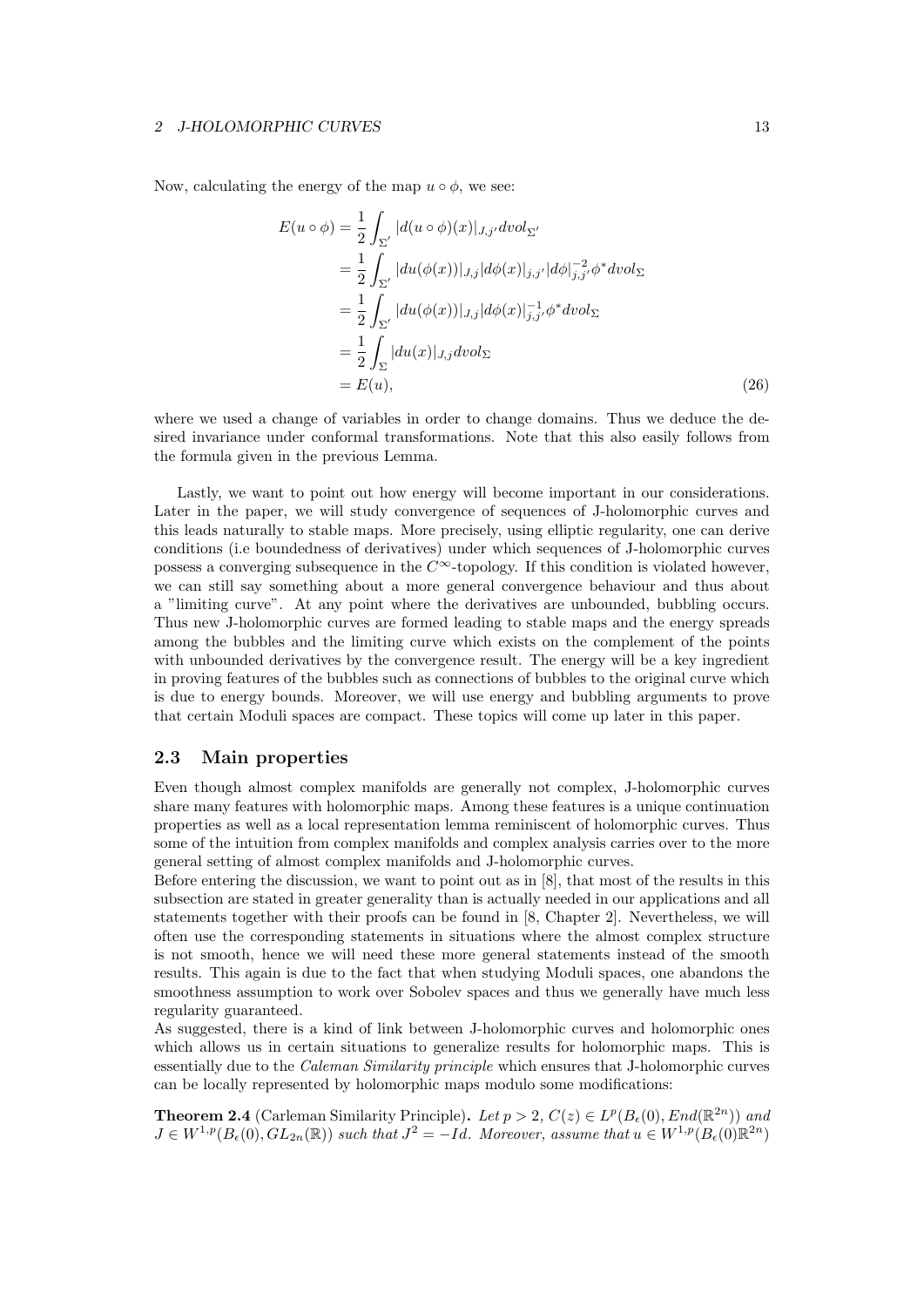*with*  $u(0) = 0$  *solves the first order elliptic equation, under the identification*  $z = s + it$ :

$$
\partial_s u(z) + J(z)\partial_t u(z) + C(z)u(z) = 0.
$$
\n(27)

*Then there exist*  $0 < \delta < \epsilon$ ,  $\Phi \in W^{1,p}(B_\delta(0), Hom_{\mathbb{R}}(\mathbb{C}^n, \mathbb{R}^{2n}))$  and a holomorphic map  $\sigma : B_\delta(0) \to \mathbb{C}^n$  *with*  $\sigma(0) = 0$ *, such that*  $\Phi(z)$  *is invertible for all*  $z \in B_\delta(0)$  *and:* 

$$
u(z) = \Phi(z)\sigma(z), \quad \Phi(z)^{-1}J(z)\Phi(z) = i,
$$
\n(28)

*where i just denotes the usual endomorphism induced by the complex-linear structure on*  $\mathbb{C}^n$ .

This theorem can be applied to J-holomorphic curves by defining  $\tilde{J}(z) := J(u(z))$  for some given J-holomorphic curve *u*. Note that by taking local coordinates the conditions of the theorem are satisfied if  $J$  is sufficiently smooth.

For the next theorem, the notion of *vanishing to infinite order* is important:

**Definition 2.6.** A integrable function  $u : B_{\epsilon}(0) \to \mathbb{C}^n$  is said to vanish to order infinity at 0*, if:*

$$
\int_{|z| \le r} |u(z)| = O(r^k), \forall k \in \mathbb{N}.
$$
\n(29)

We note that vanishing to order infinity at  $0$  for some smooth function  $u$  is equivalent to saying that all its derivatives up to order infinity vanish at 0. This is simply due to Taylor expansion Namely, assume that  $u^{(k)}(0) = 0, \forall k \leq n$ , but  $u^{(n+1)}(0) \neq 0$ . By Taylor expansion, we therefore find:

$$
u(z) = O(|z|^{n+1}),
$$
\n(30)

which in turn implies for  $k = n+2$  that the desired asymptotic behaviour cannot hold. Thus we reach a contradiction.

This integral formulation of vanishing becomes important in proving the following property in full generality:

**Theorem 2.5.** Let  $\Sigma$  be a connected Riemann surface and *J* be a  $C^1$ -almost complex struc*ture. Moreover, assume that*  $u, v: \Sigma \to M$  *are J-holomorphic curves, such that*  $u-v$  *vanishes to order infinity at some point in local coordinates, i.e. u, v agree up to order infinity at some point in*  $\Sigma$ *. Then*  $u = v$ *.* 

Note that if we would replace almost complex with complex, the statement would be trivial by just considering local representations of the curves and applying the corresponding well-known theorem from complex analysis. In this case, the proof requires a bit more care, especially to deal with the possible lack of regularity due to *J* just being  $C^1$ .

There are essentially two ways to prove the result: Either by using an inequality and invoking Aronszajn's Theorem or by applying the Carleman Similarity principle as stated in Theorem 2.4. Note that due to connectedness of  $\Sigma$ , the result reduces to the usual kind of connectedness argument using local representations making the proof accessible by Theorem 2.4:

*Proof.* Our proof here follows the one given in [8] closely. We first show a local version for maps  $u, v : B_{\epsilon}(0) \to \mathbb{R}^{2n}$  which are J-holomorphic with respect to an  $C^1$ -almost complex structure on  $\mathbb{R}^{2n}$ . Note that by expressing everything locally, we reach this situation in the Theorem we want to prove.

Assume that  $w = u - v$  vanishes to order infinity at 0. We want to apply the Carleman Similarity principle. Therefore, we need to find a almost complex structure defined on  $B_{\epsilon}(0)$ and we choose  $\hat{J}(z) := J(u(z))$  as suggested before. Note that  $\hat{J}$  satisfies the regularity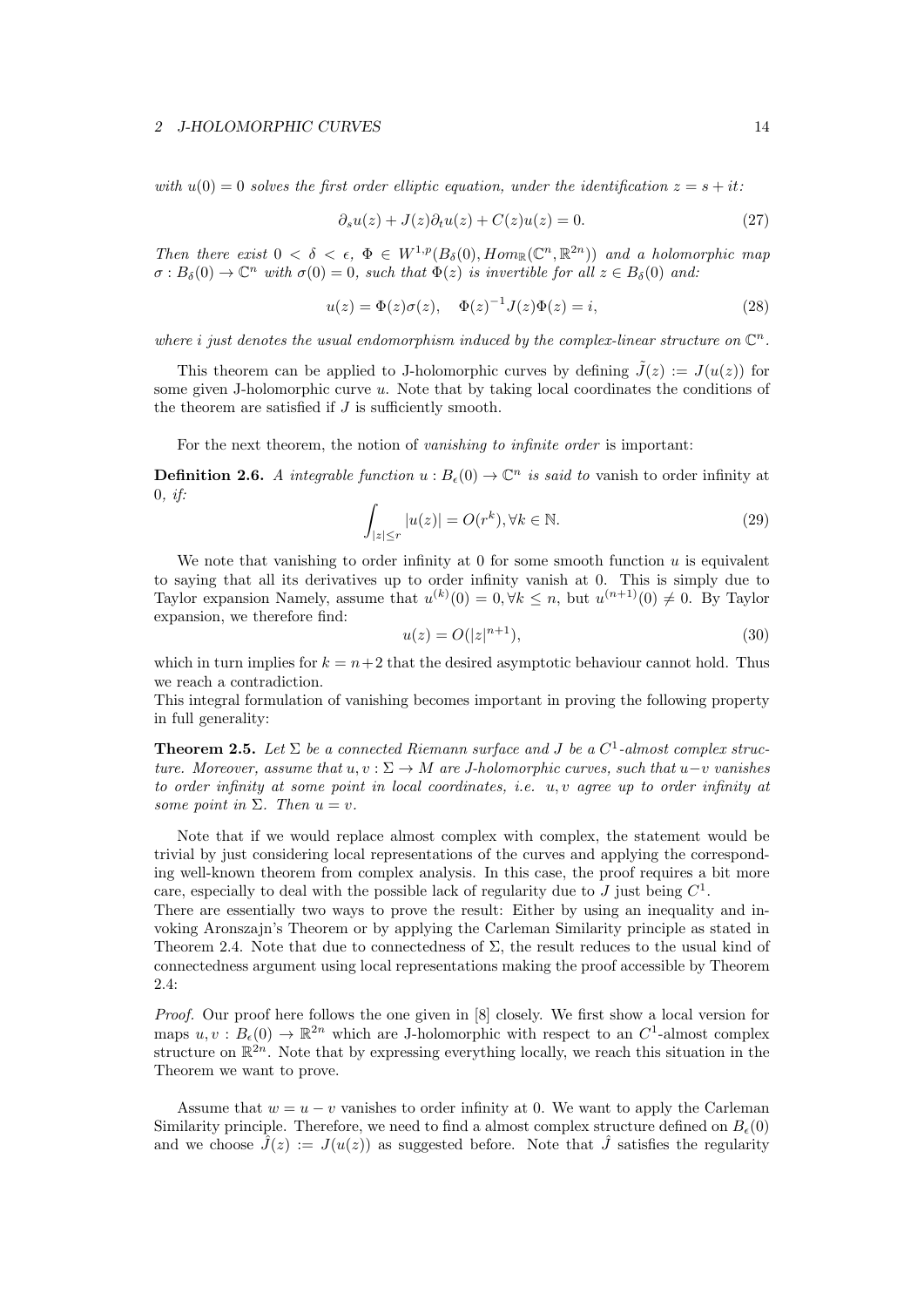conditions as well as the almost complex-condition. We thus need to determine  $C(z)$  and for this, we calculate:

$$
\partial_s w + \hat{J}(z)\partial_t w = \partial_s u + J(u(z))\partial_t u - (\partial_s v + J(u(z))\partial_t v)
$$
  
=  $\partial_s u + J(u(z))\partial_t u - (\partial_s v + J(v(z))\partial_t v) + (J(v(z)) - J(u(z)))\partial_t v$   
=  $(J(v(z)) - J(u(z)))\partial_t v,$  (31)

where we used that both *u, v* are J-holomorphic. Note that the remaining expression should be  $C(z)w(z)$ . By using the mean value theorem, we see:

$$
(J(v(z)) - J(u(z)))\partial_t v = \left(\int_0^1 dJ(u(z) + \tau(v(z) - u(z)))(v(z) - u(z))d\tau\right)\partial_t v(z)
$$
  
= 
$$
-\left(\int_0^1 dJ(u(z) - \tau w(z))w(z)d\tau\right)\partial_t v(z),
$$
 (32)

which now has the desired form. One sees that by defining  $C(z)$  accordingly, the required integrability holds due to continuity of *C*(*z*).

Therefore, we can apply the Carleman-Similarity principle for any point inside the ball and hence see  $u(z) = \Phi(z)\sigma(z)$  for some  $\sigma$  holomorphic. Note that due to the Sobolev embeddings and  $p > 2$ ,  $\Phi$  is continuous.

The result follows now by the usual connectedness argument. Let  $z_0 \in B_{\epsilon}(0)$  be a point where *u* vanishes to order infinity, Applying Carleman's similarity principle around this point, we see that the corresponding holomorphic map  $\sigma$  vanishes to order infinity at 0. Thus it is constant in the neighbourhood, leading to openness of the set of points in the ball where *u* vanishes to order infinity. Closedness follows by considering a converging subsequence, taking a Carleman representation of *u* in a neighbourhood of the limit point and noticing that thus  $\sigma$  vanishes on a converging subsequence. Thus by complex analysis,  $\sigma$  is constant in a neighbourhood and thus *u* vanishes to order infinity in the limit point. Therefore, by connectedness, we conclude that the result holds.  $\Box$ 

In a similar manner, other Theorems reminiscent of results from complex analysis carry over to almost complex situations. For example, we see that critical values are isolated:

**Theorem 2.6.** Assume that  $\Sigma$  is a compact Riemann surface and  $u : \Sigma \to M$  is a non*constant J-holomorphic curve of class*  $C^1$  *for the*  $C^1$ *-almost complex structure J. Then the set:*

$$
u^{-1}(\{u(z)|z \in \Sigma, du(z) = 0\}),
$$

*is finite and thus a discrete subset of*  $\Sigma$ *. Moreover,*  $u^{-1}(\{u(z)\})$  *is finite for all*  $z \in \Sigma$ *.* 

There are two ways to prove this result, either by Carleman for the general statement or by using Taylor polynomial expansions at critical points and deducing that the Taylor polynomial is holomorphic if one just uses Taylor expansion to the order of vanishing. This suffices due to asymptotic properties of Taylor expansion and hence we can conclude that the critical points are isolated, similar reasoning shows that the preimage of any point is finite. We note however, that the second approach involving Taylor series requires smoothness of the objects involved and thus does not prove Theorem 2.6 in full generality.

We now show that there are "preferred" coordinate charts for a given J-holomorphic curve around non-critical points:

**Theorem 2.7.** Assume that *J* is a  $C^l$ -almost complex structure on  $M$  and  $u : \Omega \to M$  is *a J-holomorphic curve defined on some neighbourhood*  $0 \in \Omega \subset \mathbb{C}$ . Assume that  $du(0) \neq 0$ ,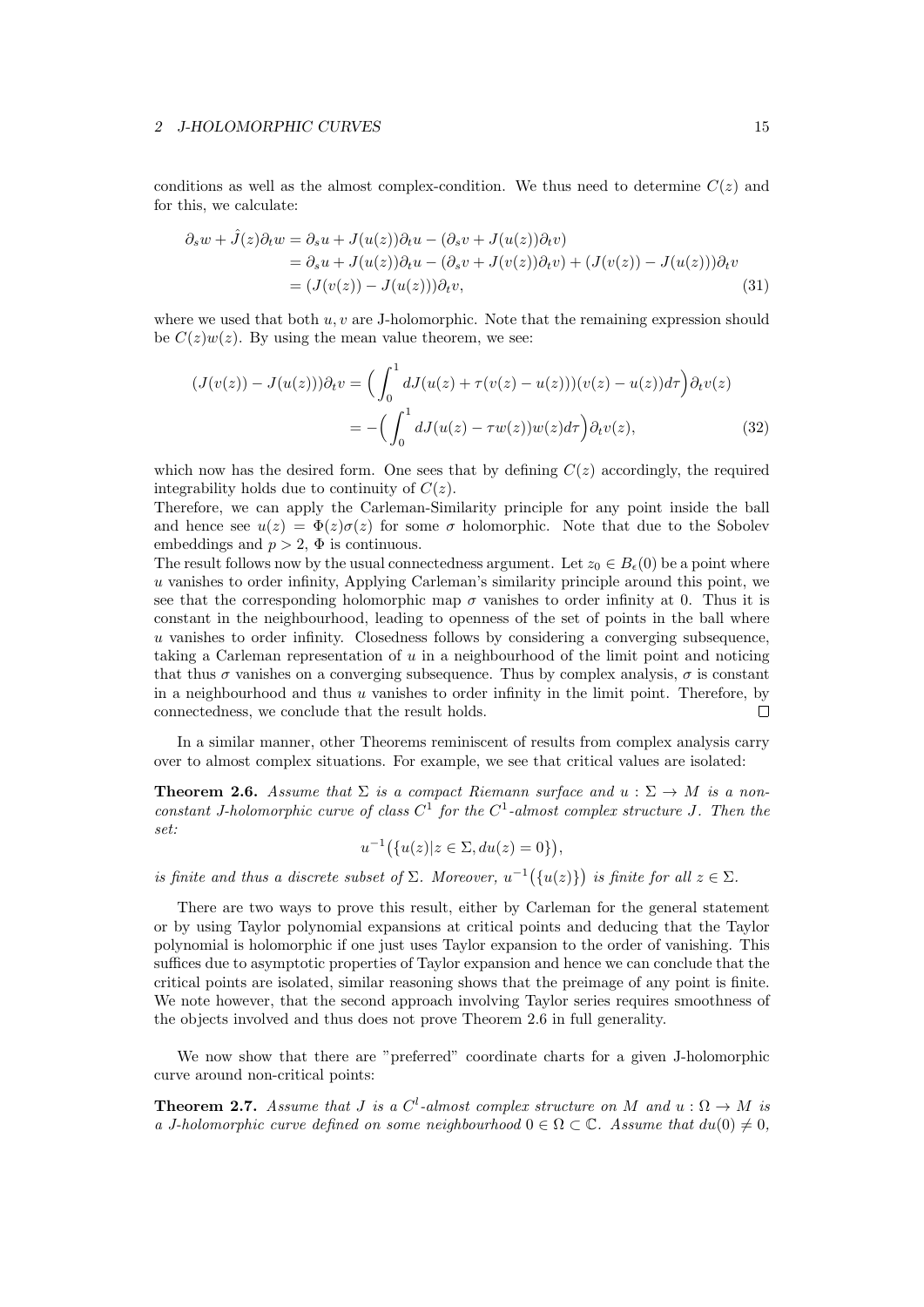#### 2 J-HOLOMORPHIC CURVES 2000 16

*then there exists a*  $C^{l-1}$ -coordinate chart  $\psi : U \subset M \to \mathbb{C}^n$  defined in a neighbourhood of *u*(0)*, such that:*

$$
\psi(u(z)) = (z, 0, \dots, 0), \quad d\psi(u(z)) \circ J(u(z)) = J_0 d\psi(u(z)), \quad \forall z \in \Omega \cap u^{-1}(U), \tag{33}
$$

where  $J_0$  denotes the standard almost complex structure on  $\mathbb{C}^n$ .

The proof relies on choosing a complex frame and applying a standard argument involving the exponential map. Using Theorem 2.7, we are able to deduce further properties. For example, if two J-holomorphic curves assume "similar" values in a neighbourhood of some point and one of the curves has non-vanishing derivative at this point, then they agree up to composition with a holomorphic map. More precisely, it holds:

**Theorem 2.8.** Let *J* be a  $C^2$ -almost complex structure on M and  $u, v : \Omega \subset \mathbb{C} \to M$  *Jholomorphic curves,*  $0 \in \Omega$ *, such that*  $u(0) = v(0), du(0) \neq 0$ *. Furthermore, let*  $(z_n), (w_n) \subset$ ⌦ *be sequences converging to* 0*, such that:*

$$
u(z_n) = v(w_n), w_n \neq 0, \forall n \in \mathbb{N}.
$$

*Then there is a holomorphic function*  $\phi : B_{\epsilon}(0) \subset \Omega \to \Omega$ , such that  $\phi(0) = 0$  and:

$$
v = u \circ \phi.
$$

The proof of this relies on choosing coordinate charts as described in Theorem 2.7 and apply an estimate on the function described by the local expressions. This will then imply, that the local expression of *v* vanishes in the last  $2n-2$  coordinates, thus lying in the image of *u*. Therefore, the result follows in the case of sufficient regularity. The general case follows again by using Carleman's Similarity principle.

Next, we want to consider the set of common values of two J-holomorphic curves in even more detail and therefore deduce the following result:

**Theorem 2.9.** Let *J* be a  $C^2$ -almost complex structure on *M* and  $\Sigma_0$ ,  $\Sigma_1$  compact and con*nected Riemann surfaces without boundary. Furthermore, let*  $u_j : \Sigma_j \to M$ *,*  $j \in \{0,1\}$ *, be Jholomorphic curves, such that*  $u_0$  *is non-constant and*  $u_0(\Sigma_0) \neq u_1(\Sigma_1)$ *. Then*  $u_0^{-1}(u_1(\Sigma_1))$ *is at most countable and can only accumulate at critical points of*  $u_0$ .

The main idea of the proof is to invoke a connectedness argument and use contradiction, i.e. assuming that the preimage accumulates at a non-critical point. The key ingerdient is that a neighbourhood of some point in  $\Sigma_0$  gets mapped to  $u_1(\Sigma_1)$  exactly if there is a sequence  $z_n \neq z_0$  converging to  $z_0$ , such that  $u_0(z_n) \in u_1(\Sigma_1), \forall n \in \mathbb{N}$ . The reason this holds is due to Theorem 2.8 which guarantees this under the assumption of non-vanishing differential. Thus by removing the points which have vanishing differential (note that there are only finitely many such due to Theorem 2.6), we still have a connected Riemann surface and can thus apply the outlined connectedness argument leading to  $u_0(\Sigma_0) \subset u_1(\Sigma_1)$ . By exchanging roles of  $\Sigma_0$  and  $\Sigma_1$ , we get the result as the converse inclusion follows similarily.

To finish this section, we introduce the notion of simple J-holomorphic curves. This kind of J-holomorphic curves will be the space of curves we build our moduli spaces upon. Therefore, it will be of interest to be able to recognize simple curves. For this we will introduce a necessary condition after stating the basic definition:

**Definition 2.7.** *Let*  $(M, J)$  *be almost complex and*  $(\Sigma, j)$  *a compact Riemann surface. A J-holomorphic curve*  $u : \Sigma \to M$  *is called* multiply covered, *if there exists another compact*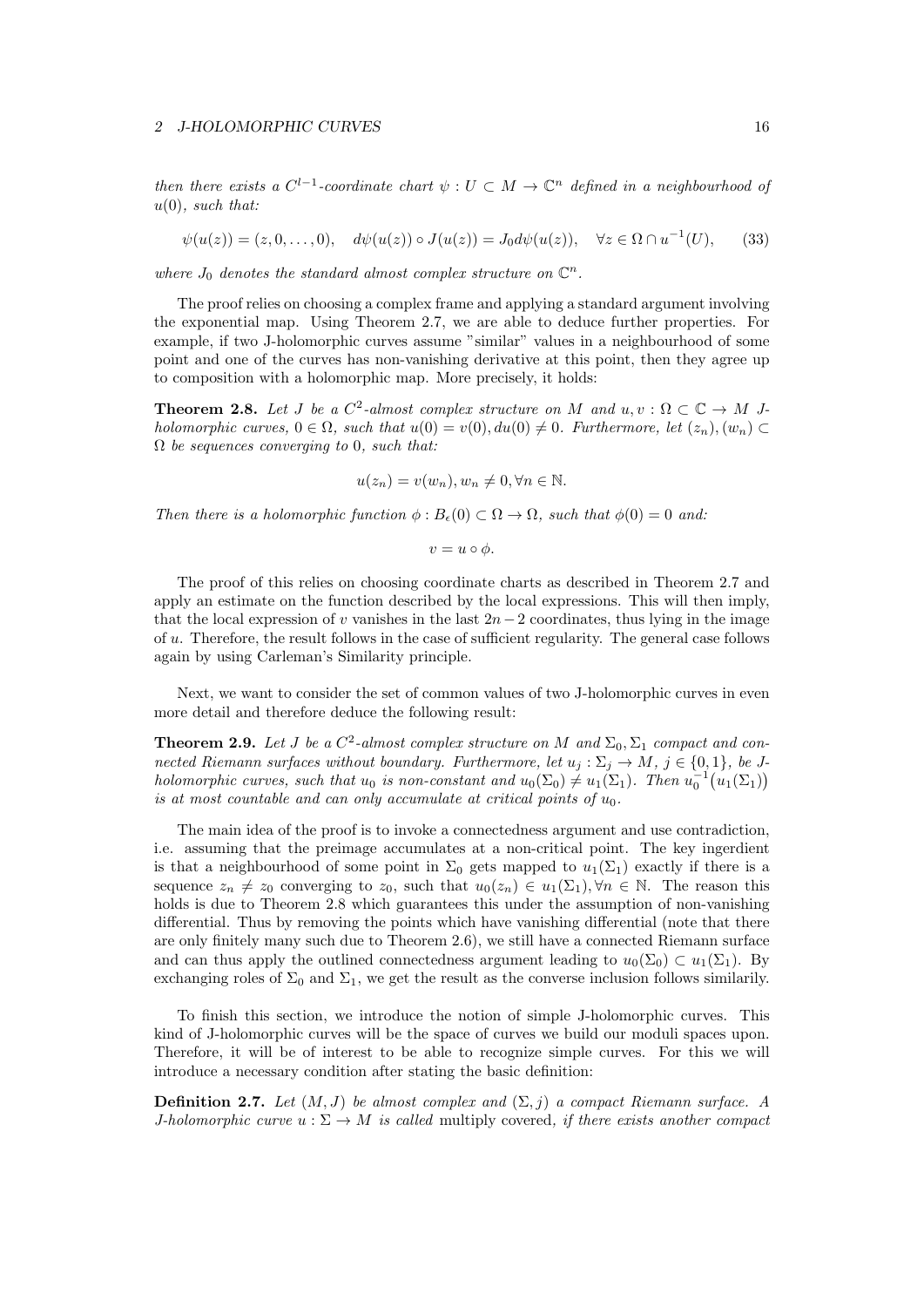*Riemann surface*  $(\Sigma', j')$  *and a J-holomorphic curve*  $u' : \Sigma' \to M$  *as well as a holomorphic branched covering*  $\phi : \Sigma \to \Sigma'$  *with*  $deg(\phi) > 1$ *, such that:* 

$$
u=u'\circ\phi.
$$

*If u is not multiply covered, it is called* simple*. Finally, u is called* somewhere injective, if  $\exists z \in \Sigma$ :

$$
du(z) \neq 0, u^{-1}(\{u(z)\}) = \{z\}.
$$

*Such points are called* injective*.*

Note that a *holomorphic branched covering*  $\phi : \Sigma \to \Sigma'$  is a holomorphic map  $\phi$  which is a covering map after removing a nowhere dense subset of  $\Sigma$ .

At this point, we want to give two easy examples to illustrate the notions introduced. First, consider the identity map  $u : S^2 \to S^2$ . It is clear that this map is a simple Jholomorphic curve due to its degree being 1. We remind ourselves that the almost complex structure stems from the complex one on  $\mathbb{CP}^1$ .

On the other hand, if we consider the map  $v : S^2 \to S^2$  which maps a point

$$
(\sqrt{1-h^2}\cos\psi,\sqrt{1-h^2}\sin\psi,h)
$$

to another the one on  $S<sup>2</sup>$  given in cylindical coordinates by

$$
(\sqrt{1-h^2}\cos 2\psi, \sqrt{1-h^2}\sin 2\psi, h).
$$

We note, due to expressing everything in local coordinates, this map is holomorphic and thus a J-holomorphic curve. Moreover, the map is clearly multiply cover by letting  $v' = id$ and  $\phi = v$  and noting that  $deg(v) = 2$ . Thus we have a multiply covered J-holomorphic curve. Finally, note that the map *v* is no covering but a branched covering by ignoring the poles of the sphere.

As promised, we turn now to a criterion for simplicity of J-holomorphic curves:

**Theorem 2.10.** Let *J* be a  $C^2$ -almost complex structure on *M* and  $\Sigma$  a compact Riemann surface without boundary. If a *J*-holomorphic curve  $u : \Sigma \to M$  is simple, then *u* is some*where injective. Moreover, the set of non-injective points is at most countable and can only accumulate at critical points of u.*

We briefly return to our two examples above. For the identity map on the sphere, we note that all points are in fact injective, whereas for the rotation map only the poles could be injective. Thus by the result above we could also conclude that the rotation map is not simple.

Finally, we can deduce some uniqueness statements for simple J-holomorphic curves:

Corollary 2.1. Let *J* be a  $C^2$ -almost complex structure on *M* and  $\Sigma_0$ ,  $\Sigma_1$  compact, con*nected Riemann surfaces without boundary and*  $u_j : \Sigma_j \to M$  *be simple J*-holomorphic curves *for*  $j \in \{0, 1\}$ *, such that:* 

$$
u_0(\Sigma_0)=u_1(\Sigma_1).
$$

*Then there exists a holomorphic diffeomorphism*  $\phi : \Sigma_0 \to \Sigma_1$ , such that:

$$
u_1 \circ \phi = u_0.
$$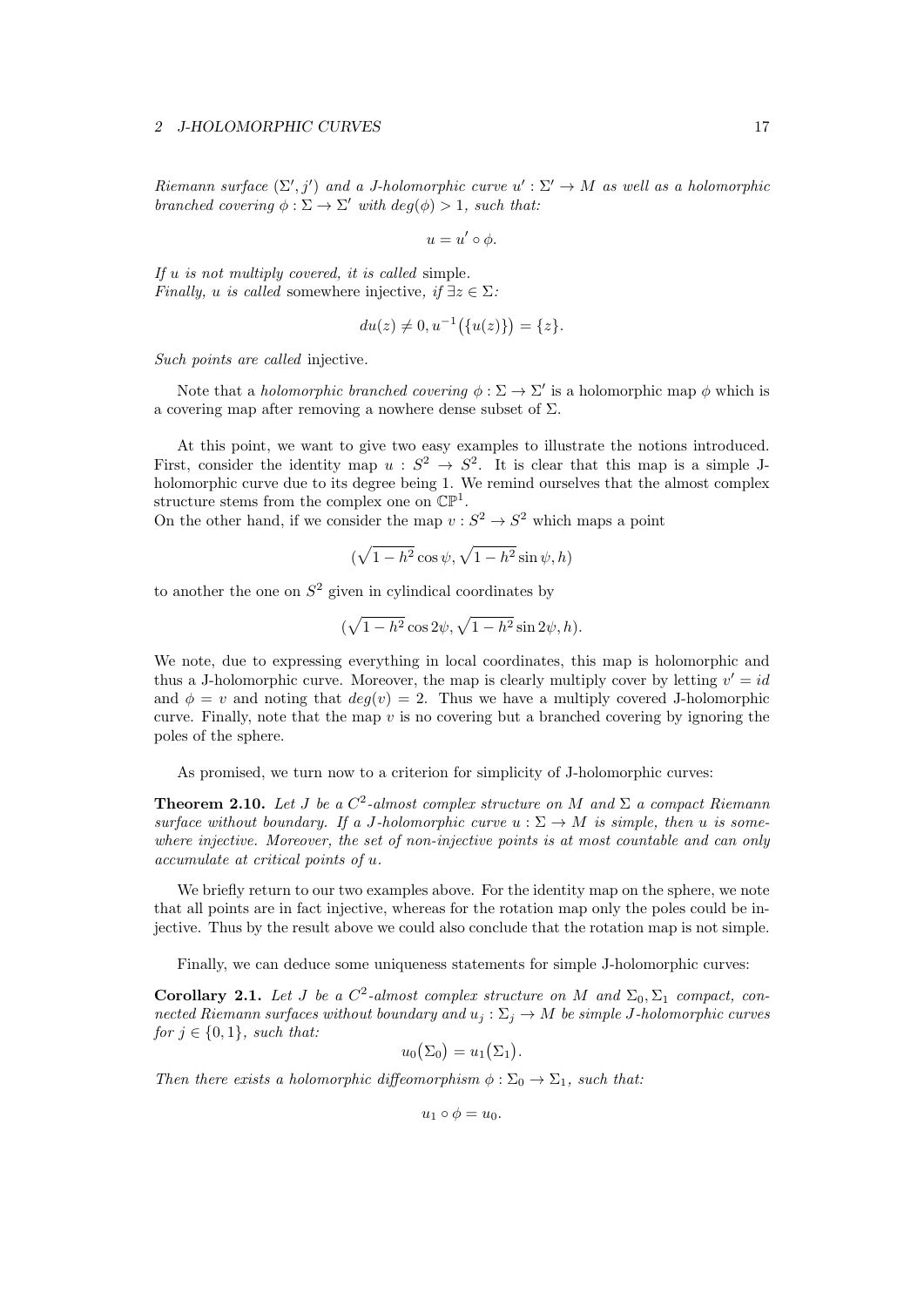Note that this corollary states that simple J-holomorphic maps on compact, connected Riemannian surfaces are characterised by their image. Thus two such maps with the same image are just holomorphic reparametrisations from one another. In the context of  $\Sigma_0 = \Sigma_1 = S^2$ , this means that if we have two J-holomorphic spheres in a manifold M with the same image, then they just differ by precomposition with a Möbius transformation. This will be used to identify the space of simple, unparametrised J-holomorphic spheres with the quotient of all simple J-holomorphic spheres under the natural identification provided by the action of the group of Möbius transformations on these maps.

The proof of this corollary relies on defining the biholomorphic map directly on the set of common injective points by using that the images coincide. The resulting map is holomorphic due to non-injective points only accumulating at critical points, thus injective points having open neighbourhoods containing only injective points. From the inverse function theorem, we conclude that we have a holomorphic diffeomorphism and by the removal of singularities, we can extend the map. The result follows.

**Corollary 2.2.** Let *J* be a  $C^2$ -almost complex structure on *M* and  $\Sigma_0, \ldots, \Sigma_N$  compact, *connected Riemann surfaces without boundary and*  $u_j : \Sigma_j \to M$  *be J*-holomorphic curves *for*  $j \in \{0, \ldots, N\}$ *, such that*  $u_0$  *is simple and:* 

$$
u_0(\Sigma_0) \neq u_j(\Sigma_j), \forall j \in \{1, \ldots, N\}.
$$

*Then, for every*  $z_0 \in \Sigma_0$  *and every open neighbourhood*  $z_0 \in U_0 \subset \Sigma_0$ *, there is an annulus*  $A_0 \subset U_0$  *centered around*  $z_0$ *, such that*  $u_0: A_0 \to M$  *is an embedding and:* 

$$
u_0^{-1}(u_0(A)), u_0(A_0) \cap u_j(\Sigma_j) = \emptyset, \forall j \in \{1, ..., N\}.
$$

Instead of proving all the results mentioned up to now, we will outline a proof of the following statement. The reason for this is that the actual proof requires the same ideas as used for example in the proof of the existence of adapted local coordinates:

Proposition 2.1. *Let Q be a compact codimension* 2 *submanifold of an almost complex manifold*  $(M, J)$ *, such that*  $J(TQ) = TQ$ *. Moreover, let*  $u : B_1(0) \to M$  *be a J-holomorphic curve such that*  $u(0) \in Q$ *. Then the point of intersection is either isolated or*  $u(B_1(0)) \subset Q$ *.* 

This result is Exercise 2.6.1.i) in  $[8, p.35]$ . The idea is that the proof of this theorem uses a coordinate representation, which can be adapted to prove Theorem 2.7, and an argument which is used in a similar manner to show Theorem 2.8. Thus by giving the proof of this exercise instead, we basically provide a proof of these two Theorems as well.

*Proof.* We just give the main ideas involved: First, we want to find coordinate charts adapted to the almost complex submanifold *Q*. In order to do this, choose locally around the point  $u(0)$  a complex frame on said submanifold and extend it to a local family of bases by adding one more complex section. Using the exponential map appropriately in a neighbourhood around the point  $u(0)$ . The remainder of the proof consists of invoking a Theorem by Aronszajn, see [8], in order to deduce the statement.  $\Box$ 

#### 2.4 Elliptic Regularity

To end our preliminary investigation of J-holomorphic curves, we state the fundamental regularity and compactness results for J-holomorphic curves as presented in [8, Chapter 4]. These results are based on elliptic regularity estimates as described in [8] in Appendix B. We assume that *M* is a smooth 2*n*-manifold with an almost complex structure  $J \in \mathcal{J}^l(M)$ and  $\Sigma$  a complex Riemann surface with boundary and complex structure  $j \in \mathcal{J}(\Sigma)$ . Moreover, we take a *n*-submanifold  $L \subset M$  which is totally real with respect to *J*, i.e.  $TL \cap$  $J(TL) = \{0\}$ . The main results used later on are the following two: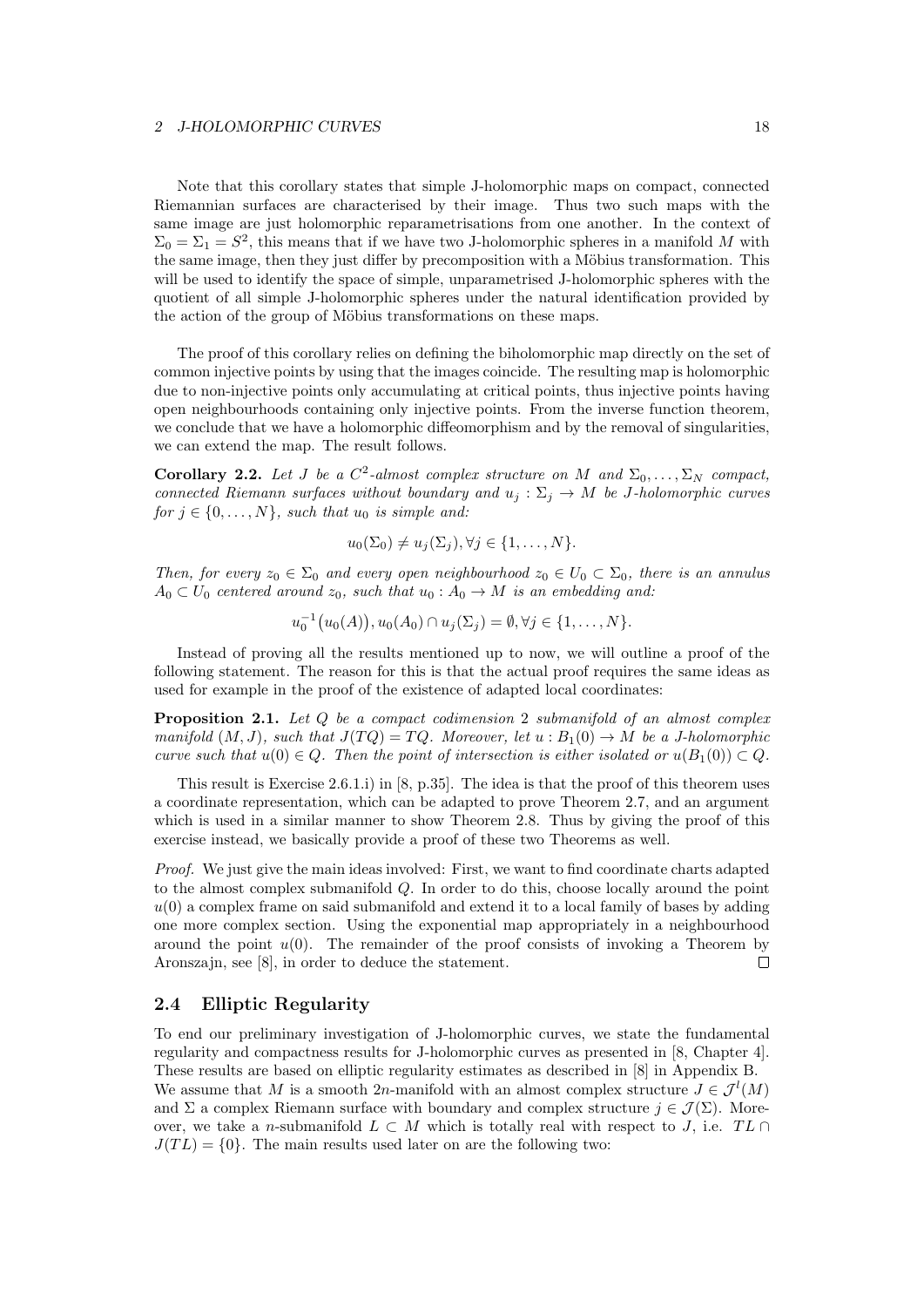**Theorem 2.11** (Regularity). Let  $l \geq 2, p > 2$  be integers,  $J \in \mathcal{J}^l(M)$  and  $u : \Sigma \to M$  and  $u : \Sigma \to M$ *W*1*,p-function such that:*

$$
du \circ j = J \circ du,\tag{34}
$$

 $and u(\partial \Sigma) \subset L$ *. Then*  $u \in W^{l,p}$  *and if*  $l = \infty$ *, then u is smooth.* 

**Theorem 2.12** (Compactness). Let  $l \geq 2, p > 2$  be integers,  $J_k \in \mathcal{J}^l(M)$  a sequence of *almost complex structures converging in the*  $C^l$ -topology to some  $J \in \mathcal{J}^l(M)$ *. Similarily let*  $j_k \in \mathcal{J}(\Sigma)$  *be a sequence of complex structures on*  $\Sigma$  *converging in the*  $C^{\infty}$ -topology to the *complex structure*  $j \in \mathcal{J}(\Sigma)$ *. Furthermore, assume that*  $U_k \subset \Sigma$  *is an increasing sequence of open sets with covering*  $\Sigma$  *and*  $u_k : U_k \subset \Sigma \to M$  ( $J_k, j_k$ )*-holomorphic curves in*  $W^{1,p}$  *such that*  $\forall k \in \mathbb{N}$ *:* 

$$
u_k(\partial \Sigma \cap U_k) \subset L. \tag{35}
$$

*If for every compect subset*  $Q \subset \Sigma$  *with smooth boundary, there exists a compact subset*  $K \subset M$  *and a constant*  $c > 0$ *, such that for all*  $k \in \mathbb{N}$  *sufficiently big:* 

$$
||du_k||_{L^p(Q)} \le c, \quad u_k(Q) \subset K,\tag{36}
$$

*then there is a subsequence of*  $(u_k)_{k \in \mathbb{N}}$  *which converges in the*  $C^{l-1}$ -*topology on compact subsets of*  $\Sigma$  *to a J-holomorphic curve*  $u : (\Sigma, \partial \Sigma) \to (M, L)$ *.* 

These results rely on methods of elliptic regularity and Sobolev spaces applied in the context of *J*-holomorphic curves.

The considerations split into three parts:

1. Treat local J-holomorphic curves defined on open sets in  $\Omega \subset \mathbb{C}$  with image in  $\mathbb{R}^{2n}$  with an almost complex structure. An important idea is to consider J-holomorphic curves there as solutions of a linear partial differential equation. Note that if  $u : \Omega \to \mathbb{R}^{2n}$  is a weak J-holomorphic for the standard almost complex structure, then:

$$
\partial_s u + J(u)\partial_t u = 0. \tag{37}
$$

Note that this PDE is non-linear due to *J* depending on *u*. But if we define  $J'(z)$  :=  $J(u(z))$ , then *u* also solves the linear PDE:

$$
\partial_s u + J' \partial_t u = 0,\tag{38}
$$

but note that the regularity of  $u$  now restricts regularity of  $J'$ . In order to apply some iterative arguments, it is more convenient to consider the inhomogenous PDE:

$$
\partial_s v + J' \partial_t v = \nu,\tag{39}
$$

because by direct calculation, if *u* is J-holomorphic then  $\partial_s u$  solves the inhomogenous equation with  $\nu = -(\partial_s J')\partial_t u$ , enabling us to use elliptic bootstrapping methods to increase regularity.

- 2. One now proceeds to consider the inhomogenous linear PDE as given before and look for weak solutions of it. By appropriately choosing test functions, one can derive regularity from corresponding results for the Laplace operator. This gives then a first basic estimate. By an iterative argument one can thus obtain higher regularity using Sobolev embeddings in order to reach better integrability properties.
- 3. Finally, we apply the previous considerations to J-holomorphic curves in a symplectic manifold by using appropriate coordinate charts and use the Sobolev embedding theorems to deduce our main results. Note that increasing regularity of *u* by considering  $J^{\prime}$  as defined before, we can also improve regularity of  $J^{\prime}$  which again enables us to improve regularity of *u*.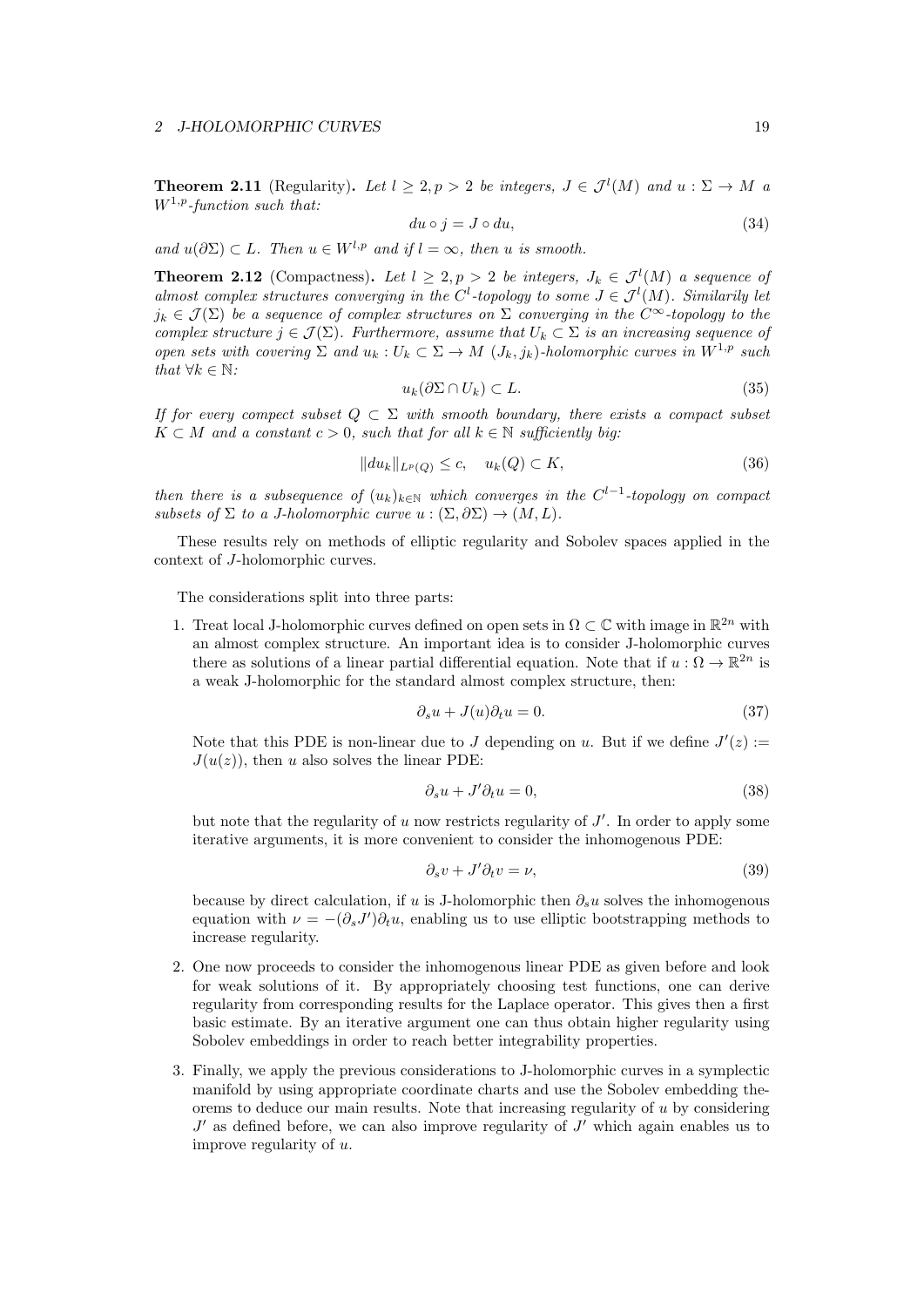For more details, we refer to [8, p.572-577].

We want to point out that similar arguments involving elliptic regularity can be invoked in the study of further objects like Floer homology. The main idea there is to consider the Floer equation in a similar manner as we consider the generalized Cauchy-Riemann equations and apply Sobolev theory in order to get regularity and compactness results which are of interest in this situation. For further informations on this, we refer to [1].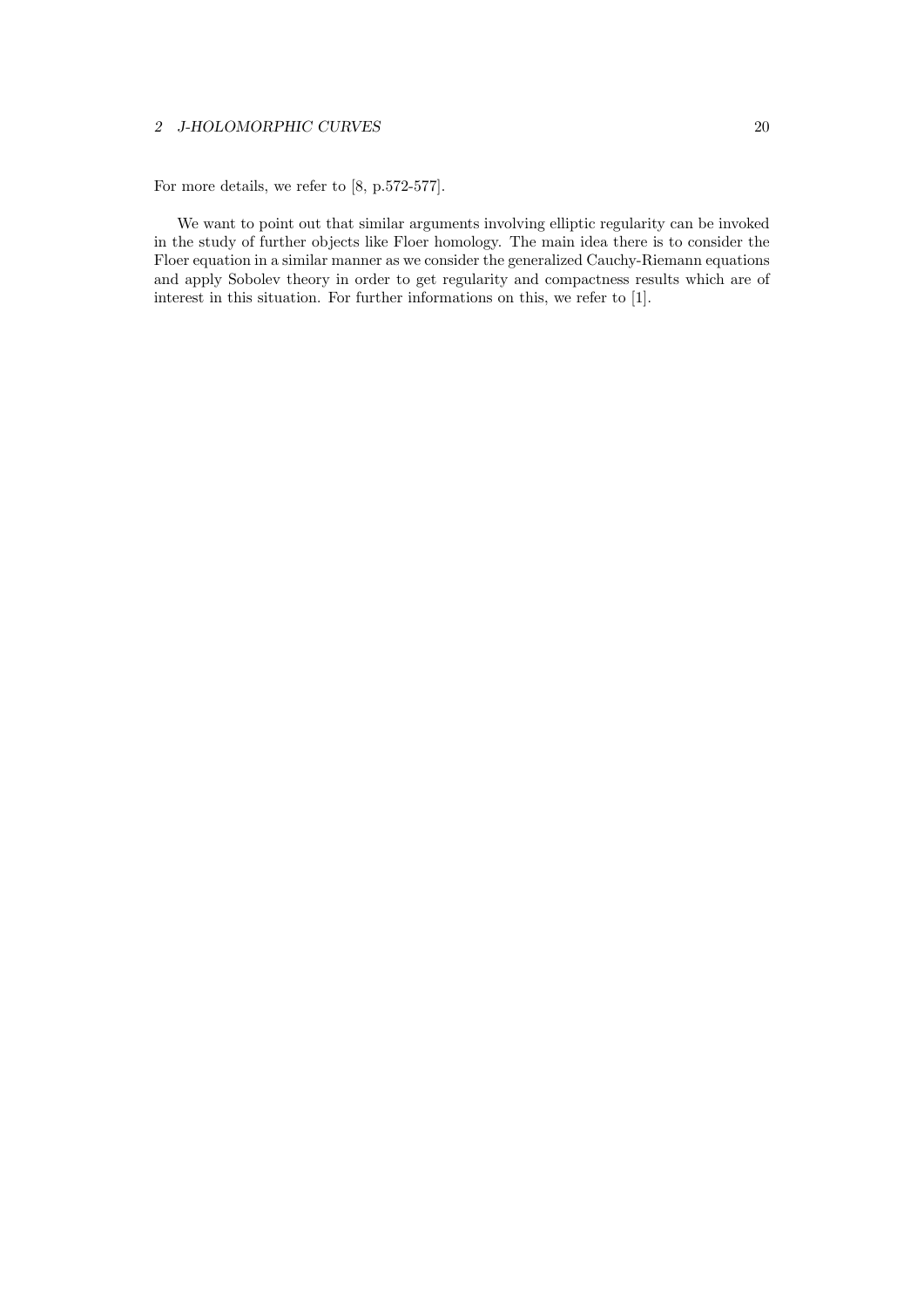### 3 Banach Manifolds

In this chapter we will introduce the necessary vocabulary surrounding Banach manifolds. Banach manifolds will play an important role when analyzing Moduli spaces of J-holomorphic curves as generalisations of well-known theorems from finite-dimensional calculus like the Implicit Function Theorem, which will be useful in our studies, only hold in the context of Banach manifolds. The main idea is that we can show that the Moduli spaces are finite dimensional manifolds by using the Implicit Function Theorem for Banach manifolds which in turn, as in the finite dimensional case, is just a local application of the Implicit Function Theorem for Banach spaces.

We start by defining differentiability on Banach spaces and stating some of its properties reminiscent of the usual properties of differentiability encountered in the finite-dimensional context. Similar to the finite-dimensional setting, differentiability can be derived from sufficiently regular directional derivatives as seen in the next section. Next, we introduce the notion of a Banach manifold and give the two most important examples in our situation: generalized Sobolev spaces for sections in vectorbundles and maps between manifolds. These spaces will naturally include the J-holomorphic curves and thus enable us to apply the theorems from this section. Afterwards, we state the main results which mostly carry over from theorems from calculus. It is important that we can generalize Sard's theorem as it provides us with a tool to prove genericity of certain properties. In our applications, we will use this to deduce that regularity of almost complex structures is a generic property, but more on these notions later.

#### 3.1 Differentiability on Banach spaces

First, let us state the formal definition of differentiability in analogy to the well-known definition for finite-dimensional vector spaces.

**Definition 3.1** (Differentiability). Let  $(X, \|\cdot\|_X)$ ,  $(Y, \|\cdot\|_Y)$  be normed vector spaces,  $U \subset X$ an open subset of X in the norm topology and  $f: U \to Y$  a map. Moreover, let  $x_0 \in U \subset X$ *be any point. Then f is called* differentiable at  $x_0$  with differential  $T \in L(X, Y)$  *if:* 

$$
\lim_{\|h\|_{X}\to 0} \frac{1}{\|h\|_{X}} \big(f(x_{0}+h) - f(x_{0}) - Th\big) = 0. \tag{40}
$$

*We write*  $df(x) = T$ *.* 

*The map f is called* differentiable, *if f is differentiable at each point*  $x \in U \subset X$  *and we then call the map:*

$$
df: U \to L(X, Y), x \mapsto df(x), \tag{41}
$$

*mapping each point*  $x \in U$  *to the derivative df(x) at the point x the differential of f. Moreover, the map f is called* continuously differentiable *if the map df is continuous with respect to the operator norm.*

We note that in the case of *X, Y* being finite-dimensional, normed vector spaces, this definition coincides with the usual notion of differentiability. Moreover, higher orders of differentiability are defined in the usual, iterative way and so is smoothness of maps. Note for this that the space of continuous linear maps forms a Banach space when equipped with the operator norm.

We remark that many of the previously known results from finite-dimensional calculus carry over to this situation such as the chain rule. Namely, we want to mention the following results from [11]:

**Theorem 3.1.** Let  $X, Y, Z$  be Banach spaces and  $U \subset X, V \subset Y$  open subsets. Then the *following results hold:*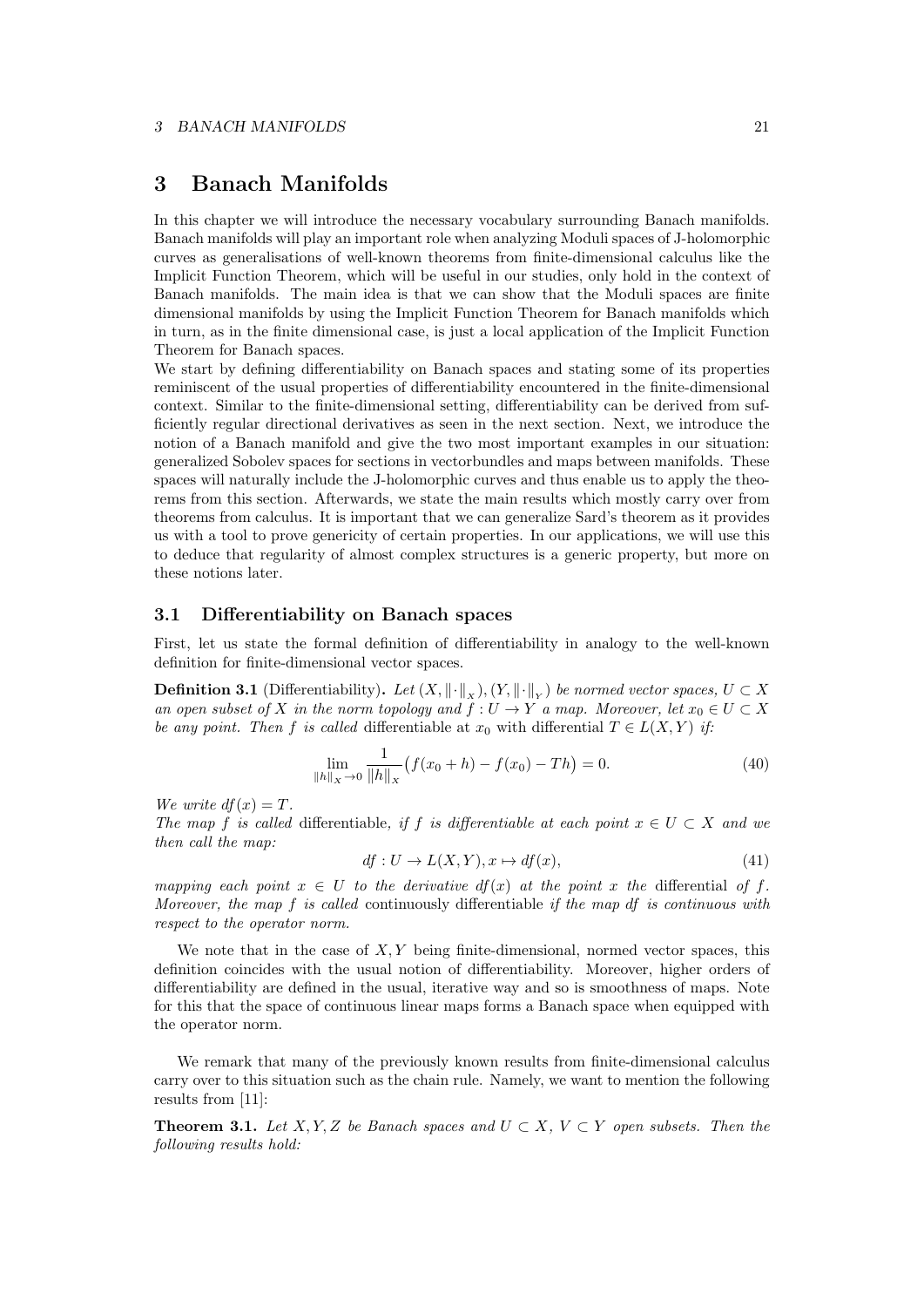#### *3 BANACH MANIFOLDS* 22

• If  $f, g: U \to Y$  are differentiable in  $x_0 \in U$ , then so are  $f + g$  and  $\lambda f$ , for  $\lambda \in \mathbb{R}$  and *we have:*

$$
d(f+g)(x_0) = df(x_0) + dg(x_0), \quad d(\lambda f)(x_0) = \lambda df(x_0), \tag{42}
$$

*i.e. linearity generalizes to our more general notion of differentiability.* 

• If  $f: u \to Y$ ,  $g: V \to Z$  with  $f(U) \subset V$  are differentiable in  $x_0$  and  $f(x_0)$  respectively, *then*  $g \circ f$  *is differentiable in*  $x_0$  *with differential:* 

$$
d(g \circ f)(x_0) = dg(f(x_0)) \circ df(x_0), \tag{43}
$$

*i.e. the chain rule generalises to this setting.*

The proofs of these two properties are straight-forward generalisations of the proofs in the finite-dimensional setting. For more details consult [11], chapter 3.

Next, we give a simple example of a differentiable map to illustrate this concept, namely let X be a Hilbert space and  $\langle \cdot, \cdot \rangle$  denote the scalar product of X. We show that the following map:

$$
f: X \to \mathbb{R}, x \mapsto \langle x, x \rangle = ||x||_X^2,
$$
\n(44)

is differentiable. For this, we first let  $h \in X$  and calculate:

$$
f(x+h) - f(x) = ||x+h||_X^2 - ||x||_X^2
$$
  
=  $\langle x+h, x+h \rangle - \langle x, x \rangle$   
=  $2\langle x, h \rangle + ||h||_X^2$ , (45)

where we used symmetry and bilinearity. Note that  $h \mapsto 2\langle x, h \rangle$  is a continuous linear operator for any  $x \in X$ . Thus we want to prove that this is actually the differential  $df(x)$ , i.e., we need to see:

$$
\lim_{\|h\|_{X}\to 0} \frac{f(x+h) - f(x) - df(x)h}{\|h\|_{X}} = \lim_{\|h\|_{X}\to 0} \frac{\|h\|_{X}^{2}}{\|h\|_{X}} = \lim_{\|h\|_{X}\to 0} \|h\|_{X} = 0.
$$
 (46)

By definition, we thus see that  $f$  is differentiable everywhere with the differential defined above. Moreover, one immediately sees that the map is even smooth, as the differential defines a linear map, hence smooth.

For completeness, we want to note that continuous multilinear maps define smooth maps. This can be proven in a similar way as in the finite dimensional case and also similar to our proof in the case of the scalar product above. Thus especially continuous linear operators define smooth maps as well as continuous bilinear maps.

Lastly, we want to present a generalisation of an important theorem form finite dimensional calculus which enables us to reduce differentiability considerations to directional derivatives. For this, we say that a map  $f: U \subset Y$  between Banach spaces is *Gateauxdifferentiable* in  $x_0$ , if there is a continuous linear operator  $T : X \to Y$ , such that:

$$
\lim_{h \to 0} \frac{f(x + hv) - f(x)}{h} = T(v),
$$
\n(47)

for any  $v \in X$  and  $h \in \mathbb{R}$  small enough. Thus directional derivatives in any direction exist and they satisfy some linear compatibility relation described by the continuous linear operator *T*. We then call *T* the *Gateaux-differential* of *f* in  $x_0$  and also denote it by  $df(x_0)$ . If *f* is Gateaux-differentiable in any point of  $U \subset X$  it defines a map:

$$
df: U \to L(X, Y). \tag{48}
$$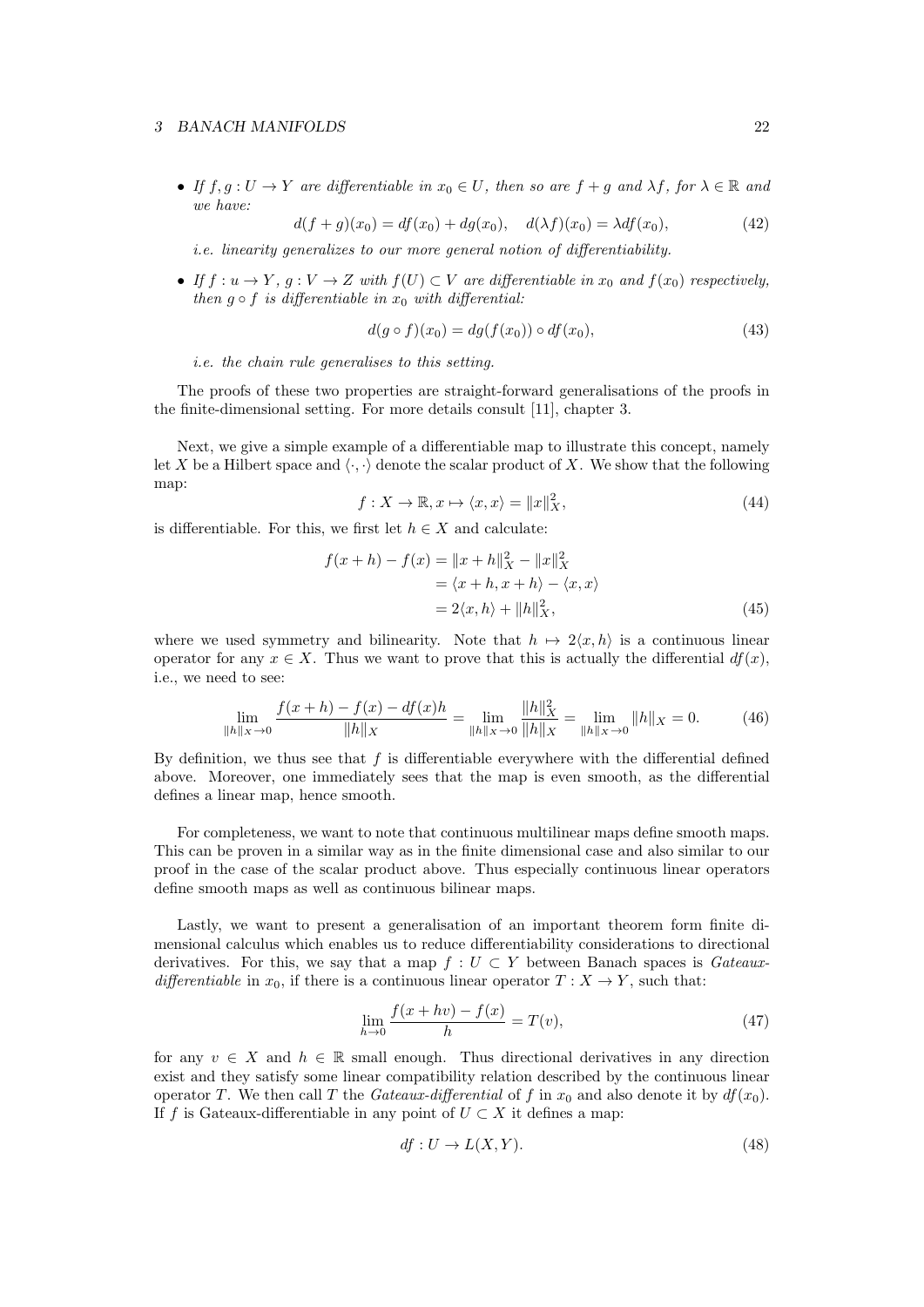#### *3 BANACH MANIFOLDS* 23

Note that if *f* is differentiable in  $x_0$ , then it is Gateaux-differentiable in  $x_0$ . The converse is generally false, as the convergence need not be uniform as required in the definition of differentiability. But similar to the finite-dimensional setting, we can get a partial converse by requiring continuity of the Gateaux-differential mapping:

**Theorem 3.2.** If  $f: U \subset X \to Y$  is Gateaux-differentiable in U and  $df: U \to L(X, Y)$ *is continuous, then f is differentiable in U with differential*  $df(x_0)$  *in*  $x_0 \in U$  *and thus f is even continuously differentiable.* 

The main idea of the proof is to use the norm characterisation in normed vector spaces using duality (Hahn-Banach Theorem, see [11]) and to apply the mean value theorem in finite dimensions. The result is taken from [11] as the previous results in this section. Moreover, the proof presented below is again taken from [11, p.121]:

*Proof.* Let  $x_0 \in U$  be given and take  $h \in X$  small enough. We want to estimate:

$$
|| f(x_0 + h) - f(x_0) - df(x_0)h||. \tag{49}
$$

First, note that there exists a  $y' : Y \to \mathbb{R}$ , such that the functional has operatornorm  $||y'|| = 1$  and:

$$
|| f(x_0 + h) - f(x_0) - df(x_0)h|| = y'(f(x_0 + h) - f(x_0) - df(x_0)h),
$$
\n(50)

due to the Hahn-Banach theorem. We now want to consider the following map:

$$
g: [0, 1] \to \mathbb{R}, t \mapsto y'(f(x_0 + th) - f(x_0)). \tag{51}
$$

Note that we can now apply the usual mean value theorem as well as the chain rule in order to see:

$$
\exists c \in (0,1) : \frac{g(1) - g(0)}{1 - 0} = y'(f(x_0 + h) - f(x_0)) = g'(c), \tag{52}
$$

where:

$$
\forall t \in (0,1) : \frac{d}{dt}g(t) = y'(df(x_0 + th)h).
$$
 (53)

which follows by smoothness of linear maps as well as the chain rule.

Therefore, we find:

$$
||f(x_0 + h) - f(x_0) - df(x_0)h|| = y'(f(x_0 + h) - f(x_0) - df(x_0)h)
$$
  
\n
$$
= y'(df(x_0 + ch)h - df(x_0)h)
$$
  
\n
$$
\le |y'(df(x_0 + ch)h - df(x_0)h)|
$$
  
\n
$$
\le ||y'|| ||df(x_0 + ch) - df(x_0)|| ||h||
$$
  
\n
$$
= ||df(x_0 + ch) - df(x_0)|| ||h||.
$$
 (54)

The proof follows now by taking for a given  $\epsilon > 0$  some  $\delta > 0$  small enough, such that for all  $x \in X$  with  $\|x - x_0\| < \delta$ , we have:

$$
||df(x) - df(x_0)|| < \epsilon,
$$
\n(55)

which is possible due to continuity of the Gateaux-differential. Taking  $\delta \leq 1$  and h from before with  $||h|| < \delta$ , we get the desired result by the inequality above:

$$
\frac{\|f(x_0 + h) - f(x_0) - df(x_0)h\|}{\|h\|} \le \frac{\|df(x_0 + ch) - df(x_0)\| \|h\|}{\|h\|}
$$

$$
= \|df(x_0 + ch) - df(x_0)\|
$$

$$
< \epsilon
$$
(56)

if  $\|h\| < \delta$ .

 $\Box$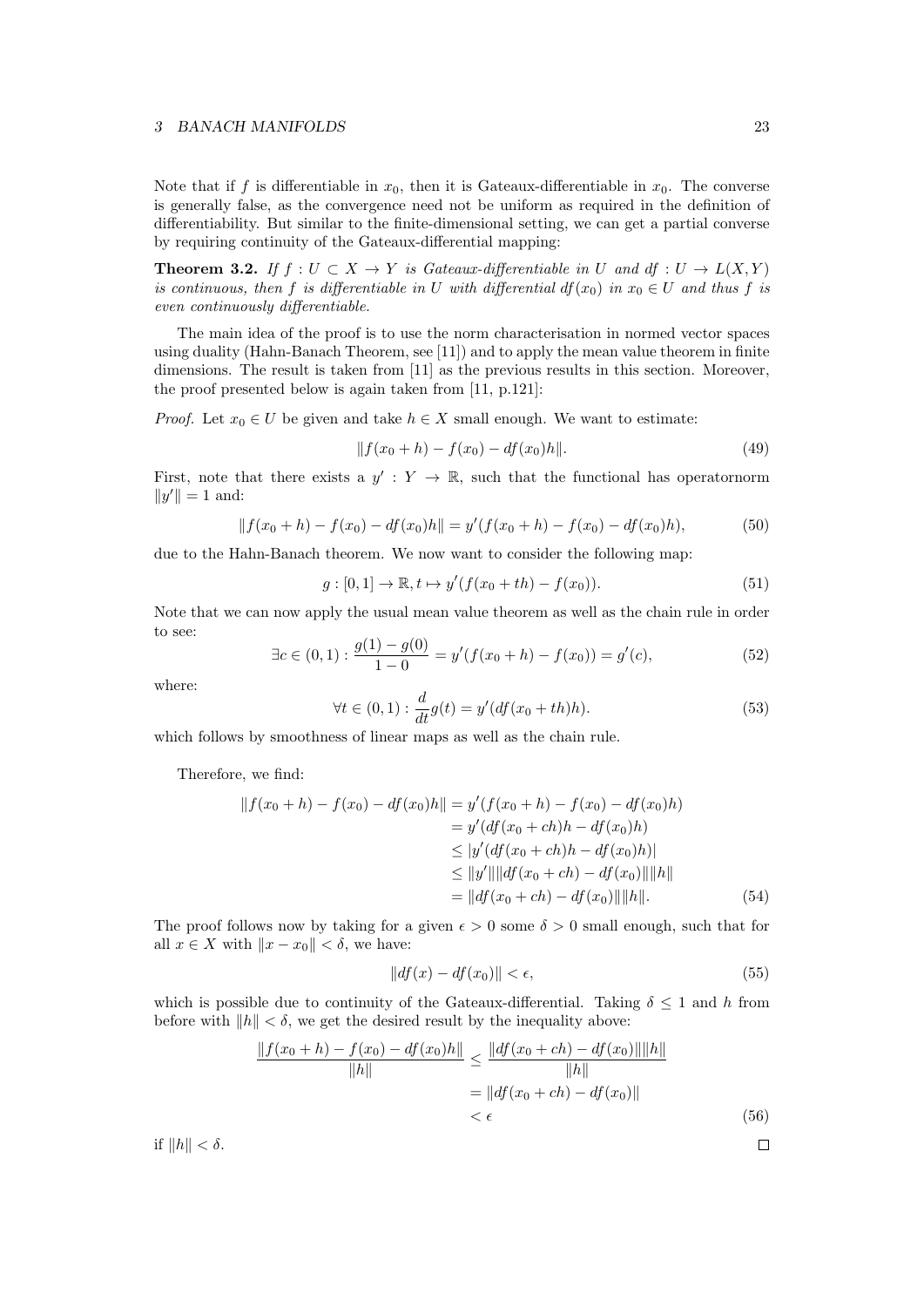#### 3.2 Banach Manifolds

In order to deal with Moduli spaces of J-holomorphic curves, we will need to study Banach manifolds in order to be able to understand the Sobolev spaces involved in the arguments. Some important results for Banach manifolds which will play an important role in our situation will be presented in the next subsection. But first we define:

**Definition 3.2.** *A* Banach manifold *is a topological space M* with an atlas  $(U_\alpha, \phi_\alpha, E_\alpha)_{\alpha \in A}$ *of coordinate maps with*  $U_{\alpha} \subset M$  *open,*  $E_{\alpha}$  *Banach spaces and:* 

$$
\phi_{\alpha}: U_{\alpha} \to \phi_{\alpha}(U_{\alpha}) \subset E_{\alpha}, \tag{57}
$$

where  $\phi_{\alpha}(U_{\alpha}) \subset E_{\alpha}$  *is open and such that all coordinate changes*  $\phi_{\alpha} \circ \phi_{\beta}^{-1}$  *are differentiable,*  $\forall \alpha, \beta \in A$ . It is a  $C^l$ -Banach manifold *if all coordinate changes are of class*  $C^l$  *and* smooth *if all coordinate changes are smooth.*

We use the same notion of atlas as in the finite dimensional case to denote an open covering of coordinate maps with sufficient smoothness.

We note that the notions of differentiable and smooth maps carry over to this setting by using local coordinates as in the case of finite-dimensional manifolds. Moreover, we immediately get quite a few examples by just considering any Banach space *X* together with the norm topology and the trivial atlas given by the single coordinate chart  $(X, id, X)$ . But there are also further examples and we want to provide some which will be of interest in the rest of this paper:

**Example 3.1.** Let M be a compact, smooth *n*-manifold and  $p : E \to M$  a smooth vector *bundle over M. We can then define a generalised notion of Sobolev space under these circumstances. Namely, we call a section:*

$$
s: M \to E \tag{58}
$$

*to be of class*  $W^{k,p}$  *for*  $k \in \mathbb{N}, p \in [1,\infty]$ *, if all its local coordinate representations are in Wk,p. Note that due to the change of variables formula for Sobolev spaces, this is well-defined and this space naturally inherits a vectorspace structure by using pointwise operations. We call this space*  $W^{k,p}(M,E)$ *.* 

*We define now a norm on this space by using the Sobolev norms in coordinate charts. Therefore, take finitely many coordinate charts with bounded coordinate domains, due to compactness of M, which cover M and define the norm by taking the sum of the finitely many local Sobolev norms. It is immediate that the resulting function is a norm. Moreover, we see that if we choose different coordinate charts, we end up with an equivalent norm. This follows by considering coordinate changes between both coverings and using the change of variables formula for Sobolev space. Finally, we can show that this space is complete, hence even a Banach space and thus a Banach manifold. For this, choose a Cauchy sequence and observe that due to the definition of the norm, the sequence converges in local coordinates to functions. We need to show that we can patch them together to get a global limit. But note that the limit is well-defined globally by using changes of variables between the charts and convergence of the restricted Sobolev maps. Thus we really have a converging sequence.*

Example 3.2. *We can further extend the previous considerations to introduce Sobolev spaces of maps between closed, smooth manifolds M,X. However, this requires a bit more care. Namely, we first need to assume that kp > dim X in order to be able to get a well-defined notion. More precisely, we define the space*  $W^{k,p}(X,M)$  *to be the completion of the set of smooth maps*  $C^{\infty}(X, M)$  *with respect to a Sobolev-distance function obtained by using an embedding*  $M \hookrightarrow \mathbb{R}^N$ . This implies that all Sobolev-maps in local coordinates belong to the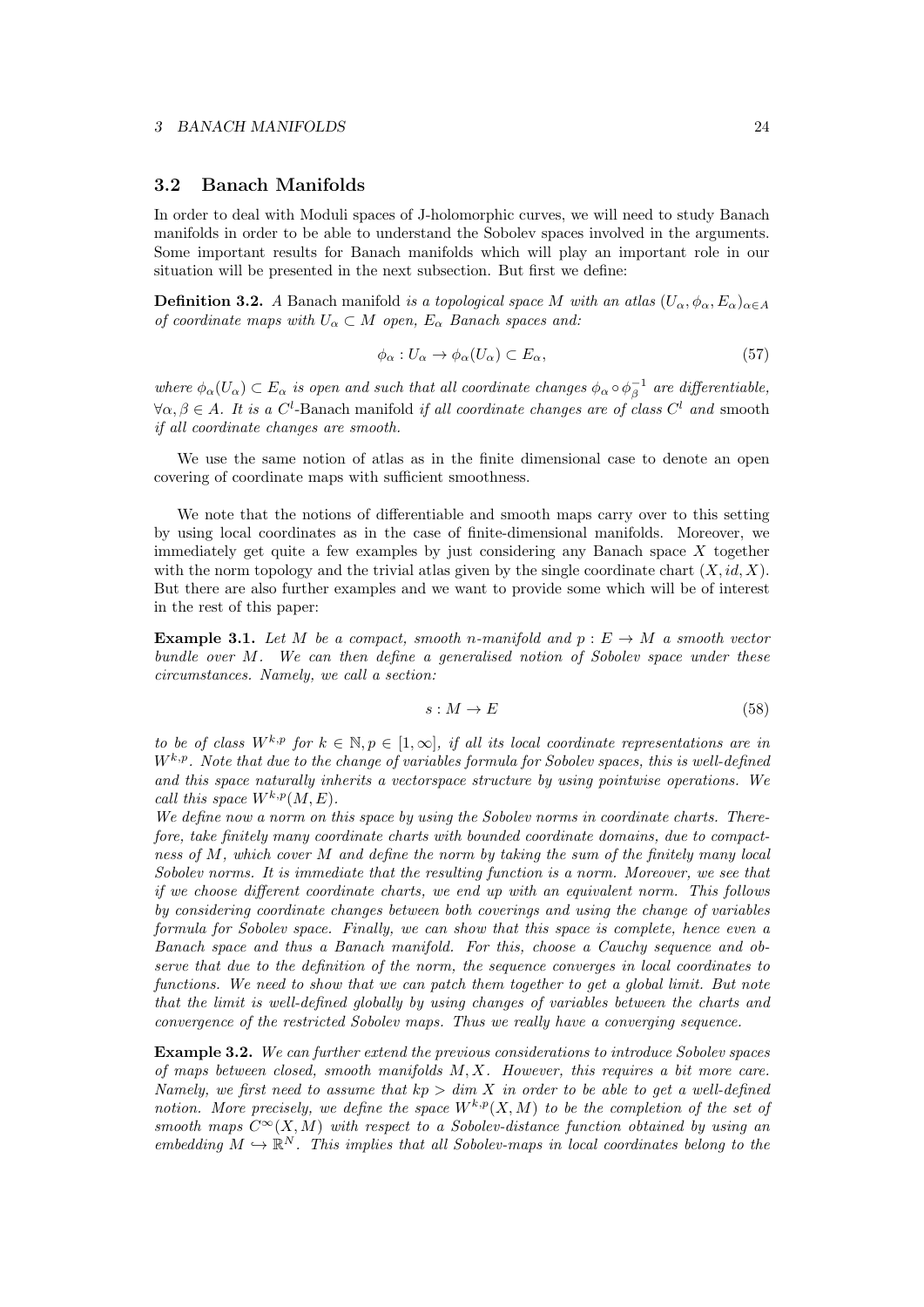#### *3 BANACH MANIFOLDS* 25

*respective Sobolev spaces on their coordinate domains. In order for the coordinate changes to preserve weak derivatives, we need to assume*  $kp > dim X$ *.* 

*Our main interest lies in defining a Banach manifold structure on this space and we do so by using the Sobolev space*  $W^{k,p}(X, u^*TM)$  *for some smooth*  $u : X \to M$ *. We then define coordinates by taking the map:*

$$
W^{k,p}(X, u^*TM) \to W^{k,p}(X, M), \quad \xi \mapsto exp_u(\xi), \tag{59}
$$

*which indeed yields a continuous, injective map between these spaces. One can check that it even is a homeomorphism. Additionally, changes of coordiantes yield smooth maps and thus the resulting atlas provides a smooth Banach manifold structure on the space of Sobolev maps between the manifolds X and M.*

*A bit more precisely, we first note that the coordinate charts are surely well-defined and injective. The first observation is due to passing to local coordinates and using the smoothness of the exponential. The second one follows from the injectivity of the exponential. Next, we want to show that it is continuous, thus we use an embedding of M into* R*<sup>N</sup> as described earlier and just need to show continuity with respect to the Sobolev distance function there. Again, using finitely many coordinate charts on X, we can check this claim.*

*The most important and dicult part is to check that the maps are homeomorphisms onto some open subset. For this, we check that the image of any open set is a neighbourhood to all its points. The argument then uses local diffeomorphism properties of the exponential to conclude that it is a homeomorphism on some neighbourhood of the zero section. By density of the smooth maps in the Sobolev space, we thus have an atlas and smoothness of the coordinate changes is a result from the theory of Sobolev spaces.*

For further details, we refer to [10].

We finally note that similar to the finite-dimensional case, we are able to define a notion of tangent space to a Banach manifold by using curves in said Banach manifold. This yields a well-defined notion and allows us to investigate differentials as usual on the tangent space.

#### 3.3 Inverse Function Theorem

We now start to head into direction of the most important results concerning Banach manifolds for our applications by introducing some Theorems which will enable us to identify submanifolds more easily. The main theorem in this regard is a generalization of the finite dimensional Inverse Function Theorem:

**Theorem 3.3.** Let X, Y be Banach spaces,  $U \subset X$  open and  $f : U \to Y$  continuously *differentiable. Moreover, let*  $x_0 \in U$  *be a point such that the differential*  $df(x_0)$  *is invertible. Then there exist open neighbourhoods*  $U_0 \subset U$  *of*  $x_0$  *and*  $V_0 \subset Y$  *of*  $f(x_0)$ *, such that the restricted map:*

$$
f: U_0 \to V_0 \tag{60}
$$

*is a diffeomorphism, i.e. the inverse map is also continuously differentiable and satisfies:* 

$$
df^{-1}(y) = df(f^{-1}(y))^{-1}.
$$
\n(61)

The proof of this theorem follows along the same lines as in the finite-dimensional case by using the Banach fixed point theorem to construct a local inverse. We refer to [8, p.539] for a complete proof.

An important consequence of Theorem 3.3 is the *Implicit Function Theorem* which enables us to find Banach submanifolds in Banach spaces. The key notion for this is a generalisation of regular values for differentiable maps between infinite-dimensional Banach spaces: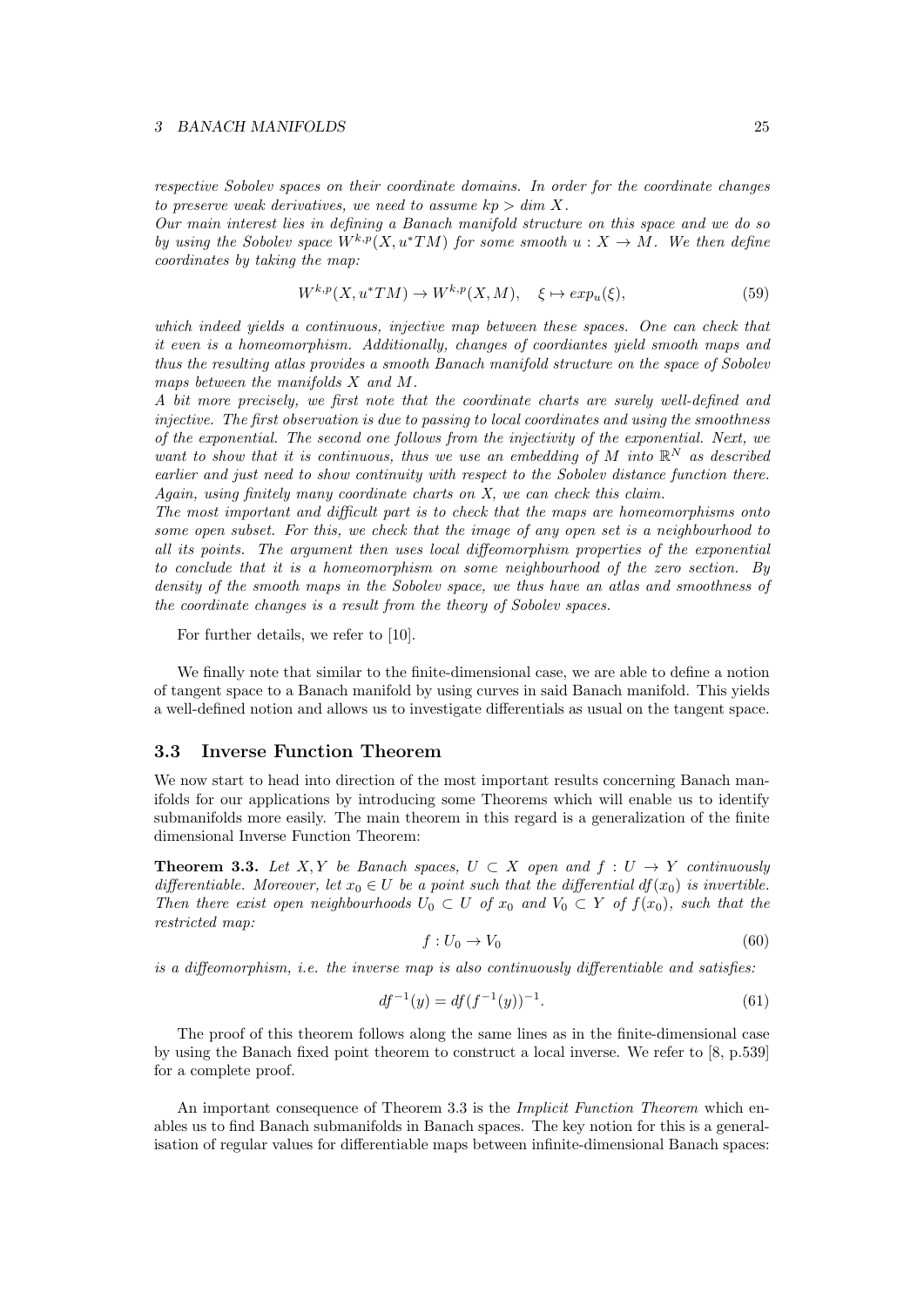#### *3 BANACH MANIFOLDS* 26

**Definition 3.3.** For a differentiable map  $f: U \subset X \to Y$ , an element  $y \in Y$  is called regular, if  $df(x)$  is surjective and admits a right-inverse for all  $x \in f^{-1}(y)$ .

Note that in contrast to the finite-dimensional setting, it does not suffice to just assume surjectivity of the differential. We also need existence of a right-inverse. An important class of surjective linear operators with continuous right-inverse are the surjective Fredholm operators. These also play an important role in our considerations, as maps whose differentials are Fredholm maps satisfy the Sard-Smale-theorem which we will introduce later.

The result is now a straight-forward generalisation of the finite-dimensional Implicit Function Theorem:

**Theorem 3.4.** Let X, Y be Banach spaces,  $U \subset X$  open,  $l \in \mathbb{N}$  and  $f: U \to Y$  be of class  $C^l$ *. Then, if*  $y \in Y$  *is a regular value of*  $f$ *, then:* 

$$
\mathcal{M} := f^{-1}(y) \subset Y,\tag{62}
$$

*is a C<sup>l</sup> -Banach manifold and:*

$$
T_x \mathcal{M} = \ker df(x),\tag{63}
$$

*for all*  $x \in M$ *. Moreover, if*  $f$  *is a Fredholm map, i.e. all differentials are Fredholm operators, then M is a finite-dimensional manifold with:*

$$
dim M = index(f). \tag{64}
$$

This theorem will be of particular interest in the context of Moduli spaces, as it will enable us to find submanifolds in coordinate charts of appropriate Banach manifold which will be translated to finite-dimensional Banach submanifolds by using local coordinate charts. Again, we refer to [8, p.541] for a complete proof of this statement.

Finally, another important result concerns a more general Sard-Smale-Theorem which will enable us to prove genericity of regular almost complex structures in the next section by using a Banach manifold called the universal Moduli space and a projection map defined on it. More details will be provided in the next section.

**Theorem 3.5.** Let  $X, Y$  be separable Banach spaces and  $U \subset X$  an open subset. Suppose *that*  $f: U \subset X \to Y$  *is a Fredholm map of class*  $C^l, l \in \mathbb{N}$  *with:* 

$$
l \geq max\{1, index(f) + 1\}.
$$
\n<sup>(65)</sup>

*Then we define:*

$$
Y_{reg}(f) := \{ y \in Y | x \in U, f(x) = y \Rightarrow im df(x) = Y \}
$$
\n
$$
(66)
$$

*to be the set of regular values of f. Then*  $Y_{req}(f)$  *is residual in*  $Y$ *.* 

These are the main analytic tools in the study of Moduli spaces. Applying these, we will be able to deduce that under appropriate assumptions the space of simple J-holomorphic curves is a finite-dimensional smooth manifold equipped with the  $C^{\infty}$ -topology. This will be the main result of the upcoming section.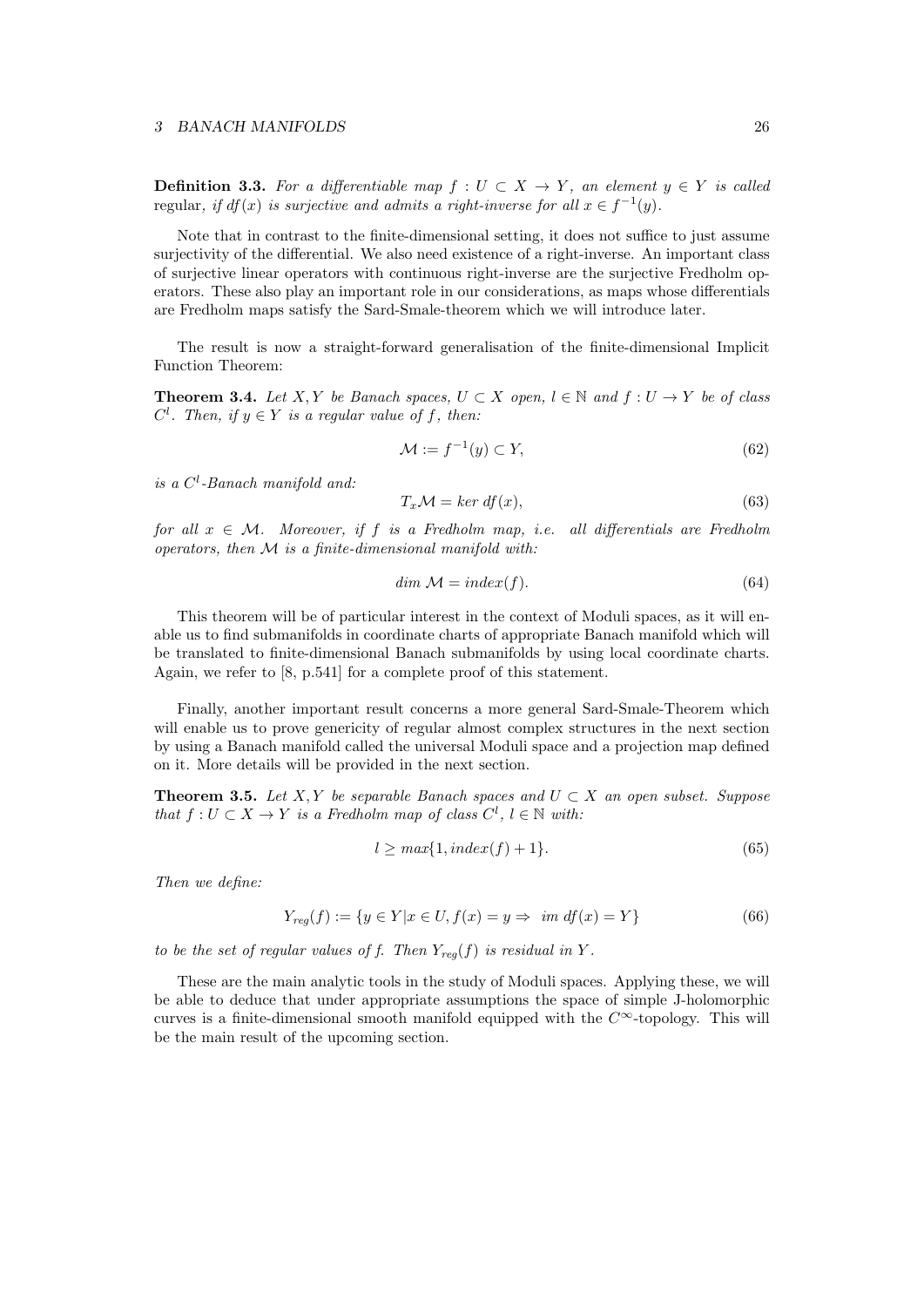### 4 Moduli Spaces

#### 4.1 Main Results and Some Examples

We now begin our investigations of the space of simple J-holomorphic curves as well as its structure. We will see that, under certain conditions, these maps form finite-dimensional manifolds and these manifolds are cobordant for appropriate, but generic choices of almost complex structures. This will become important in applications, where we will use such considerations to see that evaluation maps are cobordant which is an important observation in the proof of the non-squeezing theorem.

We start the section by introducing the main results for J-holomorphic curves. For the remainder of this section, we will always assume that  $(M, \omega)$  is a finite-dimesional, compact and smooth manifold and  $(\Sigma, j, dvol)$  is a compact Riemann surface with a given complex structure *j* as well as a volume form *dvol*. Moreover, we let  $J \in \mathcal{J}_{\tau}(M,\omega)$  and  $A \in H_2(M;\mathbb{Z})$ a given homology class on *M*. We then denote by:

$$
\mathcal{M}(A,\Sigma;J) := \{ u \in C^{\infty}(\Sigma,M) | J \circ du = du \circ j, [u] = u_*[\Sigma] = A \},
$$
\n(67)

the space of all J-holomorphic curves on  $\Sigma$  representing the homology class A, where  $[\Sigma]$ denotes the fundamental class of the Riemannian surface. Furthermore, we denote by:

$$
\mathcal{M}^*(A, \Sigma; J) := \{ u \in \mathcal{M}(A, \Sigma; J) | u \text{ is simple} \},\tag{68}
$$

the space of all J-holomorphic curves in  $\mathcal{M}(A, \Sigma; J)$  which are simple. We call the space from (67) the *Moduli space of J-holomorphic curves*. Finally, in the case  $\Sigma = S^2 \cong \mathbb{CP}^1$ , we abbreviate:

$$
\mathcal{M}(A;J) := \mathcal{M}(A,\mathbb{CP}^1;J), \quad \mathcal{M}^*(A;J) := \mathcal{M}^*(A,\mathbb{CP}^1;J). \tag{69}
$$

To state the key results of this section, we have to introduce the long-awaited notion of a *regular almost complex structure* as well as the definition of a *regular homotopy of almost complex structures*. These will provide the set of almost complex structures for which the results of this section will hold. An important observation is that these sets are residual and thus the property of being regular is generic by definition. However, to apply our results later on we will be interested in criteria which enable us to check whether a given almost complex structure, for example one induced by a complex structure, is regular. For example, we can think of the standard complex structure on the sphere and wonder whether it is regular as an almost complex structure. Otherwise, we might accidentally look at a almost complex structure for which the results do not hold.

Before introducing regular almost complex structures, we have to take a look at the condition we want to be satisfied by J-holomorphic curves in order to get some intuition. We remind ourselves that, as we have seen in Section 2.1 in equation (12), we can think of J-holomorphic curves as the zeros of a section in an appropriate vector bundle. Intuitively, this section should be transverse to the zero section in order for the Moduli space of simple curves to be a manifold, because this would encourage the use of the Implicit Function Theorem in this situation. By using (12) and the splitting of the tangent space due to base space and fibers, we see that we would like the projected differential:

$$
D_u: \Omega^0(\Sigma, u^*TM) \to \Omega^{0,1}(\Sigma, u^*TM),\tag{70}
$$

to be surjective for all  $u \in \mathcal{M}^*(A, \Sigma; J)$ . We note at this point that due to the vector bundle just being a Frechet space, this does not yet suffice to conclude but we can use this operator nevertheless in an appropriate manner to find a submanifold of some Sobolev space. We mention that we sometimes denote  $D_u = D_{J,u}$  in order to stress dependence on the almost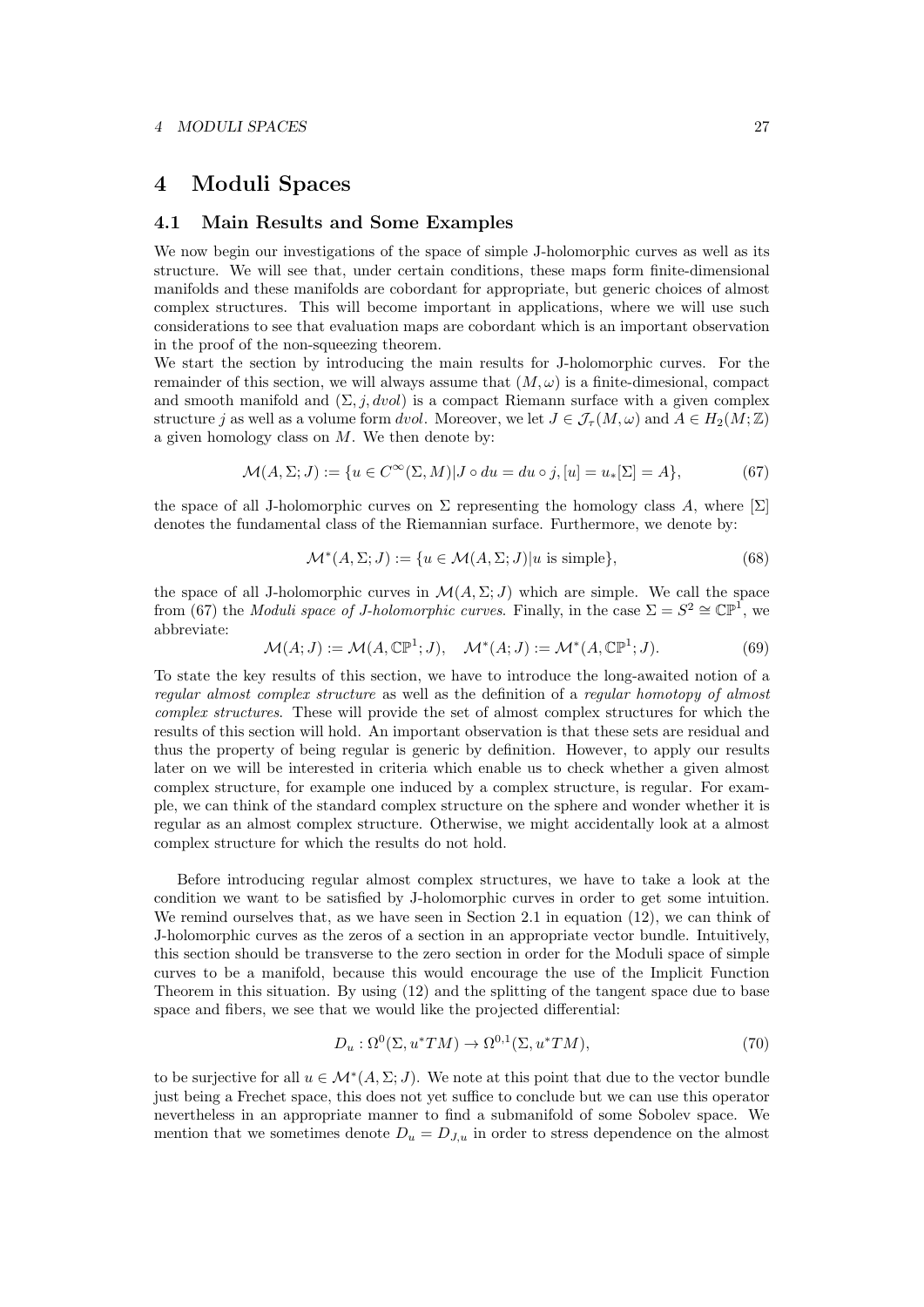#### *4 MODULI SPACES* 28

complex structure.

We can calculate  $D<sub>u</sub>$  by using local coordinates as in (17) to find:

$$
D_u \xi = \overline{\partial}_J \xi - \frac{1}{2} (J \partial_\xi J)(u) \partial_J(u), \tag{71}
$$

where  $\xi : \mathbb{C} \to \mathbb{R}^{2n}$  is a smooth map representing a vector field along *u*. Note that  $\partial_J$  is the complex linear part of the differential and defined by:

$$
\partial_J(u) = \frac{1}{2}(du - J \circ du \circ j). \tag{72}
$$

From here, there are two comments we need to make before finally defining what a regular almost comlex structure is: Firstly, by  $(71)$  we can show that  $D<sub>u</sub>$  is a real Cauchy-Riemann operator because if *f* is smooth and real-valued, we see by direct computation:

$$
D_u(f\xi) = \overline{\partial}_J(f\xi) - \frac{1}{2}(J\partial_{f\xi}J)(u)\partial_J(u)
$$
  
=  $f\overline{\partial}_J\xi + \overline{\partial}(f)\xi - f\frac{1}{2}(J\partial_{\xi}J)(u)\partial_J(u)$   
=  $fD_u\xi + \overline{\partial}(f)\xi.$  (73)

By the definition of real Cauchy-Riemann operator, we can therefore conclude that *D<sup>u</sup>* is such an operator for all simple J-holomorphic curves. This has some important consequences. For example, due to the Riemann-Roch theorem, this implies that *D<sup>u</sup>* is a Fredholm operator with index  $n\chi(\Sigma) + \mu(u^*TM, F)$ , where *n* is the complex rank of  $u^*TM$ , F is the totally real-subbundle of  $u^*TM$  along the boundary and  $\mu$  denotes the so-called boundary Maslov index. For more details we refer to [8] in Appendix C, where one can also find a complete proof of the necessary results involving Cauchy-Riemann operators. These properties will be important to deduce manifold properties of the Moduli spaces by using arguments involving the Implicit Function Theorem. Moreover, it will also be useful to find a Banach manifold structure on the so-called *universal Moduli space* which will be used to check genericity of regular almost complex structures.

Secondly, we want to mention that we can extend the definition of  $D<sub>u</sub>$  to more general maps by introducing the map:

$$
\mathcal{F}_u: \Omega^0(\Sigma, u^*TM) \to \Omega^{0,1}(\Sigma, u^*TM),\tag{74}
$$

for a general smooth map  $u : \Sigma \to M$  by setting:

$$
\mathcal{F}_u(\xi) := \Phi_u(\xi)^{-1} \left( \overline{\partial}_J(\exp_u(\xi)) \right),\tag{75}
$$

where exp denotes the exponential map with respect to the Riemannian metric defined as in (8) and:

$$
\Phi_u(\xi) : u^*TM \to \exp_u(\xi)^*TM,\tag{76}
$$

denotes the parallel transport with respect to the connection  $\tilde{\nabla}$  derived from the Levi-Civita connection  $\nabla$  by setting:

$$
\tilde{\nabla}_v X := \nabla_v X - \frac{1}{2} J(\nabla_v J) X.
$$
\n(77)

The choice of connection is due to the fact that we want the parallel transport to preserve the almost complex structure in order to get complex antilinear 1-forms by parallel transporting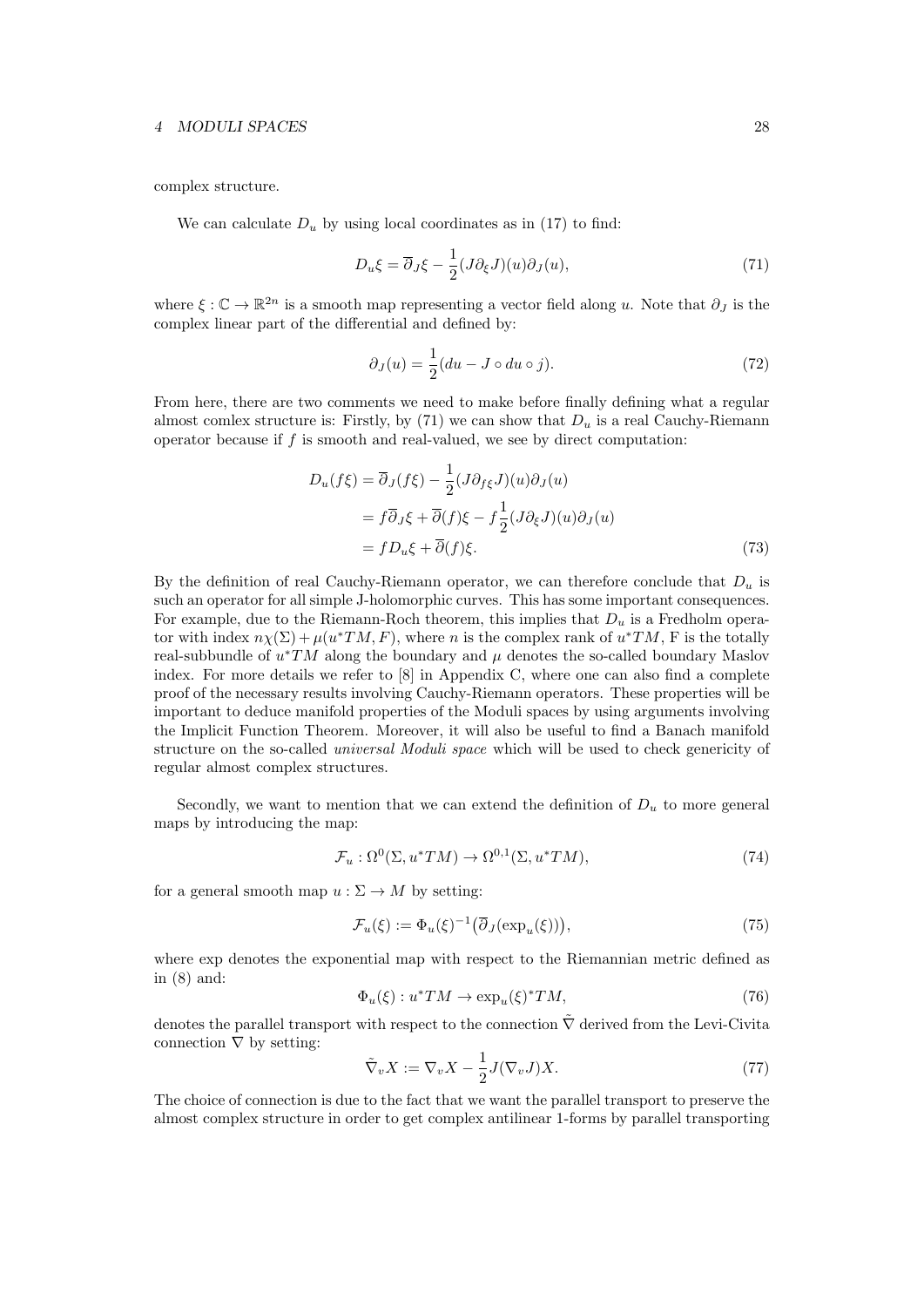#### *4 MODULI SPACES* 29

complex antilinear 1-forms. Thus this requirement ensures well-definition of  $\mathcal{F}_u$ . We quickly check that  $\tilde{\nabla}$  really preserves J:

$$
\tilde{\nabla}_v(JX) = \nabla_v(JX) - \frac{1}{2}J(\nabla_v J)(JX)
$$
\n
$$
= (\nabla_v J)X + J\nabla_v X + \frac{1}{2}J^2(\nabla_v J)(X)
$$
\n
$$
= (\nabla_v J)X + J\nabla_v X - \frac{1}{2}(\nabla_v J)(X)
$$
\n
$$
= J\nabla_v X + \frac{1}{2}(\nabla_v J)(X)
$$
\n
$$
= J(\nabla_v X - \frac{1}{2}J(\nabla_v J)(X))
$$
\n
$$
= J\tilde{\nabla}_v X. \tag{78}
$$

Note that we used that *J* is almost complex in the following way:

$$
0 = \nabla_v(-Id) = \nabla_v(J^2) = J(\nabla_v J) + (\nabla_v J)J.
$$
 (79)

Moreover, note that for J-holomorphic curves *u*, the differential of  $\mathcal{F}_u$  in 0 gives exactly  $D_u$ , for more general maps we use this as the definition and see:

**Proposition 4.1.** For any smooth map  $u : \Sigma \to M$ , we define:

$$
D_u: \Omega^0(\Sigma, u^*TM) \to \Omega^{0,1}(\Sigma, u^*TM), \tag{80}
$$

*by setting:*

$$
D_u(\xi) := d\mathcal{F}_u(0)\xi.
$$
\n(81)

*We then have the following representation:*

$$
D_u \xi = \frac{1}{2} \Big( \nabla \xi + J(u) \nabla \xi \circ j \Big) - \frac{1}{2} J(u) (\nabla_{\xi} J)(u) \partial_J(u). \tag{82}
$$

As usual, we refer to [8] for a proof of this proposition.

Additionally, note that we can extend the map  $\mathcal{F}_u$  for *u* of class  $W^{k,p}$ , with  $k \geq 1, p > 2$ . The condition on the parameters ensures continuity of the Sobolev maps. Therefore, we get a map:

$$
\mathcal{F}_u: W^{k,p}(\Sigma, u^*TM) \to W^{k-1,p}(\Sigma, \Lambda^{0,1} \otimes_J u^*TM). \tag{83}
$$

This will be important, as we will show that we can apply the Implicit Function Theorem in this context for regular J and thus find a submanifold in this space. By using appropriate coordinate charts, this manifold structure carries over to the Moduli space of simple J-holomorphic curves which is the result we are after. We note here that what we computed in the case of general Sobolev spaces and their Banach manifold structures used the notion of tangent vector briefly mentioned in the previous Section.

Finally, we introduce the definition announced earlier:

Definition 4.1. *An almost complex structure J on M is called* regular *for some given*  $A \in H_2(M; \mathbb{Z})$  and  $\Sigma$ , if for all  $u \in \mathcal{M}^*(A, \Sigma; J)$ , the map  $D_u$  is surjective. We denote the *set of all regular almost complex structures by*  $\mathcal{J}_{reg}(A, \Sigma)$ *.* 

Moreover, a smooth homotopy of almost complex structures is a smooth map:

$$
[0,1] \to \mathcal{J}_{\tau}(M,\omega), \quad \lambda \mapsto J_{\lambda}.\tag{84}
$$

For any two  $J_0, J_1 \in \mathcal{J}_{reg}(A, \Sigma)$ , we denote by  $\mathcal{J}(J_0, J_1)$  the set of all smooth homotopies between  $J_0$  and  $J_1$ . We define: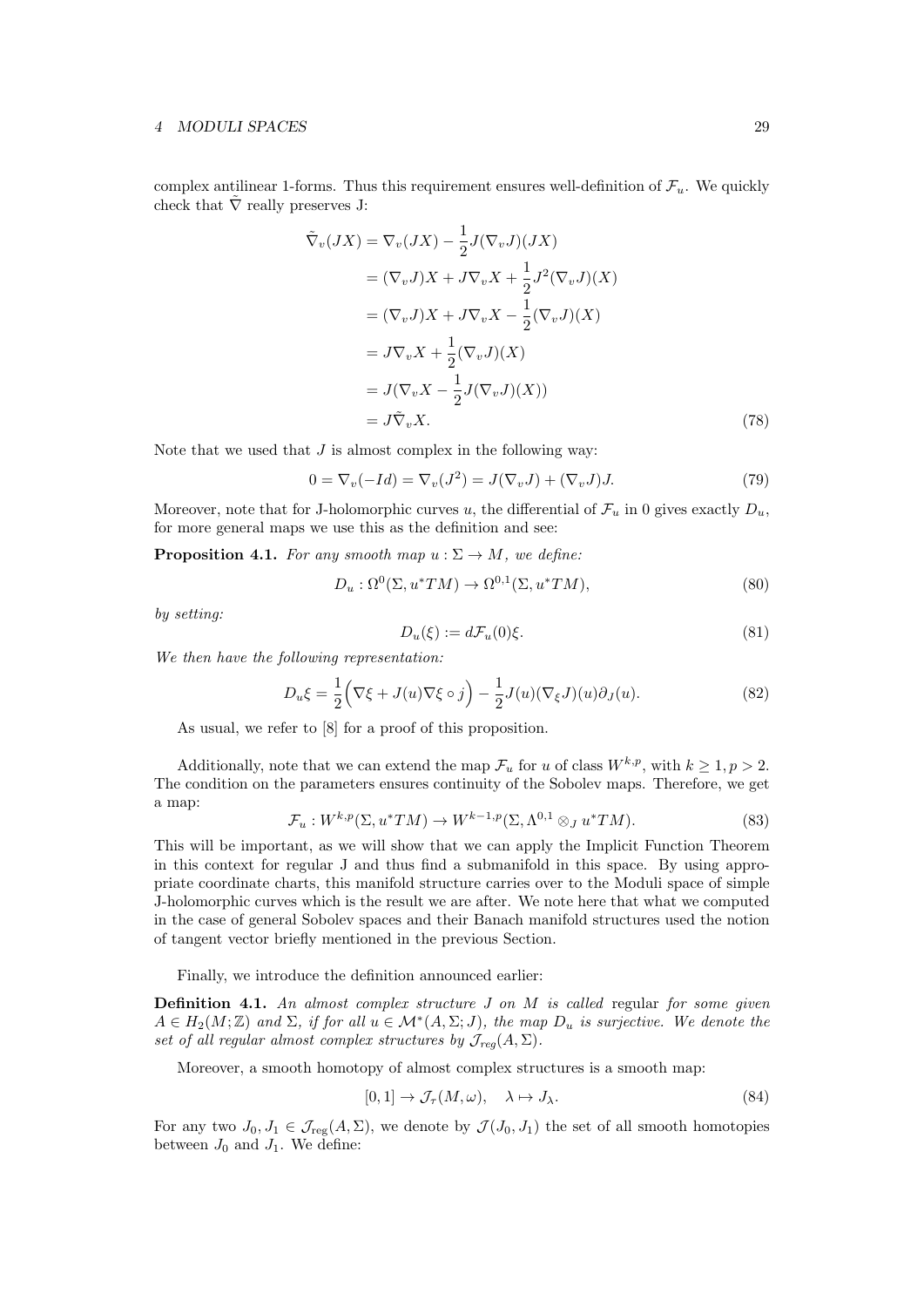**Definition 4.2.** A smooth homotopy  $J_{\lambda} \in \mathcal{J}(J_0, J_1)$  is called regular for  $A \in H_2(M; \mathbb{Z})$ *and*  $\Sigma$ *, if:* 

$$
\Omega^{0,1}(\Sigma, u^*TM) = im D_{J_\lambda, u} + \mathbb{R}v_\lambda,\tag{85}
$$

*for all*  $\in$  [0*,* 1*], u*  $\in$  *M*<sup>\*</sup>(*A,*  $\Sigma$ ; *J<sub>* $\lambda$ *</sub>), where:* 

$$
v_{\lambda} := (\partial_{\lambda} J_{\lambda}) du \circ j,
$$
\n(86)

*which is the image in*  $\Omega^{0,1}(\Sigma, u^*TM)$  *of the tangent vector to the homotopy. We denote the set of all regular homotopies between*  $J_0, J_1$  *by*  $\mathcal{J}_{reg}(A, \Sigma; J_0, J_1)$ *.* 

We are now able to state the central results of this section:

**Theorem 4.1.** *If*  $J \in \mathcal{J}_{req}(A, \Sigma)$ , then  $\mathcal{M}^{*}(A, \Sigma; J)$  is a smooth, finite-dimensional manifold *of dimension:*

$$
\dim \mathcal{M}^*(A, \Sigma; J) = n(2 - 2g) + 2c_1(A), \tag{87}
$$

*which carries a natural orientation. Here*  $g$  *denotes the genus of the surface*  $\Sigma$ *. Additionally, the set of all regular almost complex structures*  $\mathcal{J}_{req}(A, \Sigma) \subset \mathcal{J}_{\tau}(M, \omega)$  *is residual.* 

Note that the dimension of the manifold follows from the index of  $D_u$  for a simple Jholomorphic curve *u*. As noted earlier, this index equals  $n\chi(\Sigma) + \mu(u^*TM, F)$  and in our case, we see:

$$
\chi(\Sigma) = 2 - 2g,\tag{88}
$$

as well as:

$$
\mu(u^*TM, F) = \mu(u^*TM) = 2c_1(A),\tag{89}
$$

because we assume the Riemann surface to not have a boundary. Thus the desired dimension formula follows.

This theorem ensures a manifold structure on the Moduli space of simple J-holomorphic curves. But we can do even better and relate the manifold structures for different regular almost complex structures due to the following result:

**Theorem 4.2.** *We define*  $W^*(A, \Sigma; (J_\lambda)_{\lambda \in [0,1]})$  *to be the following set:* 

$$
\mathcal{W}^*(A, \Sigma; (J_\lambda)_{\lambda \in [0,1]}) := \{ (\lambda, u) | \lambda \in [0,1], u \in \mathcal{M}^*(A, \Sigma; J_\lambda) \},
$$
\n(90)

*for any homotopy*  $(J_\lambda)_{\lambda \in [0,1]}$ *. Then if the homotopy is regular, i.e.*  $(J_\lambda)_\lambda \in \mathcal{J}_{reg}(A,\Sigma;J_0,J_1)$ *, the space*  $W^*(A, \Sigma; (J_\lambda)_{\lambda \in [0,1]})$  *is a smooth, oriented manifold with boundary such that:* 

$$
\partial W^*(A, \Sigma; (J_\lambda)_{\lambda \in [0,1]}) = \mathcal{M}^*(A, \Sigma; J_0) \cup \mathcal{M}^*(A, \Sigma; J_1), \tag{91}
$$

and the boundary orientation agrees with the one on  $\mathcal{M}^*(A,\Sigma;J_1)$  and is opposite to the *one on*  $\mathcal{M}^*(A, \Sigma; J_0)$ *.* Additionally, the set of regular homotopies  $\mathcal{J}_{req}(A, \Sigma; J_0, J_1)$  between *two regular almost complex structures J*0*, J*<sup>1</sup> *is residual in the set of all smooth homotopies between those two.*

Thus, we know that different regular almost complex structures give rise to cobordant Moduli manifolds of simple J-holomorphic curves. As an easy example, we will now try to see how these results work in the case  $\Sigma = M = S^2$  with the usual symplectic and complex structure as well as  $A = [S^2]$  being the fundamental class.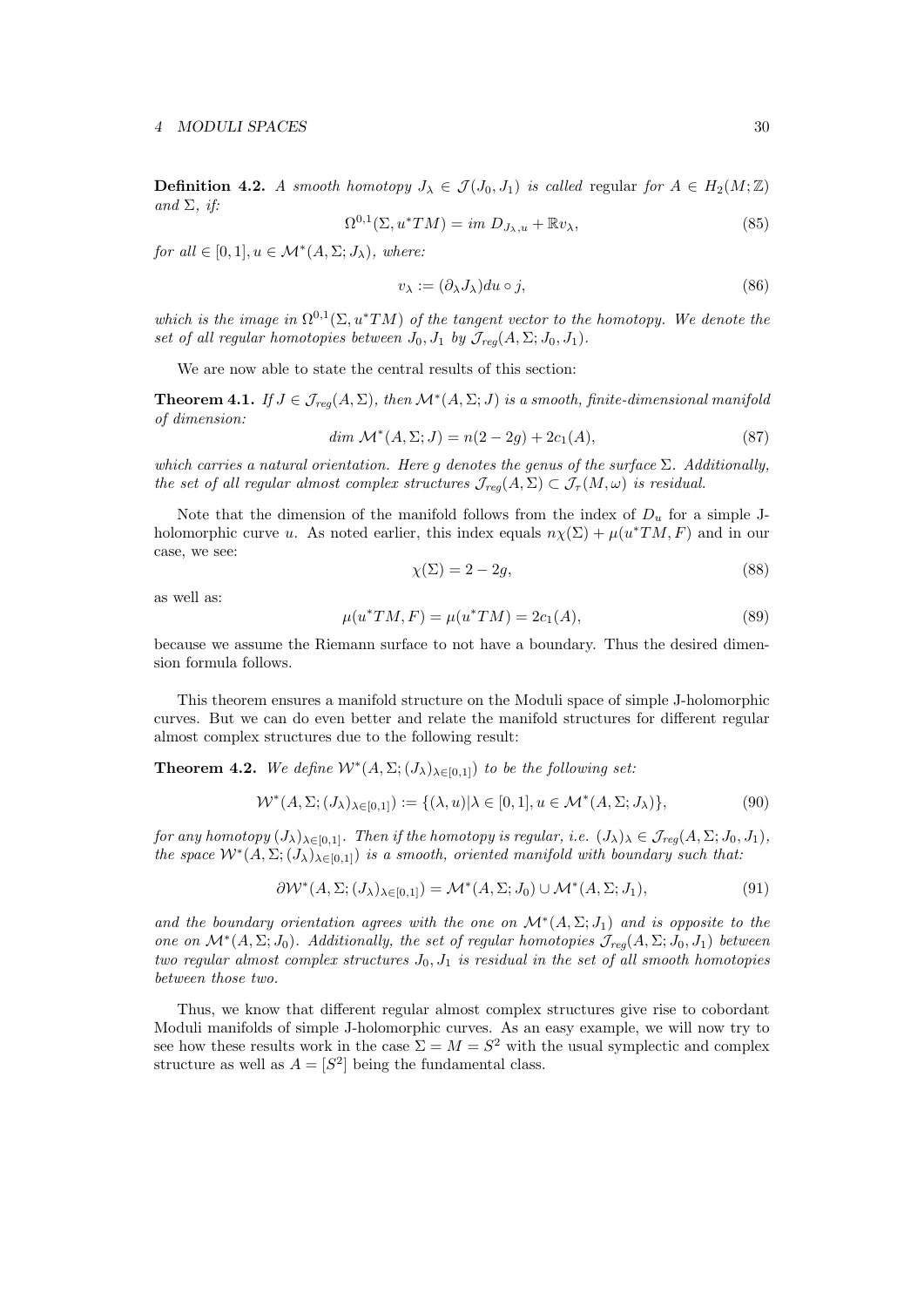#### 4.1.1 First Examples

In this case, note that due to our earlier considerations, any J-holomorphic curve is actually a holomorphic map from the Riemannian sphere to itself. We want to know which of these maps are simple. Note that simplicity means that there is an injective point by a previous result in Section 2. Due to this, there is a point on the Riemannian sphere which has exactly one preimage point and, additionally, this point has non-vanishing and thus invertible differential. By the usual way to calculate degree of maps between spheres, this implies that a simple J-homolomorphic curve  $u : S^2 \to S^2$  satisfies:

$$
\deg u = \pm 1. \tag{92}
$$

Note that as holomorphic maps preserve the orientation induced by the complex sturcture, we can even conclude that deg  $u = 1$ .

Now we have enough information to determine all simple J-holomorphic curves in this case: Note that as the degree is non-vanishing, the map has to be surjective because the sphere with a single point removed is contractible. Next, we show that it is also injective. Note that every value which is assumed by at least two points needs to be singular due to the usual method for the computation of degrees as for example found in [2]. Therefore, we just have to check whether there are any points with vanishing differential.

Now assume that there is a point where the derivative vanishes. By going over to local holomorphic coordinates, we can assume that in local coordinates  $\tilde{u}$  :  $B_{\epsilon}(0) \to \mathbb{C}$  with  $\tilde{u}(0) = 0$  and  $\tilde{u}'(0) = 0$ . We assume moreover that  $2 \le n \in \mathbb{N}$  is the smallest number, such that:

$$
\tilde{u}^{(k)}(0) = 0, \forall k \le n - 1 \tag{93}
$$

and  $\tilde{u}^{(n)}(0) \neq 0$ . Then by a result from complex analysis which is presented in [5, p.158], we can represent:

$$
\tilde{u}(z) = g(z)^n, \forall z \in B_\delta(0),\tag{94}
$$

for some  $0 < \delta \leq \epsilon$  and some holomorphic map g such that  $g(0) = 0, g'(0) \neq 0$ . Note that thus *g* maps an open neighbourhood of 0 to an open set containing 0 and thus we see that  $\tilde{u}$  assumes all values in a neighbourhood of 0 at least *n* times. Note that if we stay close enough to 0, these  $\tilde{u}'$  at these points is invertible, hence we reach a contradiction to our degree, as any point with non-vanishing derivative contributes positively to the degree for all elements in the preimage of any regular value. We remark, that since non-injective points are countable, we are guaranteed to get the desired contradiction.

Therefore, we know now that the map  $u$  is bijective and all differentials are invertible. Thus it is a biholomorphic map of the Riemannian sphere to itself. From complex analysis as in  $[5]$ , we recall that any such map is a Möbius transformation. Thus we know in this case (with *J* denoting the complex structure):

$$
\mathcal{M}^*([S^2], S^2; J) = PGL(2, \mathbb{C}).
$$
\n(95)

where  $PGL(2,\mathbb{C})$  denotes the group of Möbius transformations. We note here that we do not know that *J* is a regular almost complex structure or not. Nevertheless, we can see that:

$$
\dim PGL(2,\mathbb{C}) = 6,\tag{96}
$$

which coincides with the desired dimension suggested by our main result for Modulispaces, since for the sphere we have  $n = 1, g = 0$  and:

$$
c_1([S^2]) = 2,\t\t(97)
$$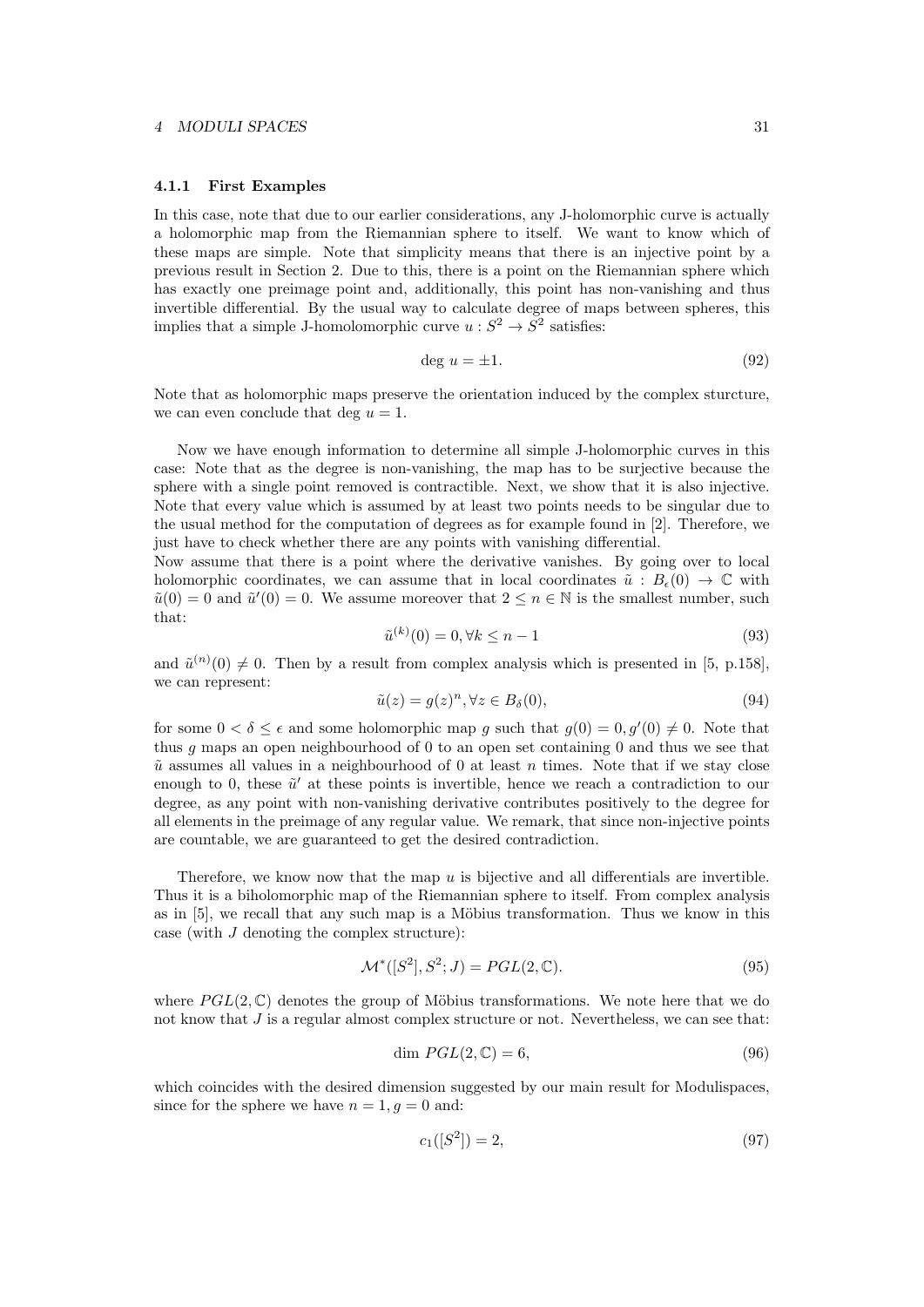#### *4 MODULI SPACES* 32

and therefore:

$$
n(2-2g) + c_1([S^2]) = 6.
$$
\n(98)

Additionally, we note that if we take the Moduli space of simple J-holomorphic curves and quotient by reparametrisation, i.e. by the action of the group of Möbius transformations on the J-holomorphic spheres, we end up with a one-point, zero dimensional manifold. Note that this space is compact, whereas the Moduli space itself is not compact at all. We will investigate this phenomenon further in the next section as it is an instance of a more general situation.

Similarily, these considerations can know be applied to investigate some further simple Moduli spaces which will be important in the context of the non-squeezing theorem. Namely, if we take *V* a compact, symplectic  $2n - 2$  manifold with trivial second homotopy group  $\pi_2(V) = 0$  and choose:

$$
[S^2 \times \{x_0\}] \in H_2(S^2 \times V; \mathbb{Z}),\tag{99}
$$

for any point  $x_0 \in V$ , we can try to calculate the space  $\mathcal{M}^*([S^2 \times \{x_0\}], S^2; J)$  for the symplectic product manifold with the product almost complex structure as before. For the almost complex structure on this product space, we take, as usual, the one induced by the complex structures on the sphere and for *V* any given tame almost complex structure. This gives us a so-called *product almost complex structure*.

We first note that any simple *J*-holomorphic curve  $u : S^2 \to S^2 \times V$  induces *J*-holomorphic curves  $u_1 : S^2 \to S^2$  and  $u_2 : S^2 \to V$  by projecting on both factors separately. By using the induced map in homology of the projection onto the first factor, we discover:

 $u_1 \in \mathcal{M}^*([S^2], S^2; J_{S^2}) = PGL(2, \mathbb{C}),$  (100)

as calculated before. Thus it remains to determine  $u_2$ .

Note that by  $\pi_2(V) = 0$ , we already know that  $u_2$  is homotopic to a constant map. We want to show that it is even constant. Therefore, the map induces the trivial map in homology and cohomology. Thus, we get:

$$
\int u_2^* \omega = 0,\tag{101}
$$

where  $\omega$  denotes the symplectic form on *V*. We note that due to  $j_2$  respecting the almost complex structure on the Riemann surface, this implies that the differential of  $u_2$  vanishes and thus it is constant, i.e. note that:

$$
u_2^*(\omega(v, j_{S^2}(v)) = \omega(du_2(v), du_2(j_{S^2}v))
$$
  
=  $\omega(du_2(v), J_V du_2(v))$   
> 0, (102)

if  $v \neq 0, du_2 \neq 0$  due to tameness of the almost complex structure. Expressing everything in local coordinates and integrating the differential form, we see that our claim holds.

Thus we now know the Moduli space in this case:

$$
\mathcal{M}^*([S^2 \times \{x_0\}], S^2; J) = \mathcal{M}^*([S^2], S^2; J_{S^2}) \times V,
$$
\n(103)

and if we take the quotient with respect to reparametrisation of the J-holomorphic curves, i.e. by the group action of the Möbius transformations, we once again uncover a compact manifold, this time *V* . We note once more that the dimension formula follows in this case by similar considerations as before and remind ourselves that we do not know yet whether the almost complex structure considered here is actually regular. We will return to this example later on and use our results from here to deduce the degree of the evaluation map.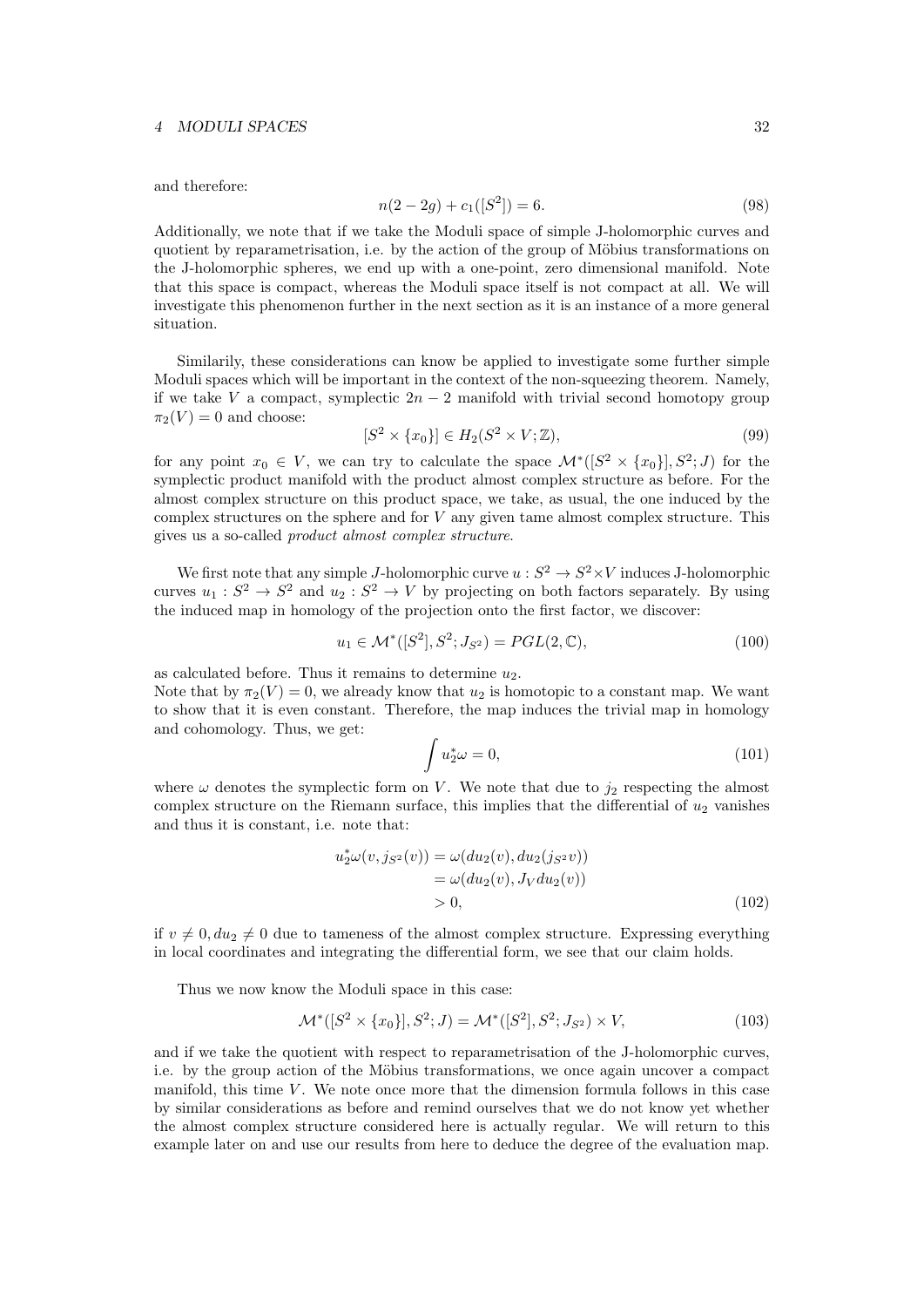#### 4.2 "Proofs"

In this section, we give a more detailed outline of the technical proof of Theorems 4.1 and 4.2. The proof relies heavily on several different analytic results concerning Sobolev spaces and elliptic regularity on one hand as well as the Riemann-Roch Theorem in order to apply the Implicit Function Theorem on the other hand. Some parts have been dealt with before in Section 3 and for others we refer to [8] and the appendices therein for a more complete exposition.

The first important step is to remind ourselves that we have considered J-holomorphic curves as the points of intersection of a section with the zero section in an appropriate vectorbundle. Now, in order to apply Banach manifold methods as introduced in the previous Section, we have to generalize the section in (12) to a section in Banach manifolds. For this, we will need to work in the corresponding Sobolev space completions. What we get this way is a section:

$$
W^{k,p}(\Sigma, M) \to \mathcal{E}_J^{k-1,p},\tag{104}
$$

where  $\mathcal{E}_J^{k-1,p}$  is a fiber bundle over  $W^{k,p}(\Sigma, M)$  with fiber  $W^{k-1,p}(\Sigma, \Lambda \otimes_J u^*TM)$ . Similarily, in order to get genericity, one considers a slightly more general fiber bundle, namely:

$$
\mathcal{E}^{k-1,p} \to W^{k,p}(\Sigma, M) \times \mathcal{J}^l,\tag{105}
$$

where  $\mathcal{J}^l$  denotes the set of all  $C^l$ -almost complex structures. The Banach manifold structure is defined using parallel transport in the fibers to get charts to identify the different fibers with one another. By using these fiber bundles, one obtains differentials corresponding to the Cauchy-Riemann operator we have already mentioned before. Afterwards, we are in a position where we are able to apply the Implicit Function Theorem in this situation. For the first vectorbundle, we see that locally, we have a Fredholm map around every J-holomorphic curve which, by using local coordinates, gives us the desired manifold properties of the moduli space. For the second bundle, one has to work a bit more as the differential is not necessarily Fredholm, thus one has to check whether 0 is a regular value. But it turns out that 0 is a regular value and thus the preimage is therefore again a Banach manifold which is called the *universal Moduli space*.

The rest of the argument now follows by checking transversality of the projection of the universal Moduli space onto the space of almost complex structures. By applying Sard-Smale, on sees then that almost all values are regular and thus almost all *J* are regular. This outline skips quite a few steps in the proof as we are required to proof genericity of smooth almost complex structures which requires some more work.

Therefore, a general recipe of the proof summarizing the main ingredients is outlined below:

1. Consider the section:

$$
\mathcal{F}: \mathcal{B}^{k,p}(\Sigma, M) \times \mathcal{J}^l \to \mathcal{E}^{k-1,p}, \mathcal{F}(u, J) := (u, J, \overline{\partial}_J(u)), \tag{106}
$$

in the Banach vector bundle, where  $\mathcal{B}^{k,p}(\Sigma, M)$  denotes the subset of  $W^{k,p}(\Sigma, M)$  of maps representing the desired homology class *A* given in the theorem. Here, we use that  $p > 2$  in order to assume continuity of the maps by Sobolev embedding. Using local coordinate charts on both manifolds, we see that the differential at any  $(u, J)$ with  $\mathcal{F}(u, J) = 0$  is given by:

$$
d\mathcal{F}(u,J)(\eta,Y) := D_u \eta + \frac{1}{2} Y(u) \circ du \circ j. \tag{107}
$$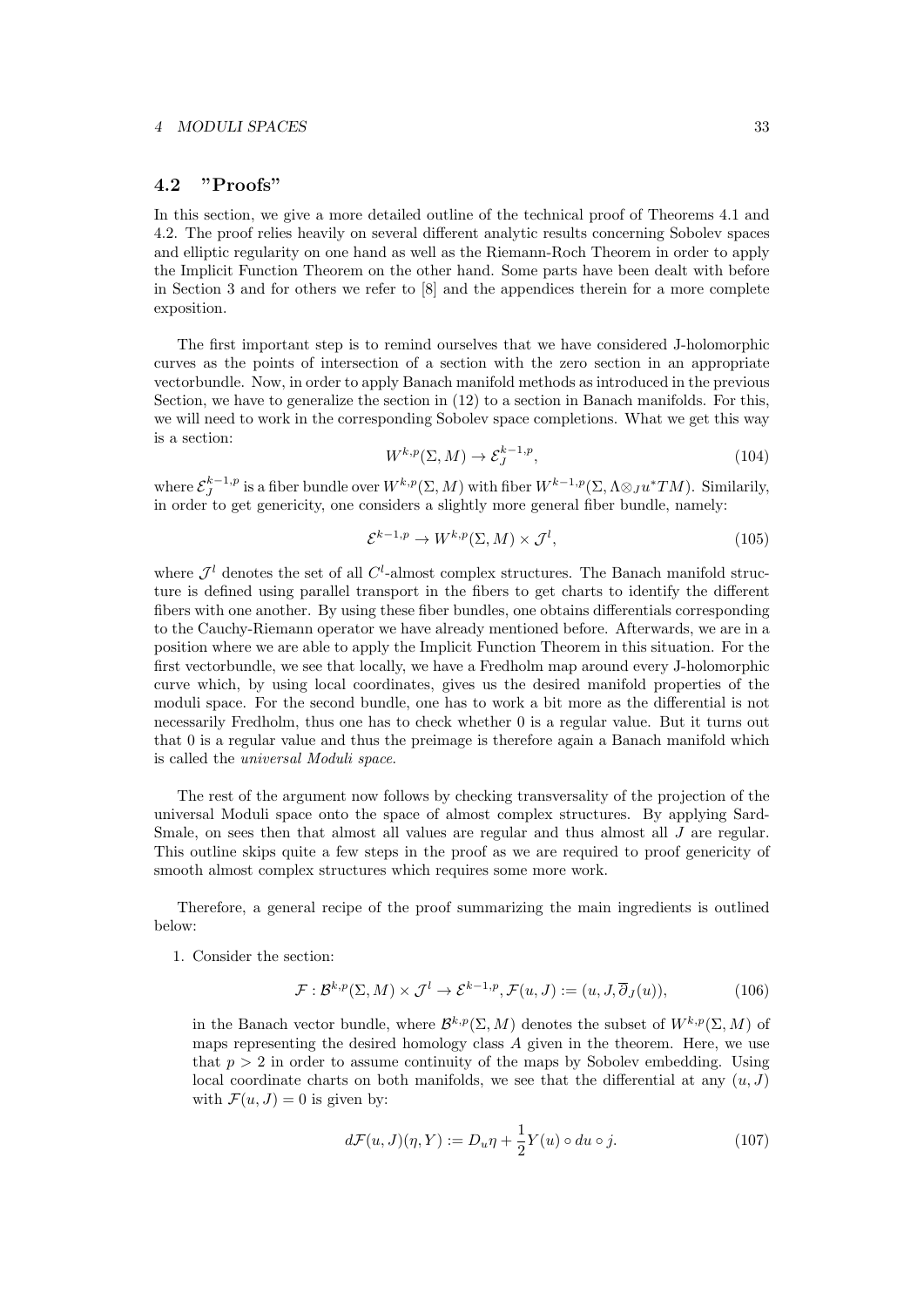#### *4 MODULI SPACES* 34

Now, by reminding ourselves that *D<sup>u</sup>* is a real Cauchy-Riemann operator, we see that it is Fredholm and thus has closed image. This in turn implies that  $d\mathcal{F}(u, J)$  has closed image and thus if one shows density of the image, the operator is surjective. Density of the image is shown by using formal adjoints of Cauchy-Riemann operators as seen in [8, p.51]. In order to conclude that 0 is a regular value of  $\mathcal F$  and thus to invoke the Implicit Function Theorem, one needs to prove existence of a right-inverse operator but this follows from properties of the Fredholm operator. Thus we can deduce that:

$$
\mathcal{F}^{-1}(0) = \mathcal{M}^*(A, \Sigma; \mathcal{J}^l),\tag{108}
$$

is a Banach manifold. We note at this point that it is actually essential to keep track of the regularity of the Banach manifolds as this will be used in the Sard-Smale theorem. Moreover, we want to point out that we skipped the explicit definition of appropriate Banach manifold structures on the spaces involved which uses parallel transport. For more details, we refer to [8].

2. Note that similar considerations can be applied to the section:

$$
\mathcal{F}_J: \mathcal{B}^{k,p}(\Sigma, M) \to \mathcal{E}_J^{k-1,p}, \mathcal{F}(u) = (u, \overline{\partial}_J(u)),
$$
\n(109)

in order to prove that the Moduli spaces are finite-dimensional manifolds. By going over to local coordinates and calculating differentials, the operator  $D<sub>u</sub>$  appears for  $u$ a J-holomorphic curve and hence if *J* is regular, we get the desired result due to the Implicit Function Theorem and the fact that the operator *D<sup>u</sup>* is Fredholm. This also provides the desired dimensional statement for the Moduli space.

- 3. The theorem also guarantees an orientation. This is given by considering determinant bundles as in [8, p.52] using the Fredholm operator  $D_u$ .
- 4. Finally, to conclude the proof of our first theorem, we have to check genericity of regular almost complex structures. For this, one considers the map:

$$
\pi: \mathcal{M}^*(A, \Sigma; \mathcal{J}^l) \to \mathcal{J}^l, (u, J) \mapsto J,
$$
\n(110)

which projects elements in the universal Moduli space to its almost complex structure. Again by going over to local coordinates and calculating differentials, one sees that the differential is surjective if and only if  $D_u$  is surjective due to using tangent space identification of the universal Moduli space as a subvectorspace of the tangent space of  $\mathcal{B}^{k,p}(\Sigma, M) \times \mathcal{J}^l$ . One can moreover show that  $d\pi$  is Fredholm everywhere, thus given sufficient regularity of the Banach manifolds involved, we can apply the Sard-Smale theorem from section 3 to deduce that genericity holds. However, we are not yet done, as we have only shown genericity of regular almost complex structures of class  $C^l$ , some more work is required to get the same statement for smooth almost complex structures, see [8, p.54].

5. To prove the remaining theorem concerning cobordisms, one follows a similar procedure by defining appropriate Banach manifold structures, then invoking the Implicit Function Theorem and Sard-Smale to get the desired results.

To conclude our discussion of Moduli spaces, we would like to remark that the ideas appearing here are used again in Morse Theory and Floer Homology.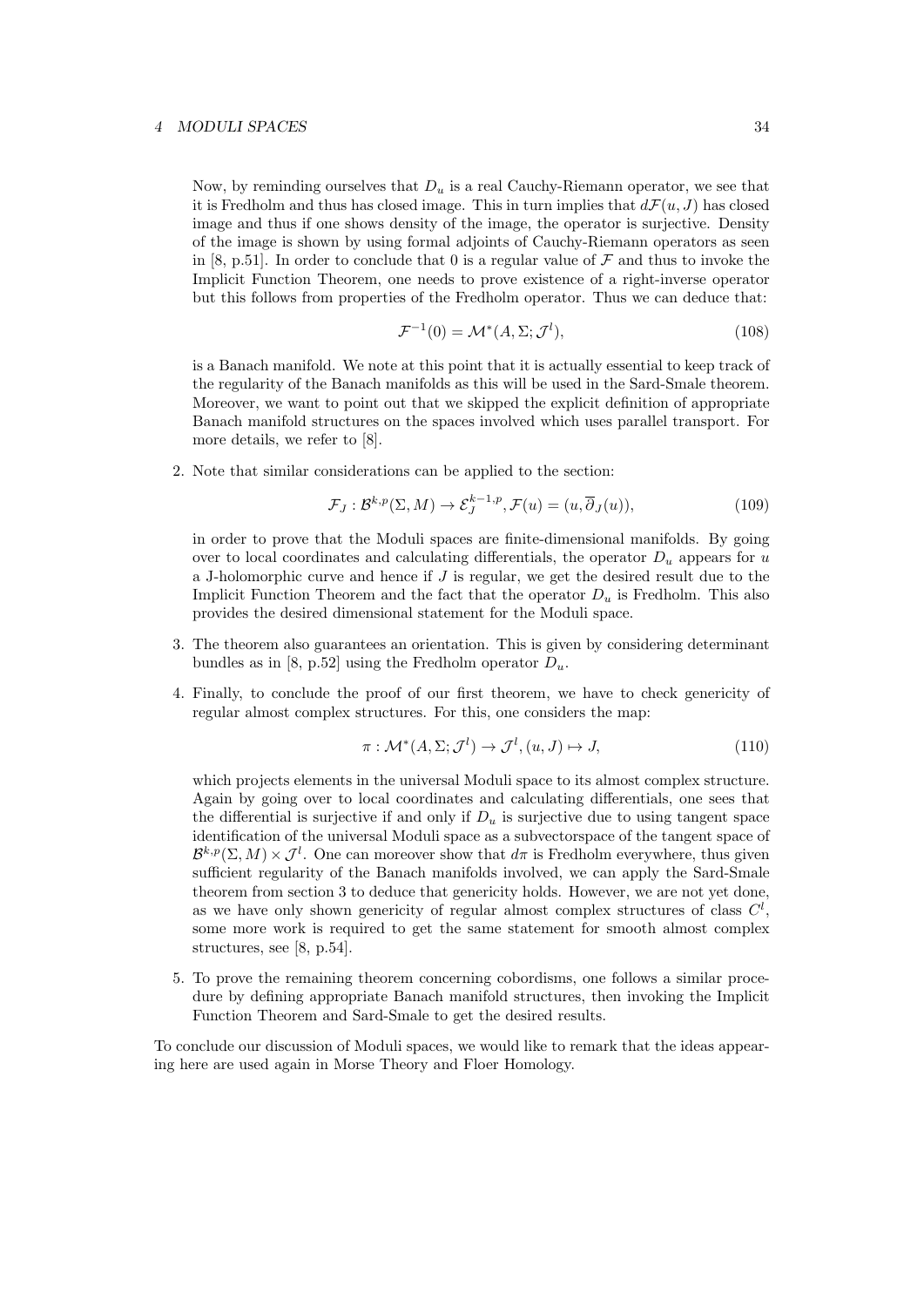### 5 Bubbling and Compactness

Next, we want to take a look at convergence properties of J-holomorphic curves. This will be important in applications, because compactness of the Moduli spaces will allow us to define invariants on them. We will consider the process of *Bubbling* occurring in general sequences of J-holomorphic curves with bounded energy. Note that for example J-holomorphic maps within a Moduli space with fixed homology class satisfy this boundedness property due to the topological characterisation of the energy in Section 2. Moreover, we will then use the impossibility of bubbling for certain minimal homology classes to deduce that the space of unparametrized J-holomorphic spheres is sometimes compact. Moreover, more careful investigations of the bubbling process lead to results of general sequences of J-holomorphic maps converging modulo bubbling at finitely many points and due to the energy bound we will naturally get maps which we will later identify as *Stable maps*. For these maps, more general considerations and an appropriate notion of convergence lead to a topology on stable maps which is metrizable and we can derive an important compactness result in this case called *Gromov compactness*.

#### 5.1 Energy, Bubbling and Examples

#### 5.1.1 Properties of the Energy

As we have already seen in the examples of Moduli spaces, we cannot expect the Moduli spaces themselves to be compact. But sometimes, we can make the space compact by using quotients with respect to reparametrisations as seen in the previous section. In this section, we try to find a more general result telling us when a Moduli space admits a compact quotient. Moreover, we try to discuss what can go wrong and introduce the notion of *Bubbling*. The main idea is that we cannot expect compactness but there is more structure than one might guess at first glance. These considerations together with the notion of *Stable Maps* allow for a compactness statement called *Gromov Compactness* for an appropriately defined notion of convergence which is useful in the study of J-holomorphic curves.

Most of this section relies on the compactness result from Theorem 2.12. In fact, bubbling occurs when the conditions of said theorem are violated, i.e. the differentials are unbounded. This will allow us to deduce several properties. But let us start by introducing the following result, which will become important when dealing with Bubbling as it enables us to extend the resulting maps to J-holomorphic curves on a slightly larger set under certain boundedness assumptions:

**Theorem 5.1** (Removal of Singularities). Let  $(M, \omega)$  be a compact symplectic manifold,  $L \subset M$  *a compact Lagrangian submanifold as well as J an*  $\omega$ -tame almost complex structure *on M. As before, we denote by g<sup>J</sup> the Riemannian metric as in* (8)*. Then:*

- (i.) If  $u : B_1(0) \setminus \{0\} \subset \mathbb{C} \to M$  is a J-holomorphic curve with energy  $E(u) < \infty$ . Then *u extends to a smooth map on*  $B_1(0)$ *.*
- (ii.) *If*  $u : (B_1(0) \cap \mathbb{H} \setminus \{0\}, B_1(0) \cap \mathbb{R} \setminus \{0\} \rightarrow (M, L)$  *is a J-holomorphic curve with*  $E(u) < \infty$ , where  $\mathbb H$  *denotes the upper half plane. Then u extends to a smooth map on*  $B_1(0) \cap \mathbb{H}$ *.*

In our applications we will mostly use (*i.*) for spheres. By inversion, we can apply the result to extend J-holomorphic curves at  $\infty$  in the Riemannian sphere.

It will be an important feature of J-holomorphic curves to have energy bounded from below. This will be used to show that only finitely many J-holomorphic spheres can "bubble off" for a sequence of J-holomorphic spheres with bounded energy. This, in turn, will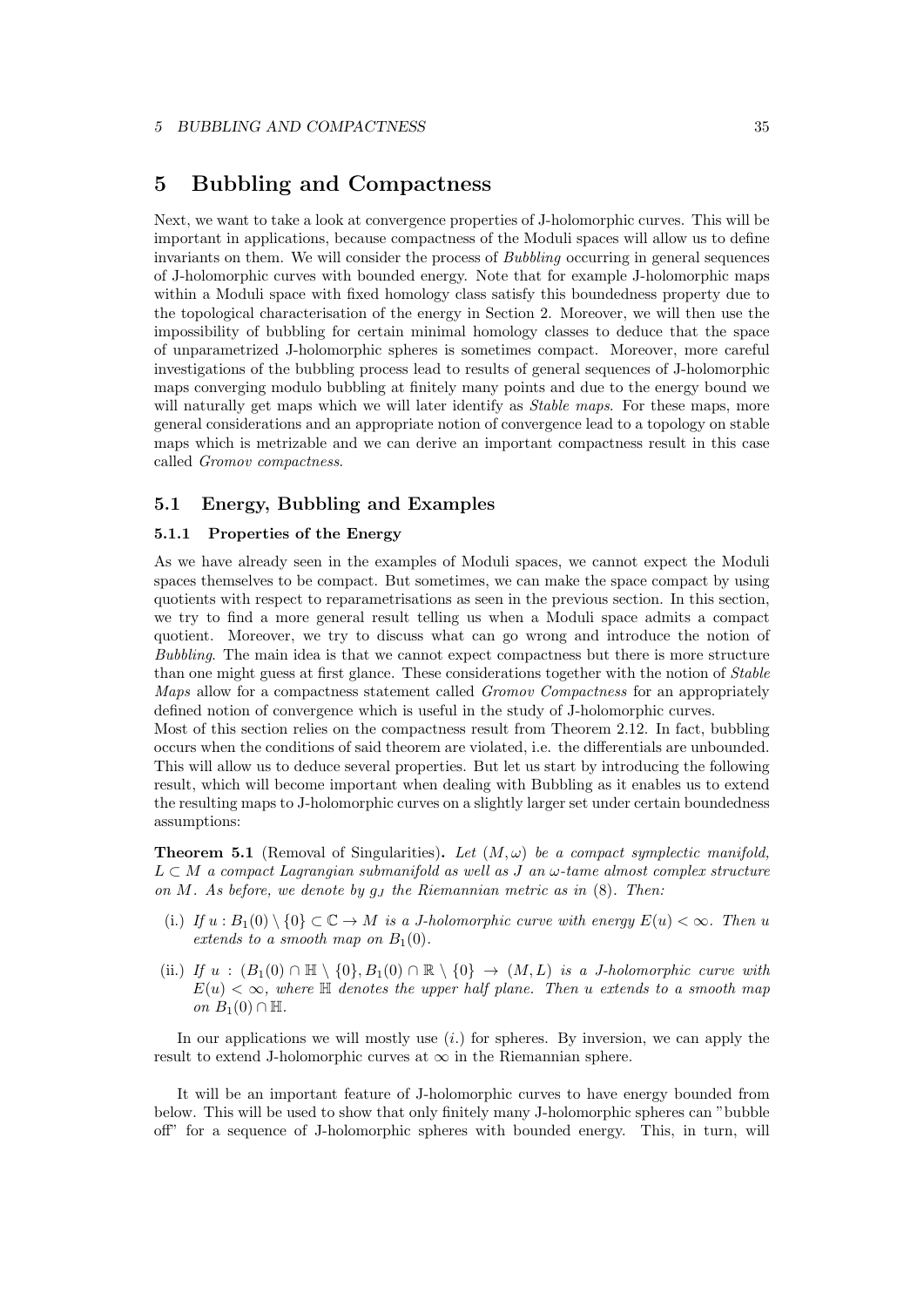naturally lead to the introduction of stable maps to generalize J-holomorphic curves. The result reads as follows:

Proposition 5.1. *Let* (*M, J*) *be a compact, almost complex manifold and L a totally real submanifold and assume we are given a Riemannian metric g on M. Then there exists a*  $\hbar > 0$ , such that:

$$
E(u) \ge \hbar,\tag{111}
$$

*for all non-constant J-holomorphic spheres*  $u : S^2 \to M$  *and more generally for all nonconstant J-holomorphic discs*  $u : (B_1(0), S^1) \rightarrow (M, L)$ .

The proof of this proposition uses an estimate for J-holomorphic curves which is also of interest in the proof of the Removal of Singularities-Theorem. Moreover, we remark that the constant  $\hbar$  depends on  $M, \omega, L$  and  $J$ .

#### 5.1.2 Bubbling

Now we want to introduce the process of bubbling in the same way as seen in [8, Chapter 4. The main idea is that given a sequence  $(u_n)_{n\in\mathbb{N}}$  of J-holomorphic spheres, such that:

$$
\sup_{n \in \mathbb{N}} E(u_n) < \infty,\tag{112}
$$

hence with bounded energy. We then recall Theorem 2.12: In the case of spheres, there is no boundary and thus no restrictions by boundary conditions. Moreover, we can choose the sequence of almost complex structures to be the constant sequence which obviously converges in the  $C^{\infty}$ -topology. Similarly, take the constant sequence of complex structures on *S*<sup>2</sup>. Moreover, we recall that we assume *M* to be compact and symplectic and J to be tame with respect to the symplectic form on *M*. Then there are two cases:

- Either for all compact  $Q \subset S^2$ , there is an upper bound for  $||du_n||_{L^{\infty}}$  for *n* sufficiently large. Then we can conclude that the sequence of J-holomorphic spheres converges on compact subsets in the  $C^{\infty}$ -topology to another J-holomorphic sphere. In this case, we have everything we can hope for. We note that the condition of the images being contained in a compact subset is automatically satisfied due to compactness of the manifold *M*.
- On the other hand, it could happen that for some compact subset  $Q \subset S^2$ , we have:

$$
\limsup_{n} \|du_n\|_{L^{\infty}(Q)} = \infty.
$$
\n(113)

Note that then:

$$
\limsup_{n} \|du_n\|_{L^{\infty}(S^2)} = \infty.
$$
\n(114)

In this case, the compactness result in Theorem 2.12 cannot be applied. But we can still try to deduce some convergence properties for some subsequence. We will follow [8, p.80] closely in our discussion.

In the second case, the idea is now to take a sequence  $z_n \in S^2$ , such that:

$$
|du_n(z_n)| = ||du_n||_{L^{\infty}(S^2)} = c_n.
$$
\n(115)

We take a subsequence such that  $c_n$  converges monotone to  $\infty$ . Moreover, note that due to compactness,  $z_n$  has a converging subsequence. Thus passing to another subsequence, we can assume that the  $z_n$  converge in  $S^2$  to some  $z_0$ . We will still denote the subsequences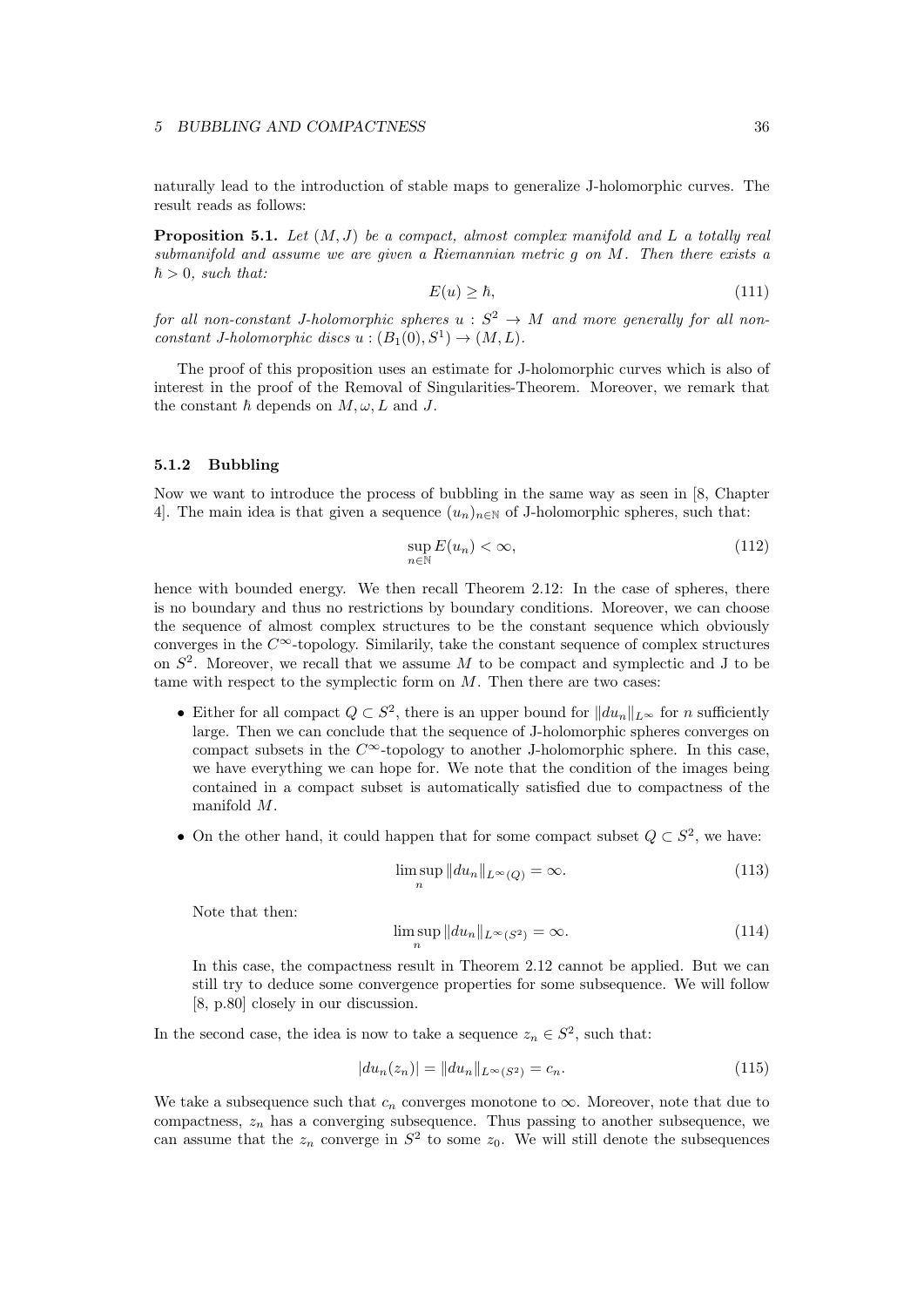the same way as the original sequences in order to avoid unnecessary subscript complications.

Next, we want to construct another sequence of maps from the one we have which will satisfy the condition needed in Theorem 2.12. This will lead to the "bubble" emerging in this case. The construction presented here is taken from [8], chapter 4, thus for further details we refer to said source.

The key idea is that we can reduce to local coordinates around  $z_0$  by using a holomorphic chart  $\phi : U \subset \mathbb{C} \to S^2$  such that  $0 \in U$  and  $\phi(0) = z_0$ . If we pull back the volume form *dvol*, we get using as usual the identification  $z = s + it$ :

$$
\phi^* dvol = \lambda^2 ds \wedge dt,\tag{116}
$$

for some function  $\lambda : U \rightarrow ]0; \infty[$ . Note that we use here that the orientation induced by the volume form coincides with the one given by the complex structure. By rescaling and possibly shrinking *U*, we can assume wlog:

$$
\lambda(0) = 1, \quad \frac{1}{2} \le \lambda(z) \le 2,\tag{117}
$$

for all  $z \in U$ . We now define an auxilliary sequence  $(\hat{u}_n)_{n \in \mathbb{N}}$  by:

$$
\hat{u}_n(z) := u_n(\phi(z)), \forall n \in \mathbb{N}, \forall z \in U.
$$
\n(118)

Similarily, we express the sequence  $(z_n)$  in these coordinates and set  $\hat{z}_n := \phi^{-1}(z_n)$ . Then, using the definition of the numbers  $c_n$  and the norm of the differentials, we see:

$$
c_n := ||du_n||_{L^{\infty}(S^2)} = |du_n(z_n)|
$$
  
=  $|d(\hat{u}_n \circ \phi^{-1})(z_n)|$   
=  $|d\hat{u}_n(\hat{z}_n)d\phi^{-1}(z_n)|$   
=  $|d\hat{u}_n(\hat{z}_n)||d\phi^{-1}(z_n)|$   
=  $|d\hat{u}_n(\hat{z}_n)|\lambda(\hat{z}_n)^{-1}$   
=  $\frac{|d\hat{u}_n(\hat{z}_n)|}{\lambda(\hat{z}_n)}$   
=  $\sup_{z \in U} \frac{|d\hat{u}_n(z)|}{\lambda(z)}$ . (119)

Moreover, it is clear by the established convergence of the sequence  $(z_n)_{n\in\mathbb{N}}$  that:

$$
\lim_{n \to \infty} \hat{z}_n = 0. \tag{120}
$$

Finally, we define for all  $n \in \mathbb{N}$  a map  $v_n : B_{c_n \epsilon}(0) \to M$  with  $\epsilon > 0$  small enough by:

$$
v_n(z) := \hat{u}_n\left(\hat{z}_n + \frac{z}{c_n}\right), \forall z \in B_{c_n \epsilon}(0). \tag{121}
$$

We want to check that this new sequence satisfies the conditions of Theorem 2.12 and has bounded energy. Therefore, we need to calculate norms of differentials and see:

$$
dv_n(z) = d\hat{u}_n \left(\hat{z}_n + \frac{z}{c_n}\right) c_n^{-1}.
$$
\n(122)

Thus by  $(119)$  and  $(117)$ , we see:

$$
||dv_n||_{L^{\infty}(B_{c_n\epsilon}(0))} \le 2.
$$
\n(123)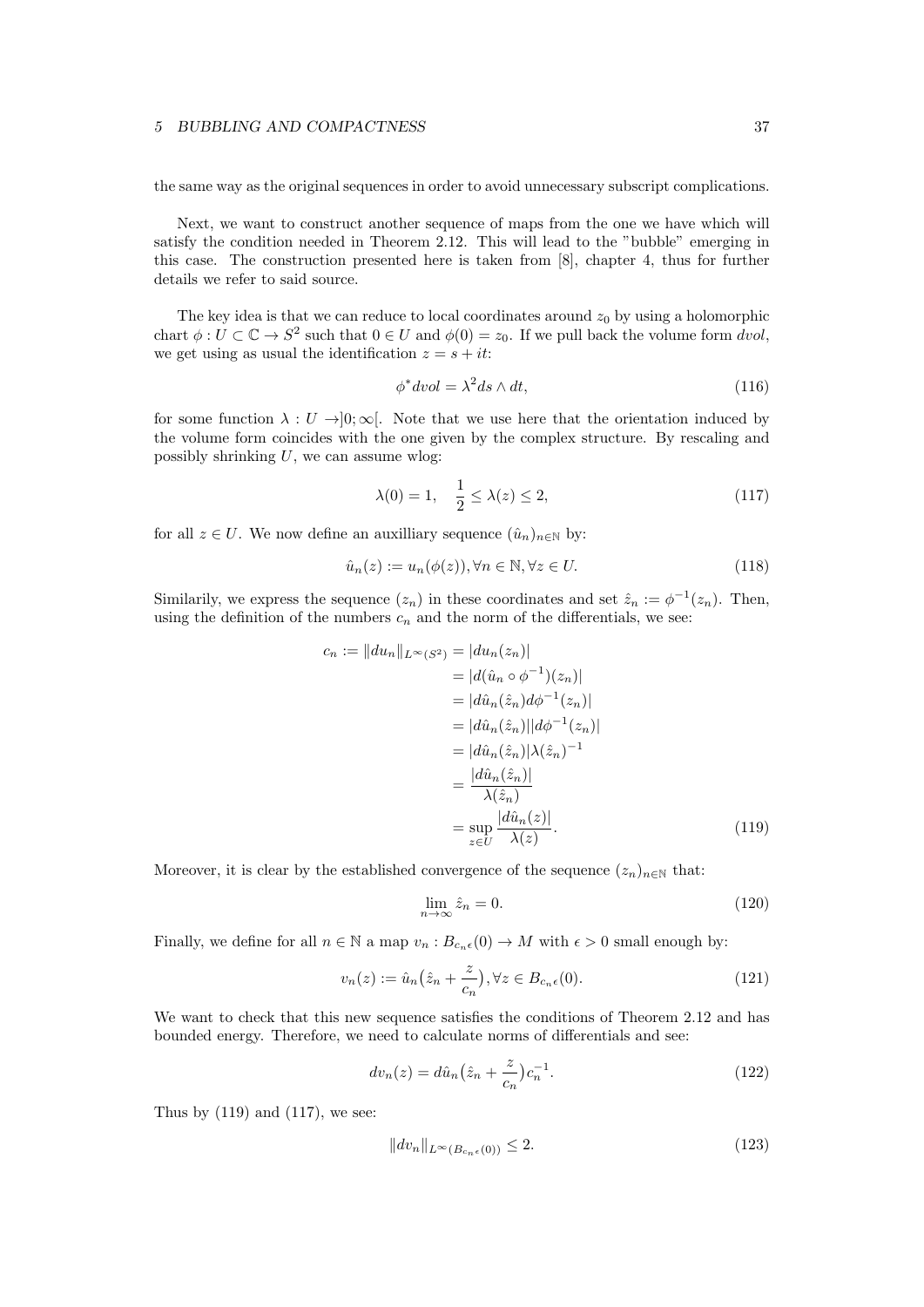Moreover, we also know that  $|dv_n(0)| \geq \frac{1}{2}$ . As for the energy, we note that we only used a conformal transformation to define  $v_n$  from  $\hat{u}_n$ , thus by our earlier considerations on conformal invariance in section 2:

$$
E(v_n; B_{c_n \epsilon}(0)) = E(\hat{u}_n; B_{\epsilon}(\hat{z}_n))
$$
  
\n
$$
\leq E(u_n),
$$
\n(124)

by using conformality of coordinate charts and positivity of the integrand. Therefore:

$$
\sup_{n \in \mathbb{N}} E(v_n) \le \sup_{n \in \mathbb{N}} E(u_n) < \infty. \tag{125}
$$

Due to boundedness, we can invoke Theorem 2.12 (by relabeling, we once more assume that already  $v_n$  itself is the desired sequence) to get a J-holomorphic map  $v : \mathbb{C} \to M$  and we notice:

$$
0 < E(v) \le \sup_{n \in \mathbb{N}} E(u_n),\tag{126}
$$

due to convergence by the compactness result and  $|dv(0)| \geq \frac{1}{2}$  by convergence. But finiteness of the energy enables us to remove the singularity at  $\infty$  of *v* by invoking the previously introduced Removal of Singularity-Theorem. Namely, as inversion is a conformal map, it preserves energy and thus  $\hat{v}(z) = v(1/z)$ ,  $\forall z \neq 0$  has again finite energy and is J-holomorphic. Invoking Theorem 5.1, we see that  $\hat{v}$  extends to a J-holomorphic map on  $\mathbb{C}$ . Therefore, *v* extends to a J-holomorphic sphere  $v : S^2 \to M$  with non-vanishing energy.

The map *v* is a so-called *bubble* formed by the sequence. It is an important feature that the bubble is nothing more than the limit of "magnifications" of the maps  $u_n$  of neighbourhoods where the differential become unbounded. The magnification process spreads the differential out, allowing us to bound it and in the process, we get a sequence for which the compactness result is then applicable. It is important to see that for small neighbourhoods of  $z_0$ , the maps  $u_n$  have positive energy at least  $E(v)$ , thus the bubble corresponds to concentration of the energy at a certain point. More precisely, we have:

$$
\liminf_{n \infty} E(u_n; B_{\epsilon}(z_0) \ge E(v), \tag{127}
$$

for any  $\epsilon > 0$ . This is due to the following estimate for any *R*:

$$
E(v; B_R(0)) = \lim_{n \to \infty} E(v_n; B_R(0))
$$
  
= 
$$
\lim_{n \to \infty} E(\hat{u}_n; B_{R/c_n}(\hat{z}_n))
$$
  

$$
\leq \liminf_{n \to \infty} E(u_n; B_{\epsilon}(z_0)),
$$
 (128)

by noticing  $\lim_{n\to\infty} R/c_n = 0$  and using conformal invariance. Taking  $R \to \infty$ , we get the desired concentration of energy.

#### 5.1.3 A few Examples

Next, we want to have a more concrete example to get a feeling for the process of Bubbling and therefore work out some of the examples presented in [8] in chapter 4. We will be working on *S*<sup>2</sup> with the Fubini-Study form as symplectic form which is compatible with the complex structure or on the unit disc in  $\mathbb{C}$ . If we consider a sequence  $(\phi_n)$  of Möbius transformations on  $S^2$  and note that in this case, we have for  $z \in \mathbb{C}$ :

$$
|d\phi_n(z)| := \sqrt{2} |\phi'_n(z)| \frac{1+|z|^2}{1+|\phi_n(z)|^2},\tag{129}
$$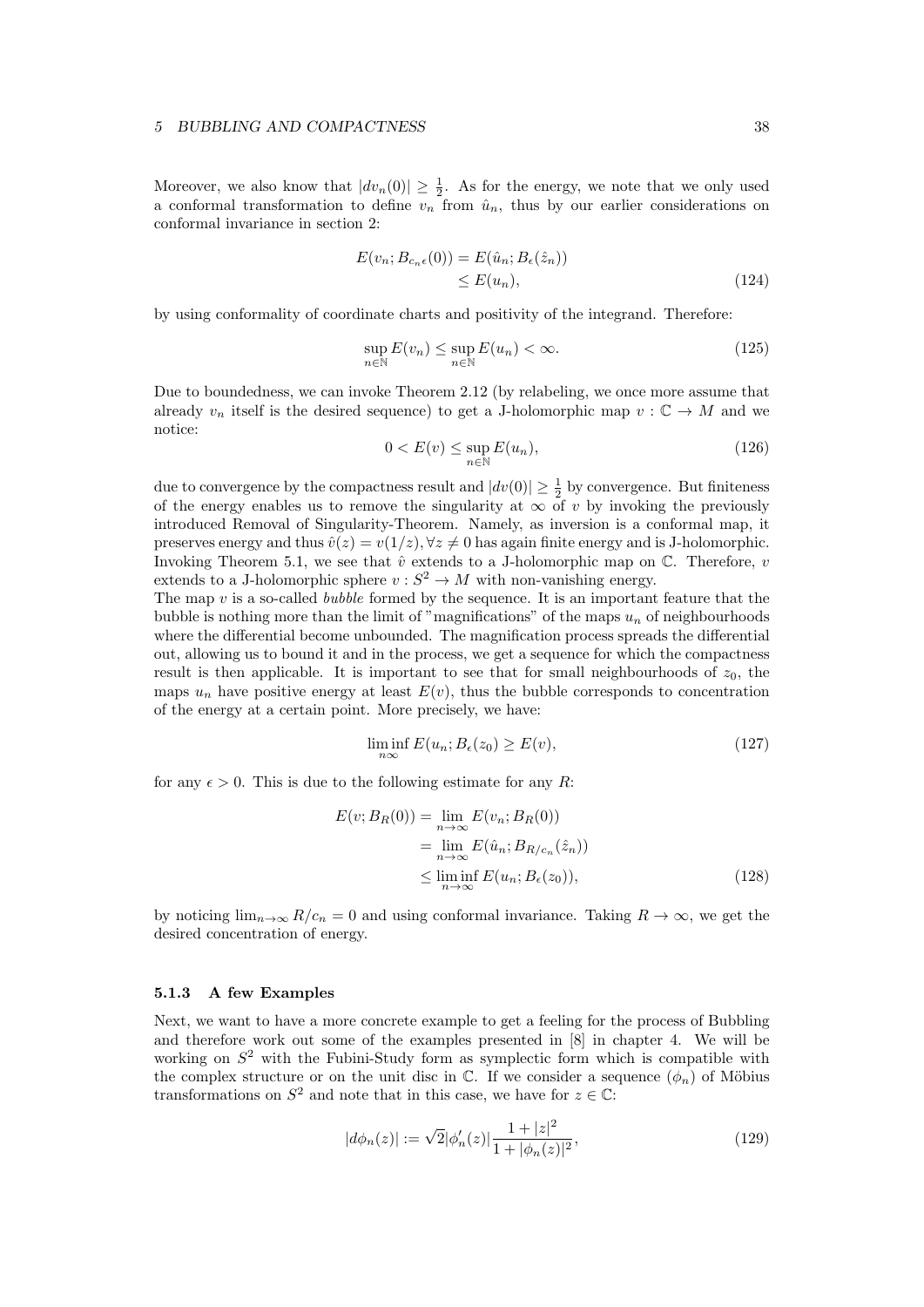we see that if the sequence of derivative is bounded, we can employ the compactness result Theorem 2.12. Note that we could have also deduced existence of a convergent subsequence directly using Arzela-Ascoli and Weierstrass' convergence result for holomorphic maps. But what happens when the transformations are unbounded? For example, we take:

$$
\phi_n(z) := \frac{z - z_n}{1 - z_n z}, \forall z \in \mathbb{C},\tag{130}
$$

where  $(z_n) \subset ]0,1[$  is a sequence converging to 1. Considering these maps on the unit disc, we see:

$$
\phi'_n(z) = \frac{1 - z_n^2}{(1 - z_n z)^2}.
$$
\n(131)

Note that this converges for  $n \to \infty$  to 0, if  $z \neq 1$ . But if  $z = 1$ , then the sequence diverges with generalized limit  $\infty$ . Also, we observe that on compact subsets  $B_1(0) \setminus \{1\}$  the sequence converges uniformly to 0. Here is an example where one observes bubbling. Note that  $\phi_n(1) = 1, \forall n \in \mathbb{N}$ , thus due to uniform convergence, arbitrarily small neighbourhoods of 1 get "stretched out" to cover the whole disc. This leads to unbounded derivatives and thus to a bubble, here a "bubble-disc".

Another example can be found by considering maps:

$$
u_n(z) := \frac{zp(z)}{(z - a_n)q(z)},
$$
\n(132)

for all *n* and all  $z \in S^2$  as our sequence of J-holomorphic curves. Moreover, we assume that *p, q* are coprime polynomials with  $p(0) = q(0) = 1$  and  $(a_n)$  is a sequence in  $S^2$  converges to 0, i.e. the "south pole". By direct calculation using the Fubini-Study structure, we see that a similar formula to (129) holds. Once again, we note that the sequence converges uniformly on compact subsets of  $S^2 \setminus \{0\}$  to  $u(z) = p(z)/q(z)$  by direct investigation. We want to show that there is a bubble forming. Calculating the derivative of the map, we see:

$$
u'_n(z) = \frac{(p(z) + zp'(z))(z - a_n)q(z) - zp(z)(q(z) + (z - a_n)q'(z))}{(z - a_n)^2 q(z)^2}.
$$
 (133)

Note that the derivatives are unbounded in 0, thus there will emerge a bubble in the limit. Therefore, we. again encounter an example of bubbling on the sphere.

For further examples, we refer as usual to [8], chapter 4.

#### 5.1.4 Compactness of Moduli Spaces

One important consequence of the bubbling process is that sometimes the Moduli spaces discussed earlier are compact after identifying reparametrisations of the same J-holomorphic sphere. In order to see this, we take  $A$  to be a homology class which minimizes energy, i.e.:

$$
[\omega] \cap [A] = \hbar,\tag{134}
$$

where  $\hbar$  is defined as before to be the infimum of possible values attained by the energy of non-constant J-holomorphic spheres. The main idea is now that if we consider the space  $\mathcal{M}^*(A;J)$  of simple J-holomorphic spheres with values in the compact symplectic manifold *M* with  $\omega$ -tame almost complex structure, then we can say more about its structure than before by using considerations involving bubbling. Namely, having a sequence of maps in this Moduli space and possibly reparametrising it using Möbius transformations, we see that either there is a converging subsequence or bubbling occurs. But note that the resulting bubble would have energy  $\geq \hbar$ . Thus all energy of the maps concentrates completely close to some point. But by reparametrising the sequence, we can show that this leads to a contradiction, thus we will have the following result: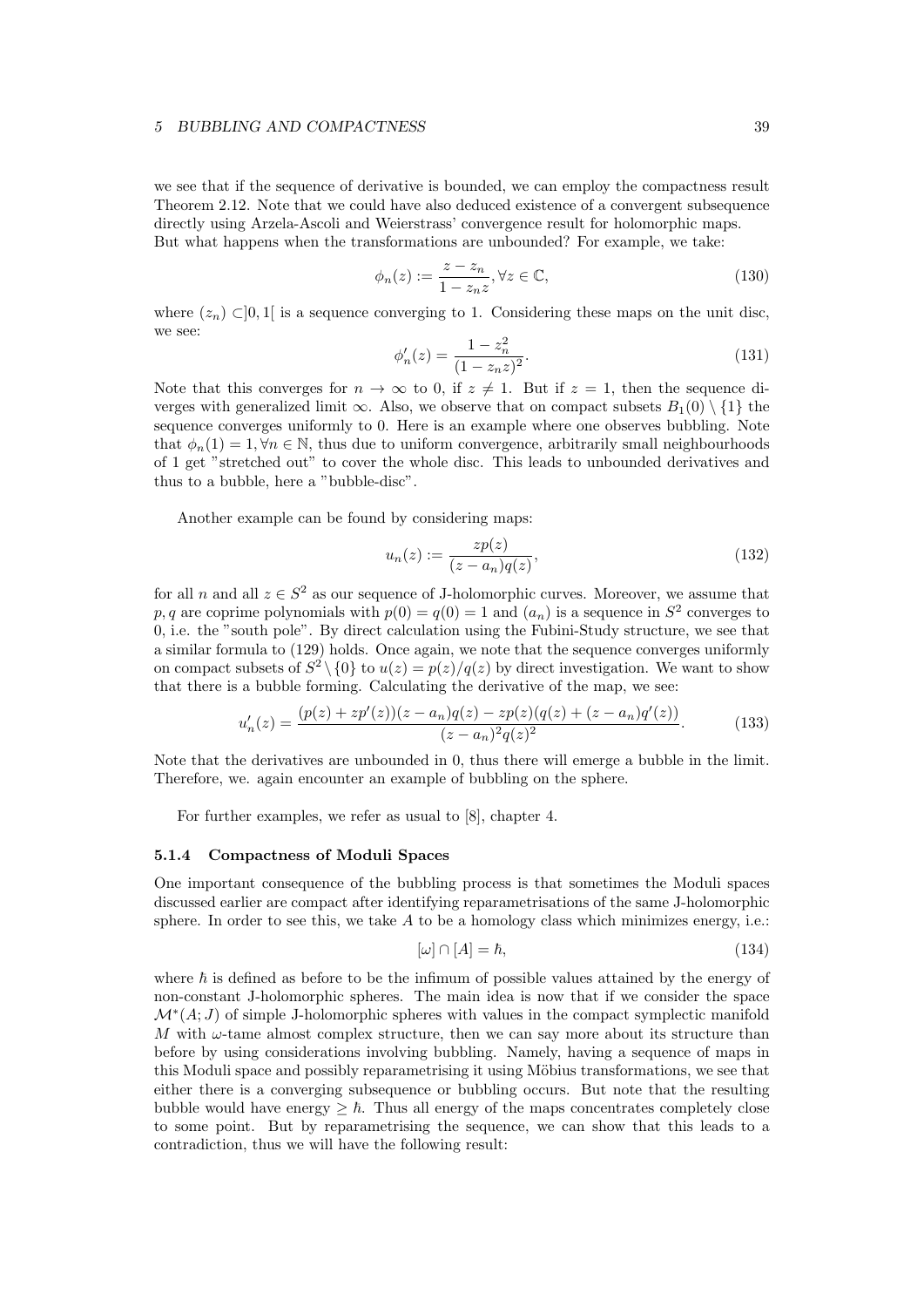**Theorem 5.2.** Let  $(M, \omega)$  be a compact symplectic manifold with J  $\omega$ -tame and A  $\in$  $H_2(M;\mathbb{Z})$  *be a spherical homology class with:* 

$$
[\omega] \cap [A] = \hbar,\tag{135}
$$

*i.e. a homology class in the image of the Hurewicz homomorphism*  $\pi_2(M) \rightarrow H_2(M;\mathbb{Z})$ *satisfying this condition. Then the Moduli space*  $\mathcal{M}(A; J)/PSL_2(\mathbb{C})$  *is compact, i.e. for* any sequence  $u_n : S^2 \to M$  of *J-holomorphic spheres in*  $\mathcal{M}(A; J)$ *, there exists a sequence of*  $\phi_n \in PSL_2(\mathbb{C})$ *, such that*  $u_n \circ \phi_n$  *has a*  $C^{\infty}$ -convergent subsequence.

We note that in the case of the theorem above, any J-holomorphic sphere representing *A* is necessarily simple and that the quotient can be identified with the space of all unparametrised J-holomorphic spheres representing *A*.

As an example, we remind ourselves of the example in Section 4. There, we have seen that  $\mathcal{M}^*([S^2 \times \{x_0\}], S^2; J) = \mathcal{M}^*([S^2], S^2; J_{S^2}) \times V$  for *V* compact, symplectic with trivial second homology group. By taking quotient with respect to reparametrisation and noticing that the homology class  $[S^2 \times \{x_0\}]$  satisfies the required condition, we note that:

$$
\mathcal{M}^*([S^2 \times \{x_0\}], S^2; J) / PSL_2(\mathbb{C}) = (\mathcal{M}^*([S^2], S^2; J_{S^2}) \times V) / PSL_2(\mathbb{C})
$$
  
\n
$$
\cong V,
$$
\n(136)

thus we see that the expected compactness is reflected by our calculations in this case. Note that we can interpret this by noting that through any point in  $V$ , there passes a Jholomorphic curve representing the class  $[S^2 \times \{x_0\}]$ . This will be useful in Section 6 when dealing with evaluation maps.

#### 5.2 Convergence of J-holomorphic Maps

In the last subsection, we have started to consider convergence and bubbling at a single point. If we have a general sequence of J-holomorphic spheres with values in some compact symplectic manifold *M* with tame almost complex structure *J*, then we can derive a stronger statement. Namely, up to finitely many points, where bubbling will occur, the sequence converges uniformly on compact subspaces in the  $C^{\infty}$ -topology and we can characterise the energy of the limit curve by the remaining energy which is not concentrated at the bubbling points. The following theorem states this more systematically:

**Theorem 5.3.** Let  $J_n$  be a sequence of  $\omega$ -tame almost complex structures on  $(M, \omega)$  con*verging to J* in the  $C^{\infty}$ -topology and  $U_n$  be a sequence of open sets in a Riemann surface  $\Sigma$ *, such that*  $\bigcup_n U_n = \Sigma$ *. Moreover, let*  $u_n : (U_n, U_n \cap \partial \Sigma) \to (M, L)$  *be a sequence of Jn-holomorphic curves with:*

$$
\sup_{n} E(u_n) < \infty,\tag{137}
$$

where *L* is a compact Lagrangian submanifold of *M*. Then there exists a subsequence  $(u_{n_k})$ , *a J-holomorphic curve*  $u : (\Sigma, \partial \Sigma) \to (M, L)$  and a finite set  $Z := \{z_1, \ldots z_l\} \subset \Sigma$ , such that *the following holds:*

- (i.)  $u_{n_k}$  *converges uniformly with all derivatives to u on compact subsets of*  $\Sigma \setminus Z$ *.*
- (ii.) *For every*  $j \in \{1, \ldots, l\}$  *and every*  $\epsilon > 0$ *, such that*  $B_{\epsilon}(z_j) \cap Z = \{z_j\}$ *, the limit:*

$$
m_{\epsilon}(z_j) := \lim_{n_k \to \infty} E(u_{n_k}; B_{\epsilon}(z_j)),
$$
\n(138)

*exists and is a continuous function of*  $\epsilon$  *as well as satisfying:* 

$$
m(z_j) := \lim_{\epsilon \to 0^+} m_{\epsilon}(z_j) \ge \hbar. \tag{139}
$$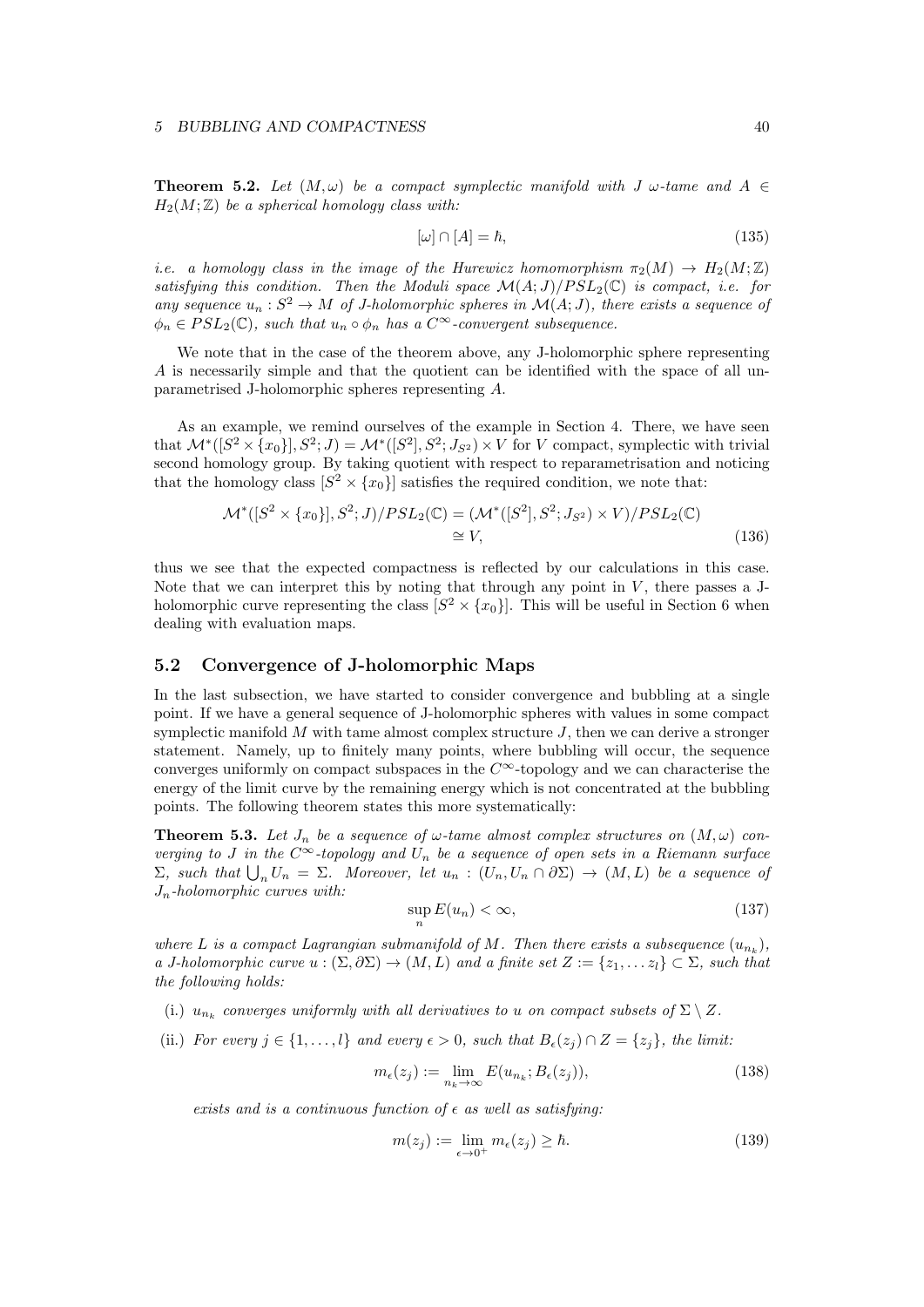(iii.) *For every compact subset*  $K \subset \Sigma$  *with*  $Z \subset \text{int } K$ *, we have:* 

$$
E(u;K) + \sum_{j=1}^{l} m(z_j) = \lim_{n_k \to \infty} E(u_{n_k};K).
$$
 (140)

For our application, the most important case is  $\Sigma = S^2$  which does not have a boundary. Thus the statement guarantees convergence uniformly with all derivatives up to some finite set of bubbling points with some continuity properties of the energy.

We note that the theorem stated here neither requires  $\Sigma$  to be compact nor to have no boundary.

The main idea in the proof is to first remove points until we can apply Theorem 2.12 to the remaining Riemann surface. This process will terminate, as only finitely many bubbles can emerge due to the energy bound. Note that due to the removal of singularities in Theorem 5.1, the limit map extends to the whole space. Thus statement (i.) is pretty easy to deduce.

The continuity of energy is deduced by using convergence on annuli between  $\epsilon$ -balls. The lower bound is due to similar considerations as we have made for our first description of bubbling. Note that here it becomes harder to prove the statement, if the Riemann surface has non-trivial boundary and we then need to prove a further lemma which mainly examines the convergence property of bubbling points which lie on the boundary.

The last part follows by removing small neighbourhoods around each bubbling point  $z_j$  in  $K$ and considering the limit as these balls let their radius go to 0. Note that on the remaining set, we have uniform convergence.

Note that for holomorphic functions, we know Weierstrass' Theorem which guarantees local uniform convergence of derivatives of a sequence of functions, if the sequence itself converges uniformly by using the standard representation formulae for the derivatives, see for example [5]. The following Lemma allows us to extend this statement to *J*-holomorphic curves in a similar way:

**Theorem 5.4.** Let  $J_n$ ,  $J$  and the other objects involved as in the previous theorem. Let  $U \subset \mathbb{C}$  *be an open subset and*  $u_n : U \to M$  *be a sequence of*  $J_n$ *-holomorphic curves which converge uniformly to some continuous map*  $u: U \rightarrow M$ *. Then u is even J*-holomorphic and the  $u_n$  even converge uniformly with all derivatives on compact subsets of U to  $u$ .

Note that any J-holomorphic curve can locally be seen as a J-holomorphic curve defined on an open subset of C due to Riemann surfaces being complex manifolds. Thus we can apply the statement locally if we have uniformly convergent sequences of pseudoholomorphic curves in our more general setting.

The proof is straight-forward, one just has to distinguish two cases as usual: Either we can apply the compactness result in Theorem 2.12, which immediately implies the statement given above, or there is a compact subset where the sequence of derivatives are unbounded. Thus we just have to consider the second case. Note that in this case, there will emerge a bubble at some point of the compact set where the sequence of derivatives is unbounded. Note that due to uniform convergence, the image of the bubble must lie in an arbitrarily small neighbourhood of the bubbling point. Thus the bubble is constant, which leads to a contradiction, as the energy will vanish.

Before finishing this subsection, we want refine the previous convergence result a bit. Namely, we want to get some connectedness property of the emerging bubbles to the limit curve which will become useful afterwards in our discussion of stable maps which basically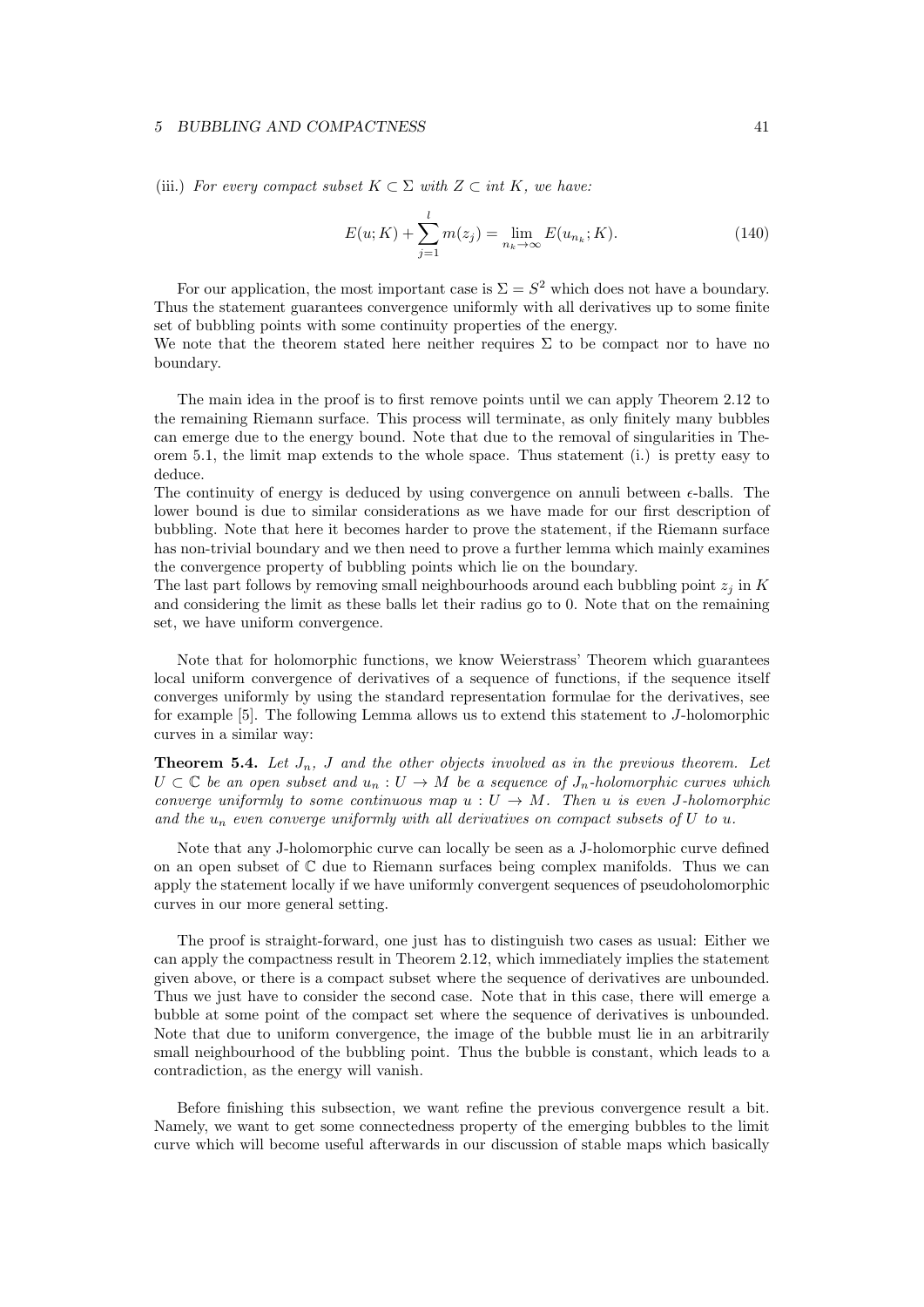are the limits of sequences of J-holomorphic curves with bounded energy. The result below heavily builds upon some energy estimates on cylinders and thus becomes more technical than the previous result.

**Theorem 5.5.** Let  $J_n$  be a sequence of tame almost complex structures on  $(M, \omega)$  converging *in the*  $C^{\infty}$ -*topology to J* and let  $z_0 \in \mathbb{C}$  as well as  $r > 0$ . Assume that  $u_n : B_r(z_0) \to M$  is *a sequence of*  $J_n$ -holomorphic curves and  $u : B_r(z_0) \to M$  is a *J*-holomorphic curve, such *that:*

- *u<sub>n</sub> converges uniformly with all derivatives to <i>u on compact subsets of*  $B_r(z_0) \setminus \{z_0\}$ .
- *• The following limit exists and is positive:*

$$
m_0 := \lim_{\epsilon \to 0^+} \lim_{n \to \infty} E(u_n; B_{\epsilon}(z_0)). \tag{141}
$$

*Then there exists a subsequence*  $(u_{n_k})$  and a sequence  $(\psi_{n_k}) \subset PSL_2(\mathbb{C})$  of Möbius trans*formations as well as a J-holomorphic sphere*  $v : S^2 \to M$  *and finitely many distinct points*  $z_1, \ldots, z_l, z_\infty \in S^2$ , such that:

- (i.)  $\psi_{n_k}$   $C^{\infty}$ -converges to  $z_0$  on every compact subset of  $S^2 \setminus \{z_{\infty}\}.$
- (ii.) The sequence  $v_{n_k} := u_{n_k} \circ \psi_{n_k}$  coverges to *v* uniformly with all derivatives on any *compact subset of*  $S^2 \setminus \{z_1, \ldots, z_l, z_{\infty}\}\$  *and the following limits exist and are positive:*

$$
m_j := \lim_{\epsilon \to 0^+} \lim_{n \to \infty} E(v_n; B_{\epsilon}(z_j)), \forall j \in \{1, \dots, l\}.
$$
 (142)

 $(iii.)$ 

$$
E(v) + \sum_{j=1}^{l} m_j = m_0.
$$
 (143)

(iv.) If *v* is constant, then  $l \geq 2$ .

Note that if we are given a sequence as in Theorem 5.3, then we can surely apply Theorem 5.5 on neighbourhoods of the bubbling points as the conditions are satisfied. The statement then tells us that a reparametrised sequence with reparametrisations from  $PSL_2(\mathbb{C})$  converges up to possibly bubbling at finitely many points.

The importance of conclusion (iv.) will become apparent in the context of stable maps where where we will see that it relates to stability conditions put on stable maps.

The next proposition will also beome important in the study of stable maps. It basically tells us that *v* and *u* are connected at the point  $u(z_0) = v(z_{\infty})$ .

**Proposition 5.2.** Let  $J_n \in \mathcal{J}_\tau(M,\omega)$ ,  $z_0 \in \mathbb{C}$  and  $u_n, u$  as in Theorem 5.5 and let  $\psi_{n_k}$ ,  $v$ and  $z_1, \ldots, z_l, z_\infty \in S^2$  *as in the conclusion of said theorem satisfying* (i.) *to* (iii.)*. Then we have*  $u(z_0) = v(z_{\infty})$  *and additionally, for every*  $\epsilon > 0$ *, there exists a*  $\delta > 0$  *and*  $n_0 \in \mathbb{N}$ *, such that:*

$$
d(z, z_0) + d(\psi_{n_k}^{-1}(z), z_{\infty}) < \delta \quad \Rightarrow \quad d(u_{n_k}(z), u(z_0)) < \epsilon,
$$
 (144)

*for every*  $n_k \geq n_0$  *and every*  $z \in S^2$ .

For the proofs of these results, we refer to [8, p.105] due to their technical nature. These results mainly rely on estimates of energies for cylinders/annuli.

#### 5.3 Stable Maps and Gromov Compactness

The upcoming section provides an overview of the main results concerning stable maps summarizing the exposition provided in [8], chapter 5.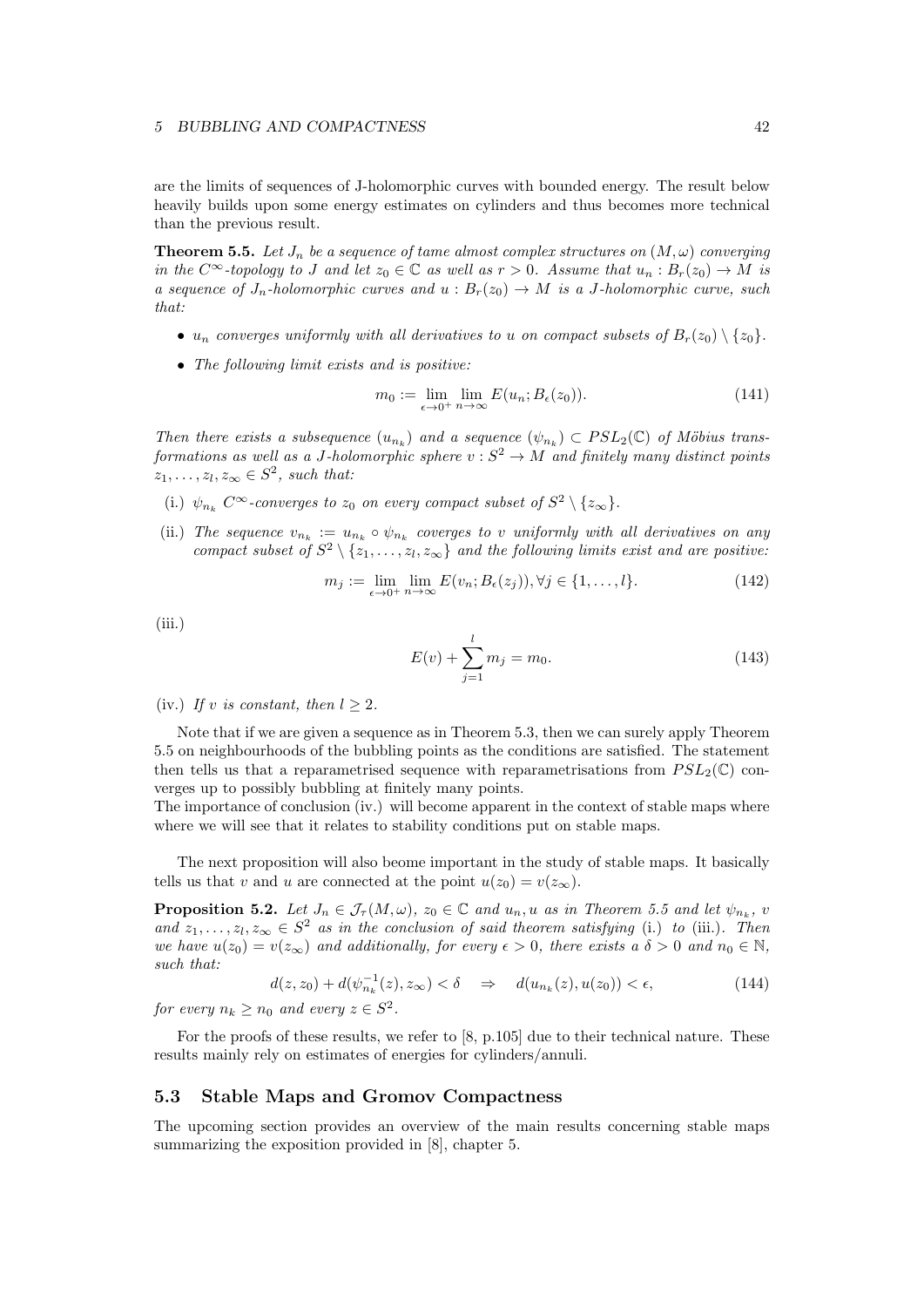#### 5.3.1 Definitions

Finally, we introduce the announced notion of stable maps as a generalisation of J-holomorphic curves in the spirit of our convergence considerations in the last subsection. Basically, a stable map is a collection of J-holomorphic spheres modeled on a tree in the graph-theoretical sense. We recall that a *n*-labelled tree  $(T, E, \Lambda)$ , given a non-negative integer *n*, is a tree  $(T, E)$  equipped with a function:

$$
\Lambda: \{1, \ldots, n\} \to T, i \mapsto \alpha_i. \tag{145}
$$

We moreover set for any  $\alpha \in T$ :

$$
\Lambda_{\alpha} := \{ i \in \{1, \dots, n\} | \Lambda(i) = \alpha \}. \tag{146}
$$

More precisely, we have the following definition:

**Definition 5.1.** *Given*  $(M, \omega)$  *a compact, symplectic manifold,*  $j \in \mathcal{J}_{\tau}(M, \omega)$ ,  $n > 0$  *and*  $(T, E, \Lambda)$  *an n*-labelled tree. A stable J-holomorphic map in M with *n* marked points *(modelled over*  $(T, E, \Lambda)$ *) is a tupel:* 

$$
(\mathbf{u}, \mathbf{z}) := (\{u_{\alpha}\}_{\alpha \in T}, \{z_{\alpha\beta}\}_{(\alpha,\beta)\in E}, \{\alpha_i, z_i\}_{i \in \{1,\dots,n\}}),
$$
\n(147)

*consisting of a collection of J-holomorphic spheres*  $u_{\alpha}: S^2 \to M$  *for each vertex*  $\alpha$  *of the tree T*, a collection of nodal points  $z_{\alpha\beta}$  *modelled on the set of (oriented) edges*  $(\alpha, \beta) \in E$ *of the tree and lastly a sequence of marked points*  $z_1, \ldots, z_n \in S^2$ , such that the following *conditions hold:*

• If  $\alpha, \beta \in T$  with  $(\alpha, \beta) \in E$ , then  $u_{\alpha}(z_{\alpha\beta}) = u_{\beta}(z_{\beta\alpha})$ , *i.e.* J-holomorphic spheres *corresponding to adjacent vertices of the tree map the nodal points corresponding to the edge to the same point in M. We denote the set of nodal points on the sphere corresponding to*  $\alpha \in T$  *by:* 

$$
Z_{\alpha} := \{ z_{\alpha\beta} | (\alpha, \beta) \in E \}. \tag{148}
$$

• For every  $\alpha \in T$  the nodal points in the  $\alpha$ -sphere  $Z_{\alpha}$  and the marked points  $z_i$  with  $i \in \Lambda_{\alpha}$  are pairwise distinct and called the special points. We denote these points by:

$$
Y_{\alpha} := Z_{\alpha} \cup \{z_i | i \in \Lambda_{\alpha}\}.
$$
\n(149)

• If  $u_{\alpha}$  is a constant map, then  $|Y_{\alpha}| \geq 2$ , this is called the stability condition.

Thus stable maps modelled on a given tree correspond to certain assignments of Jholomorphic spheres to each vertex. We note that in the bubbling process, we naturally encountered stable maps as limiting curves and by Proposition 5.2, these limiting curves have surely the first property. For the second one, we note that in the case of limits of *J*-holomorphic spheres, we do not need marked points, by Theorem 5.5 condition 3 is automatically satisfied without specifying further marked points.

Naturally, one can model stable maps on  $T \times S^2$  modulo the natural identifiction  $(\alpha, z)$  $(\beta, w) \Leftrightarrow (\alpha = \beta, z = w) \vee ((\alpha, \beta) \in E, z = z_{\alpha\beta}, w = z_{\beta\alpha}).$ 

Next, we note that the notion of energy naturally extends to stable maps by summing the energies of all individual *J*-holomorphic spheres:

$$
E(\mathbf{u}) := \sum_{\alpha \in T} E(u_{\alpha}), \tag{150}
$$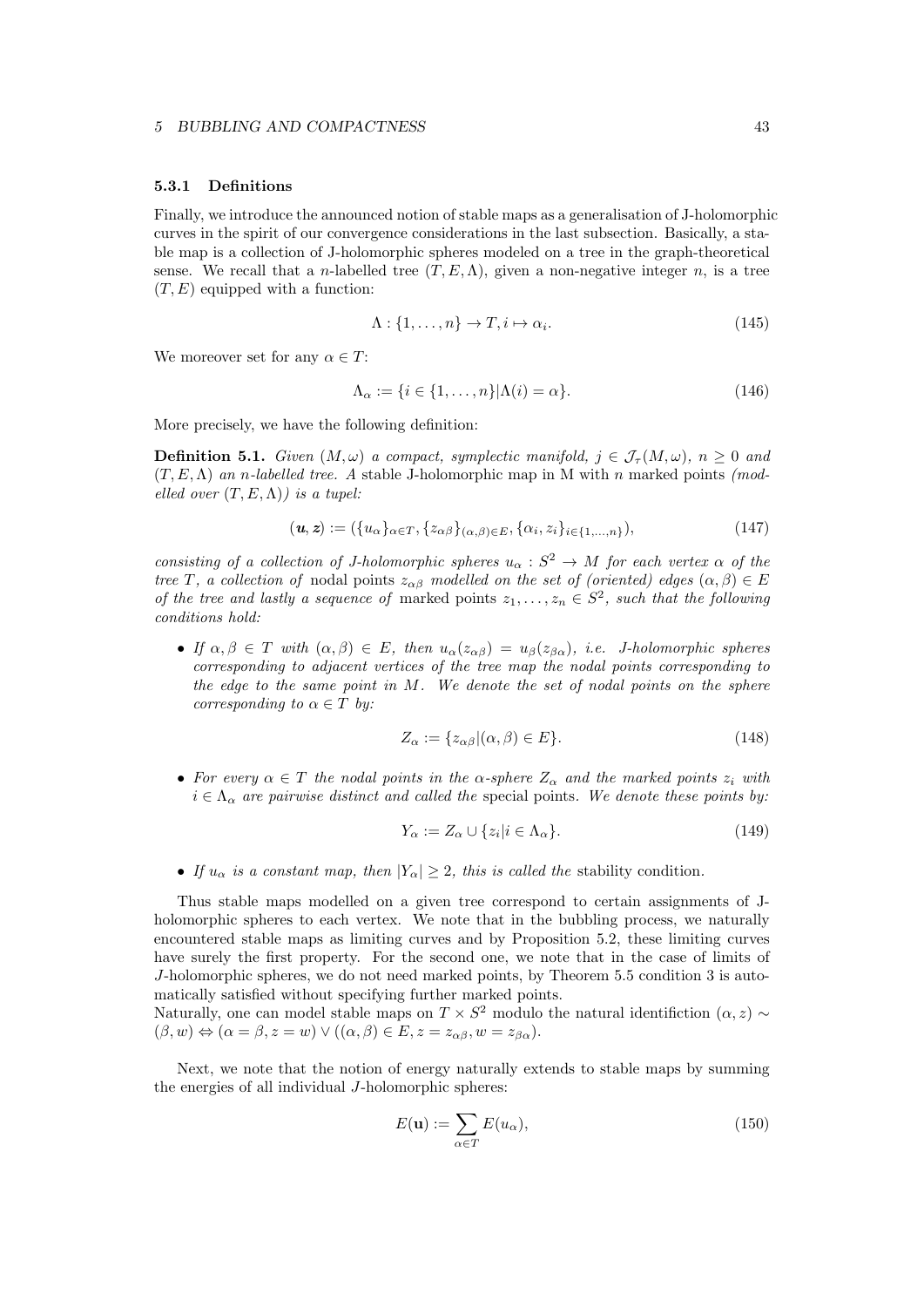and we define the energy of the subtree  $T_{\alpha\beta}$  resulting from taking the connected component of *T* containing  $\beta$  after removing the edge  $(\alpha, \beta) \in E$  by summing only over said subtree:

$$
m_{\alpha\beta}(\mathbf{u}) := \sum_{\gamma \in T_{\alpha\beta}} E(u_{\gamma}). \tag{151}
$$

This is inspired by the notion introduced in Theorems 5.3 and 5.5 which do relate to the energies of subtrees emerging from bubbling at points on the sphere. Similarily, we can define the homology class represented by a stable map by adding the homology classes represented by the individual *J*-holomorphic spheres.

We define an appropriate notion of equivalence of stable maps and thus a reparametrisation group. This will be important when defining more general Moduli spaces of stable maps:

**Definition 5.2.** *Two stable maps*  $(u, z)$  *and*  $(\tilde{u}, \tilde{z})$  *modelled over trees*  $(T, E, \Lambda)$  *and*  $(\tilde{T}, \tilde{E}, \tilde{\Lambda})$ *are called* equivalent, if there exists a tree isomorphism  $f: T \to \tilde{T}$  and a map  $\phi: T \to T$  $PSL_2(\mathbb{C}), \alpha \mapsto \phi_\alpha$ , such that:

$$
\tilde{u}_{(\alpha)} \circ \phi_{\alpha} = u_{\alpha}, \quad \tilde{z}_{f(\alpha)f(\beta)} = \phi_{\alpha}(z_{\alpha\beta}), \quad \tilde{z}_i = \phi_{\alpha_i}(z_i). \tag{152}
$$

*Note that thus*  $\tilde{\Lambda}_{(\alpha)} = \Lambda_{\alpha}, \forall \alpha \in T$ *.* 

We define the reparametrisation group  $G_T$  of stable map modelled on a tree  $(T, E, \Lambda)$ to be given by such collections of maps, where *f* is a tree automorphism of *T*. The group structure is defined by composition of the automorphisms and the fractional linear maps separately. Note that the group naturally acts on the set of all stable maps modelled on *T*. We remark that the stability condition ensures that the isotropy subgroup of *G<sup>T</sup>* of any stable map is finite as fractional linear maps are uniquely determined by fixing the values at three distinct points.

Similar to the generalisation of energy to include stable maps, we can say that a stable map represents a homology class  $A \in H_2(M; \mathbb{Z})$ , if:

$$
\sum_{\alpha \in T} u_{\alpha *} [S^2] = A. \tag{153}
$$

We then define  $\overline{\mathcal{M}}_{0,n}(M,A;J)$  to be the set of equivalence classes of stable maps modelled on *n*-labelled trees representing the homology class *A*. One important observation due to the Gromov Compactness result will yield that this space is actually a compact metrizable space. Moreover, we denote for any *n*-labelled tree *T* the set of all stable maps modelled on *T* representing *A* by  $\mathcal{M}_{0,T}(M,A;J)$  and we set  $\mathcal{M}_{0,T}(M,A;J) := \mathcal{M}_{0,T}(M,A;J)/G_T$ and call this space a *stratum* of the set  $\overline{\mathcal{M}}_{0,n}(M, A; J)$ . Note that hence  $\overline{\mathcal{M}}_{0,n}(M, A; J)$  is the union over all equivalence classes of trees *T* of the spaces  $\mathcal{M}_{0,T}(M,A;J)$ . We call the *top stratum* to be the space  $\mathcal{M}_{0,T}(M,A;J)$  where T is the unique tree on one vertex with an *n*-labelling. We abbreviate this space by  $\mathcal{M}_{0,n}(M, A; J)$  and similarily  $\mathcal{M}_{0,n}(M, A; J)$ . Notice that if  $A \neq 0$  and  $n = 0$ , then we have:

$$
\tilde{\mathcal{M}}_{0,0}(M,A;J) = \mathcal{M}(A;J), \quad \mathcal{M}_{0,n}(M,A;J) = \mathcal{M}(A;J)/PSL_2(\mathbb{C}),\tag{154}
$$

the usual Moduli space we have already encountered in Section 4. Moreover, if  $n = 1$ , we see:

$$
\tilde{\mathcal{M}}_{0,1}(M, A; J) = \mathcal{M}(A; J) \times S^2,
$$
\n(155)

and:

$$
\mathcal{M}_{0,1}(M,A;J) = \mathcal{M}(A;J) \times S^2 / PSL_2(\mathbb{C}) =: \mathcal{M}(A;J) \times_{PSL_2(\mathbb{C})} S^2.
$$
 (156)

These spaces naturally appear in the study of evaluation maps related to the non-squeezing theorem.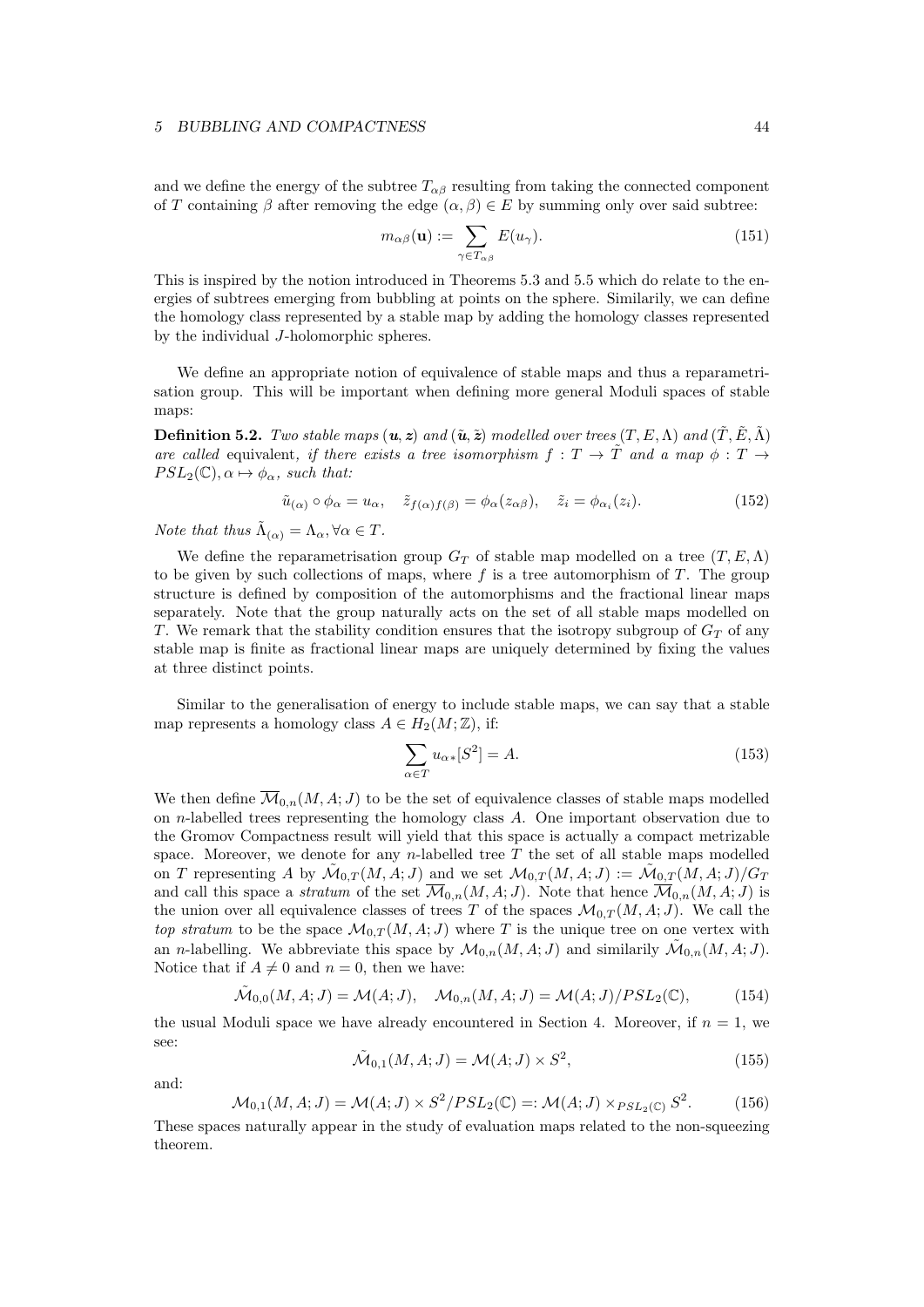#### 5.3.2 Gromov Convergence

Let us now introduce the notion of *Gromov convergence* of a sequence of J-holomorphic spheres with *n* marked points each, i.e. an appropriate notion of convergence in  $\mathcal{M}_{0,n}(M,A;J)$ :

**Definition 5.3.** Let  $J_k$  be a sequence of  $\omega$ -tame almost complex structures on M converging *in the*  $C^{\infty}$ -*topology to*  $J \in \mathcal{J}_{\tau}(M,\omega)$  *and let:* 

$$
(\mathbf{u}, \mathbf{z}) := (\{u_{\alpha}\}_{{\alpha \in T}}, \{z_{\alpha\beta}\}_{{(\alpha,\beta)\in E}}, \{\alpha_i, z_i\}_{1 \le i \le n})
$$
\n(157)

*be a stable map and*  $u_k : S^2 \to M$  *be a sequence of*  $J_k$ *-holomorphic spheres with n* distinct marked points  $z_1^k, \ldots, z_n^k \in S^2$ . The sequence  $(u_k, \{z_1^k, \ldots, z_n^k\}) = (u_k, \mathbf{z}_k)$  Gromov converges *to*  $(u, z)$ *, if there exists a family of Möbius transformations*  $\{\psi_k^{\alpha}\}_{{\alpha \in T},k \in \mathbb{N}}\}$  *such that the following holds:*

- (i.) For all  $\alpha \in T$ , the sequence  $u_k^{\alpha} := u_k \circ \psi_k^{\alpha}$  converges in the  $C^{\infty}$ -topology to  $u_{\alpha}$  on *compact subsets of*  $S^2 \setminus Z_\alpha$ *. This is also called the* Map property.
- (ii.) *If*  $(\alpha, \beta) \in E$ *, then:*

$$
m_{\alpha\beta}(u) = \lim_{\epsilon \to 0} \lim_{k \to \infty} E(u_k^{\alpha}; B_{\epsilon}(z_{\alpha\beta})).
$$
\n(158)

*This is also called the* Energy property*.*

- (iii.) *If*  $(\alpha, \beta) \in E$ , then the sequence  $\psi_k^{\alpha\beta} := (\psi_k^{\alpha})^{-1} \circ \psi_k^{\beta}$  converges to  $z_{\alpha\beta}$  in the  $C^{\infty}$ *topology on compact subsets of*  $S^2 \setminus \{z_{\beta\alpha}\}\$ . This is also called the Rescaling property.
- $(iv.)$   $z_i = \lim_{k \to \infty} (\psi_k^{\alpha_i})^{-1}(z_i^k), \forall i \in \{1, \ldots, n\}$ *. This is also called the* Marked Points property*.*

We note that the Map property basically tells us that the sequence of J-spheres in appropriate parametrisations converges up to bubbling at finitely many points. The Energy property guarantees that energy is preserved by the convergence process, i.e. the limit of the energy concentrated for the sequence at some point is the same energy as the one of the limiting stable map in the corresponding subtree. Rescaling describes the bubbling properties of the compositions of the rescalings. Moreover, as these compositions can be used to link  $u_k^{\alpha}$  and  $u_k^{\beta}$ , one can interpret the bubbling process in the Gromov convergent sequence from this point of view. Lastly, the Marked Points property just states pointwise convergence at the marked point.

Gromov convergent sequences have many interesting properties, among which we have the following special case of Gromov compactness:

**Theorem 5.6.** Let  $(M, \omega)$  be a compact symplectic manifold and  $J_k$  be a sequence of tame *almost complex structures on*  $M$  *converging to*  $J$  *in the*  $C^{\infty}$ -*topology.Moreover, assume that we have a sequence of J-spheres*  $u_k : S^2 \to M$  *with*  $\sup_{k \in \mathbb{N}} E(u_k) < \infty$  and *n-tuples of pairwise distinct marked points*  $z^k := (z_1^k, \ldots, z_n^k)$  *in*  $S^2$  *for all*  $k \in \mathbb{N}$ *. Then there is a stable* map  $(u, z)$  and a subsequence  $(u_{k_i}, z^{k_j})$ , such that  $(u_{k_i}, z^{k_j})$  Gromov converges to  $(u, z)$ .

Additionally, the limit of a Gromov convergent sequence is generally not unique due to the ambiguity in the choice of Möbius transformations. However, one can at least see that the limit is unique up to equivalence and thus Gromov convergence is well-defined on equivalence classes:

**Theorem 5.7.** Let  $J_k$  be a sequence of tame almost complex structures on M which con*verges in the*  $C^{\infty}$ *-topology to J* and assume that the sequence  $(u_k, z^k)$  of  $J_k$ -holomorphic *spheres with n distinct marked points Gromov converges to*  $(u, z)$  *and*  $(\tilde{u}, \tilde{z})$ *. Then these two stable maps are equivalent. Thus, limits of Gromov convergent sequences are well-defined up to equivalence.*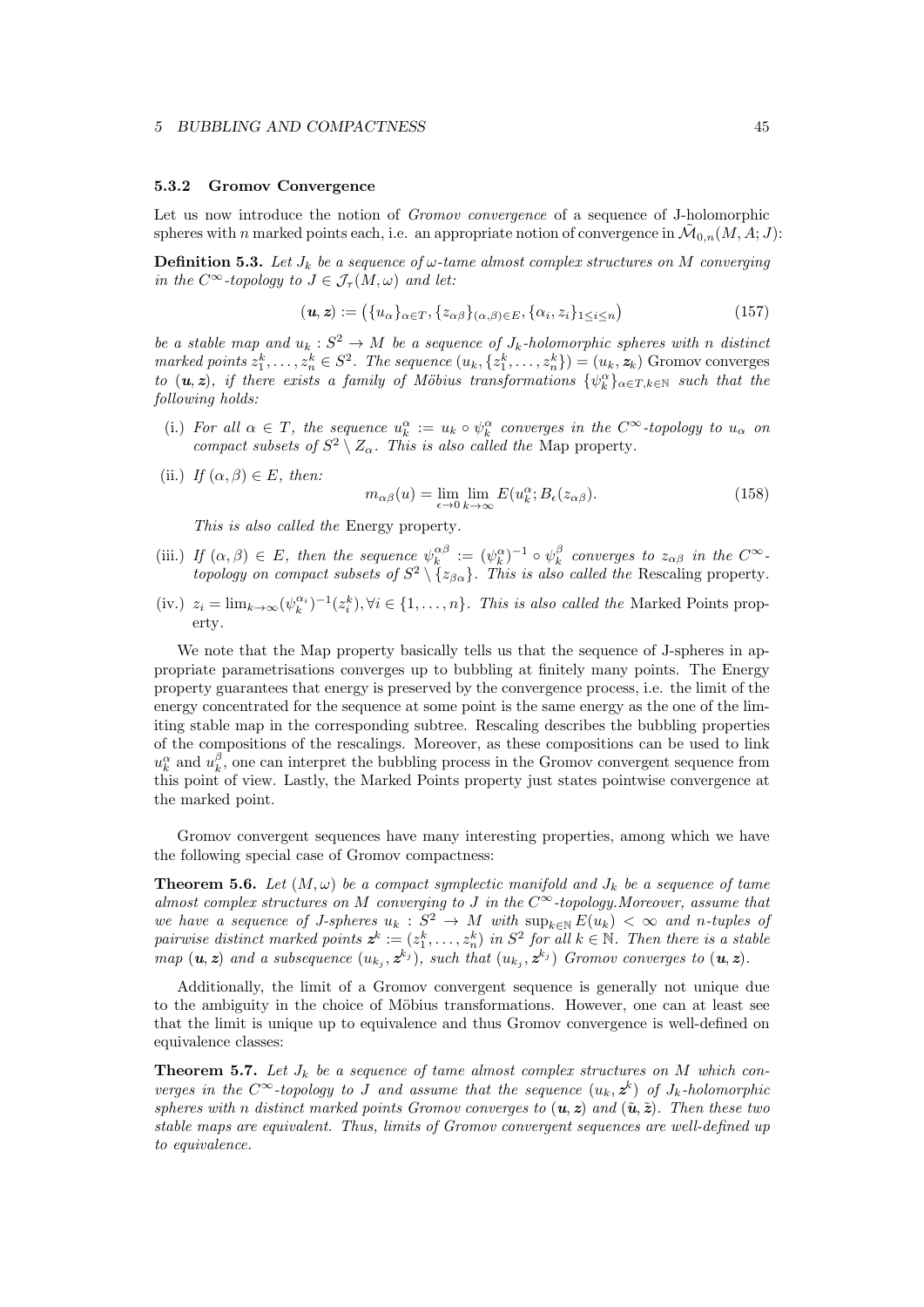Therefore, Gromov convergence gives us a welldefined notion of convergence on the set of equivalence classes of stable maps.

For the proof of these two important results, we refer to [8].

#### 5.4 Compactness and Metrization

We want to generalize the notion of Gromov convergence to general sequences of stable maps and then to generalize Gromov compactness to this new situation. Note that, due to the possibly different trees on which the stable maps are modelled, this is not completely straightforward. For this, we define:

**Definition 5.4.** Let  $J_k$  be a sequence of tame almost complex structures on  $(M, \omega)$  converg*ing to J in the*  $C^{\infty}$ -*topology.* A sequence

$$
(\mathbf{u}_k, \mathbf{z}_k) = (\{u_k^{\alpha}\}_{{\alpha \in T_k}}, \{z_{{\alpha}{\beta}}^k\}_{{\alpha}E{\beta}}, \{\alpha_i^k, z_i^k\}_{1 \le i \le n}),
$$
(159)

*of stable maps with n marked points each modelled on trees*  $T_k$  *is said to* Gromov converge *to a stable map:*

$$
(\mathbf{u}, \mathbf{z}) = (\{u^{\alpha}\}_{\alpha \in T}, \{z_{\alpha\beta}\}_{\alpha \in \beta}, \{\alpha_i, z_i\}_{1 \le i \le n}),
$$
\n(160)

*if and only if for sufficiently large*  $k \in \mathbb{N}$ *, there exists a surjective tree homomorphism:* 

$$
f_k: T \to T_k,\tag{161}
$$

*as well as a collection of Möbius transformations*  $\{\psi_k^{\alpha}\}_{\alpha \in T}$ , such that the following hold:

 $(MAP)$  *For every*  $\alpha \in T$ *, the sequence*  $u_k^{f_k(\alpha)} \circ \psi_k^{\alpha}$  *converges to*  $u^{\alpha}$  *uniformly on compact subsets of*  $S^2 \setminus Z_\alpha$  *with all derivatives.* 

 $(ENERGY)$ *If*  $\alpha E\beta$ , then:

$$
m_{\alpha\beta}(\mathbf{u}) = \lim_{\epsilon \to 0} \lim_{k \to \infty} E_{f_k(\alpha)}\Big(\mathbf{u}_k; \psi_k^{\alpha}\big(B_{\epsilon}(z_{\alpha\beta})\big)\Big). \tag{162}
$$

(RESCALING) If  $\alpha, \beta \in T$  are adjacent and  $k_j$  is a subsequence such that  $f_{k_j}(\alpha) =$  $f_{k_j}(\beta)$ , then  $\psi_{k_j}^{\alpha\beta} := (\psi_{k_j}^{\alpha})^{-1} \circ \psi_{k_j}^{\beta}$  converges to  $z_{\alpha\beta}$  uniformly with all derivatives on *compact subsets of*  $S^2 \setminus \{z_{\beta\alpha}\}.$ 

(NODAL POINT) If  $\alpha, \beta \in T$  are adjacent and again  $k_j$  a subsequence such that  $f_{k_i}(\alpha) \neq f_{k_i}(\beta)$ , then:

$$
z_{\alpha\beta} = \lim_{j \to \infty} (\psi_{k_j}^{\alpha})^{-1} \left( z_{f_{k_j}(\alpha)f_{k_j}(\beta)}^{k_j} \right). \tag{163}
$$

(MARKED POINT) *For all*  $1 \leq i \leq n$ , we have  $\alpha_i^k = f_k(\alpha_i)$  as well as:

$$
z_i = \lim_{k \to \infty} \left(\psi_k^{\alpha_i}\right)^{-1} (z_i^k). \tag{164}
$$

We note that the definition shares many features with our previous definition of Gromov convergence. The main differences are the necessity to include surjective tree homomorphisms to account for different modelling trees as well as including one futher condition, the *(NODAL POINT)* condition, as in our previous setup no such condition was necessary due to the sequence just consisting of J-holomorphic spheres together with some marked points.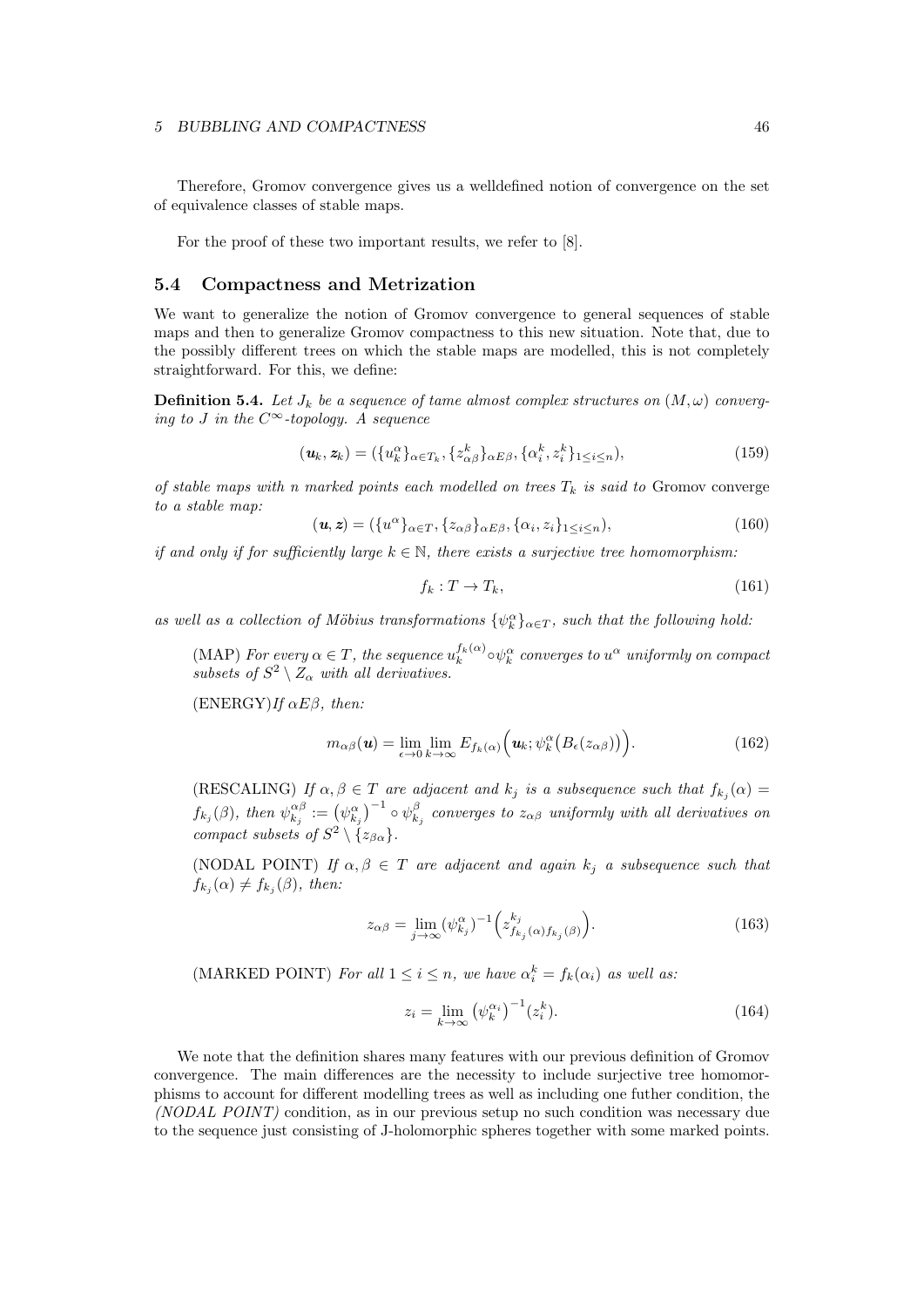The interpretation as previously discussed carry over to this more general notion.

The main interest in this complicated notion of convergence arises from the fact that we can easily generalize the Gromov convergence theorem to this setup. This is simply due to the fact that the energy bound provides us with an upper bound on the number of vertices in the tree and hence the stable maps of the sequence have are modelled on only finitely many possible trees. By choosing a subsequence, one might assume that they are all modelled on the same tree. Now apply our previous Gromov compactness result to stable maps which we get by considering just all J-holomorphic curves corresponding to a vertex in the common tree together with their marked points. To conclude, one just has to check that the resulting limiting stable maps form together a stable map and that all conditions for Gromov convergence are satisfied, which is now rather easy. For more details, we refer to [8, p.140 - 141].

Thus we have derived:

**Theorem 5.8** (Gromov Compactness). Let  $J_k$  be a sequence of tame almost complex struc*tures on a compact symplectic manifold M* which converges in the  $C^{\infty}$ -topology to J. More*over, assume that*  $(\mathbf{u}_k, \mathbf{z}_k)$  *is a sequence of stable maps with bounded energy, i.e.:* 

$$
\sup_{k \in \mathbb{N}} E(\mathbf{u}_k) < \infty,\tag{165}
$$

*then the sequence contains a Gromov convergent subsequence.*

Additionally, one can also generalize the uniqueness result for Gromov convergence to this situation.

Lastly for this section, we want to note that one can use the notion of Gromov convergence to introduce a topology on the space of equivalence classes of stable maps  $\overline{\mathcal{M}}_{0,n}(M,A;J)$ representing a certain homology class *A*. For this, define a set to be closed, if it is closed under Gromov convergent sequences. Due to certain properties of Gromov convergence, see [8, p.147], this yields a topology on said space. Moreover, this topology is even metrizable and  $\overline{\mathcal{M}}_{0,n}(M,A;J)$  is compact in this topology due to Gromov compactness and the fixed homology class providing a common bound on the energy. This in turn can be used in order to note that the evaluation maps which can be defined as in [8], are continuous with respect to the Gromov topology induced this way and such considerations will be useful in the context of Gromov-Witten invariants, where one proves that the evaluation map is a pseudocycle under certain conditions which leads to the definition of the Gromov-Witten invariants. For more details, we refer to [8, p.150] as well as [8, Chapter 6].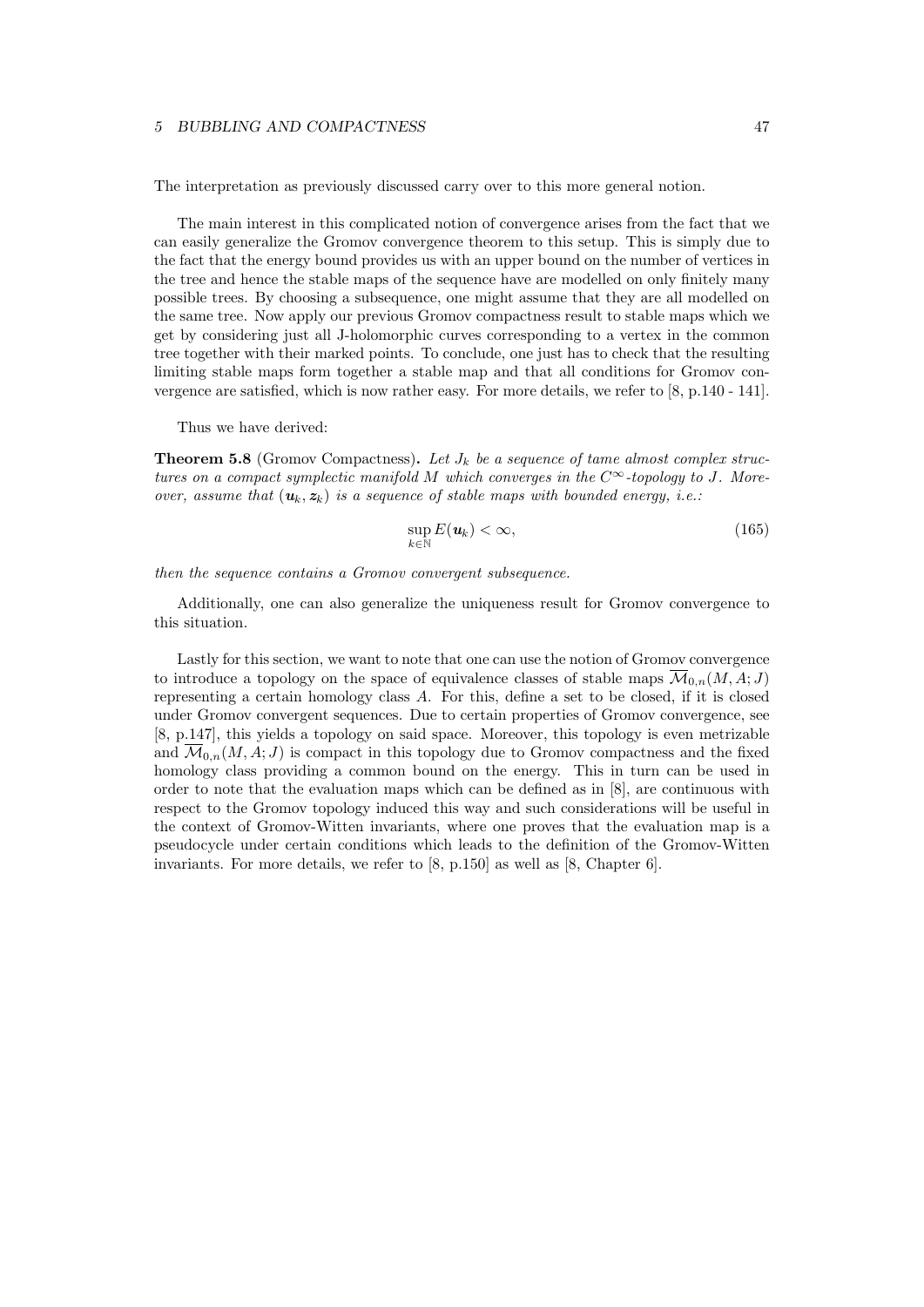### 6 Applications

Finally, after introducing several different notions of convergence of *J*-holomorphic maps, we are able to give some applications. We will be working on a proof of the non-squeezing theorem by using some considerations form Section 3 and evaluation maps. A key observation will be that in our situation, there are J-holomorphic spheres passing through any given point.

Using the non-squeezing theorem, we will be able to prove an interesting property of the group of symplectomorphisms, namely that it is closed under *C*0-limits. This follows from certain observations related to symplectic capacities and their invariance under symplectomorphism, which gives a useful characterisation of symplectomorphisms for our argument.

The presentation given in the upcoming section gives an overview over some of the ideas involved in the proof of the important results given. The treatment follows [8] and [7] and all results as well as the structure and presentation are taken from these sources.

#### 6.1 Linear Symplectic Results

We follow the presentation in [7, p.55 - 63]: The easiest examples of symplectomorphisms are the affine linear symplectic maps on  $\mathbb{R}^{2n}$ , where we equip  $\mathbb{R}^{2n}$  with the usual symplectic structure. These are maps  $\psi : \mathbb{R}^{2n} \to \mathbb{R}^{2n}$ , where:

$$
\psi(x) = Ax + b,\tag{166}
$$

with *A* being a symplectic matrix, i.e.  $A^T J_0 A = J_0$ . As usual,  $J_0$  denotes the standard almost complex structure endomorphism on this space, and *b* is any vector. As in [7, p.55], we will now outline how to deduce some properties of these maps. For this, we follow the notation in [7] and denote by:

$$
Z^{2n}(R) := B_R^2(0) \times \mathbb{R}^{2n-2}, \forall R \in \mathbb{R}_{>0},\tag{167}
$$

the cylinder of radius *R*. Let moreover  $e_1, \ldots, e_n, f_1, \ldots, f_n$  be the standard basis of  $\mathbb{R}^{2n}$ labelled in a way that they form a symplectic basis with  $e_i^T J_0 f_j = \delta_{ij}$ . We have the following theorem:

**Theorem 6.1** (Linear Non-Squeezing Theorem). If  $\psi$  is an affine linear symplectic map *such that for some*  $r, R > 0$ *:* 

$$
\psi\big(B_r^{2n}(0)\big) \subset Z^{2n}(R),\tag{168}
$$

*then*  $r < R$ *.* 

The main idea of the proof as given in [7, p.55] is to first reduce to the case  $r = 1$  for simplicity and then express the condition  $\psi(B_1^{2n}(0)) \subset Z^{2n}(R)$  by the following inequality:

$$
\sup_{\|x\|=1} ((\langle e_1, \psi(x) \rangle)^2 + (\langle f_1, \psi(x) \rangle)^2) \le R^2.
$$
\n(169)

This follows immediately by using the definition of our basis. Then by inserting the definition of  $\psi$  as an affine linear map and cleverly choosing x, we get the desired result.

Theorem 6.1 basically tells us that one cannot embed balls of large radius into smaller cylinders. Therefore, from a symplectic viewpoint, there must be a difference between these two spaces which the symplectic structure is able to detect. This naturally leads to the notion of symplectic width which forms an invariant for subsets and is invariant under symplectic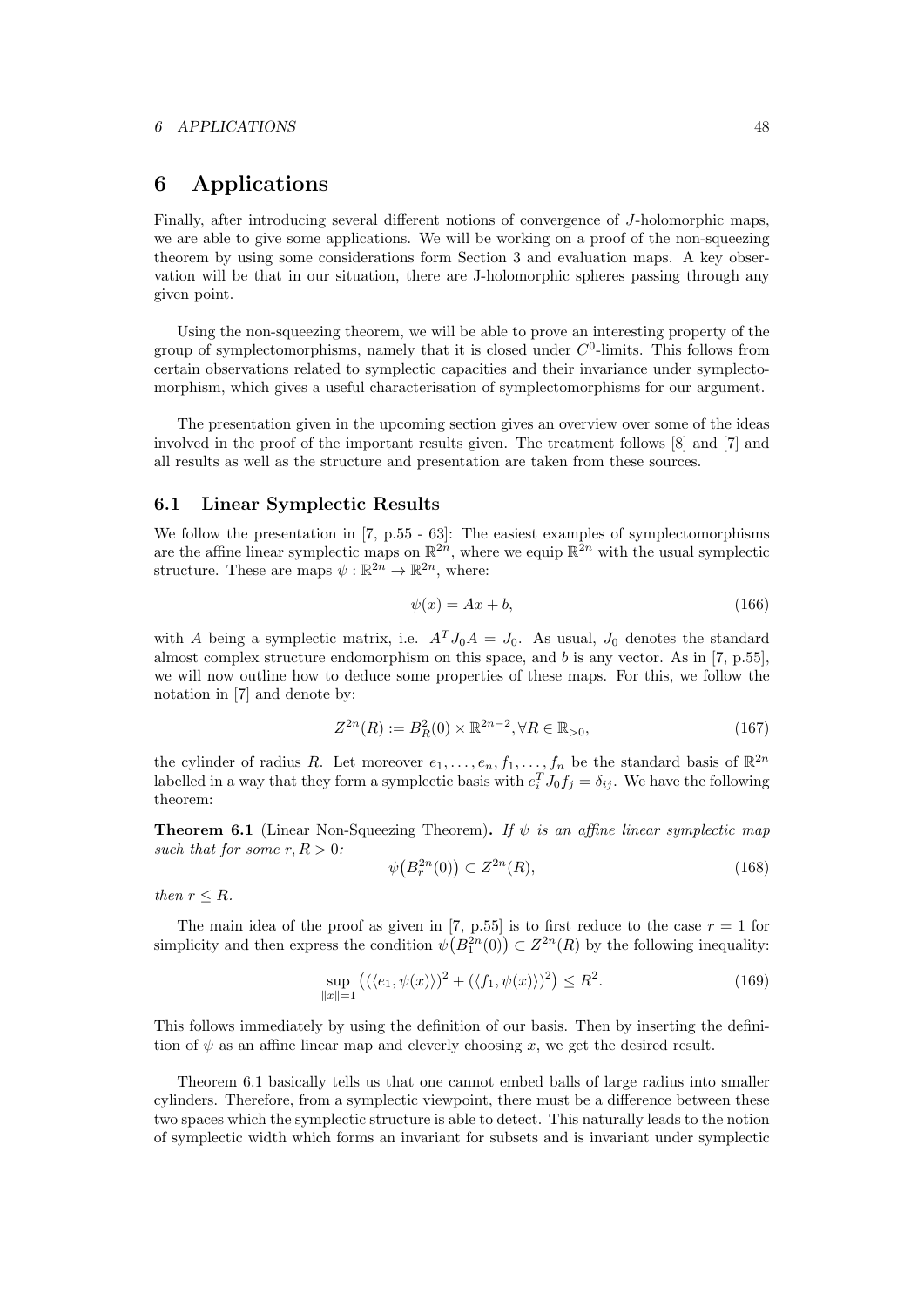linear maps.

It is remarkable, that having the non-squeezing property, i.e. that a map satisfies the property of Theorme 6.1, characterises symplectic and anti-symplectic maps, i.e. we have the following result:

**Theorem 6.2.** Let *A* be a non-singular matrix, such that  $A, A^{-1}$  both have the non-squeezing *property, i.e.:*

$$
\forall r, R > 0: A\big(B_r^{2n}(0)\big) \subset Z^{2n}(R) \Rightarrow r \le R,\tag{170}
$$

and similarily for  $A^{-1}$ . Then A is either symplectic or anti-symplectic.

For a proof, we refer to [7, p.56].

#### 6.2 Non-Squeezing Theorem

After having seen the linear version of the Non-Squeezing Theorem, we will now state the result for more general symplectomorphisms as in [8]:

**Theorem 6.3** (Non-Squeezing Theorem). Let  $i: B_r^{2n}(0) \to \mathbb{R}^{2n}$  be a symplectic embedding *with respect to the usual symplectic structure, such that:*

$$
i\big(B_r^{2n}(0)\big) \subset Z^{2n}(R). \tag{171}
$$

*Then*  $r \leq R$ *.* 

The main idea of the proof which is presented in [8] is to reduce our considerations to symplectic embeddings of the ball into  $B_R^2 \times V$ , where *V* is a closed symplectic manifold of dimension  $2n-2$  which is aspherical. One does this by embedding  $\mathbb{R}^{2n-2}$  symplectically into a symplectic torus. Moreover, we next embed the ball  $B_r^2(0)$  symplectically into  $\mathbb{CP}^1 \approx S^2$ . Then, we recall from Section 3, where we have seen that the Moduli space for the product space  $S^2 \times V$  is  $2n + 4$  dimensional. By considering the evaluation map:

$$
ev: \mathcal{M}^*(A, J) \times S^2 \to S^2 \times V,
$$
\n(172)

we note that the map is invariant under the action of the Möbius group  $G = PSL_2(\mathbb{C})$ , thus we get a map:

$$
ev: \mathcal{M}^*(A, J) \times_G S^2 \to S^2 \times V. \tag{173}
$$

Note that now the RHS is a compact manifold of dimension 2*n*. Moreover, due to our calculations in Section 4, we know that the map has degree 1. By cobordisms, this thus holds for all regular almost complex structures.

This will now become our main ingredient to prove the Non-Squeezing Theorem. Namely, we have that through every point in  $S^2 \times V$ , there passes a J-holomorphic curve, thus especially through the image of the center of the ball  $B_r^{2n}(0)$  under the embedding. Pulling this J-holomorphic sphere back to a J-holomorphic curve in  $B_r^{2n}(0)$  results in a minimal surface in  $B_r^{2n}(0)$  through the origin due to the almost complex structure on the ball being the standard one and therefore, the result now follows by seeing that the area of the J-curve must be bigger or equal than  $\pi r^2$  and the area can be calculated directly by using integrals of the symplectic structures. For more details, we refer to [8, p.8,p.323].

Additionally, we would like to mention that in [8], another proof of this theorem is outlined in chapter 9. The proof there uses complex blow-up techniques rather than minimal surface theory to arrive at the desired conclusion.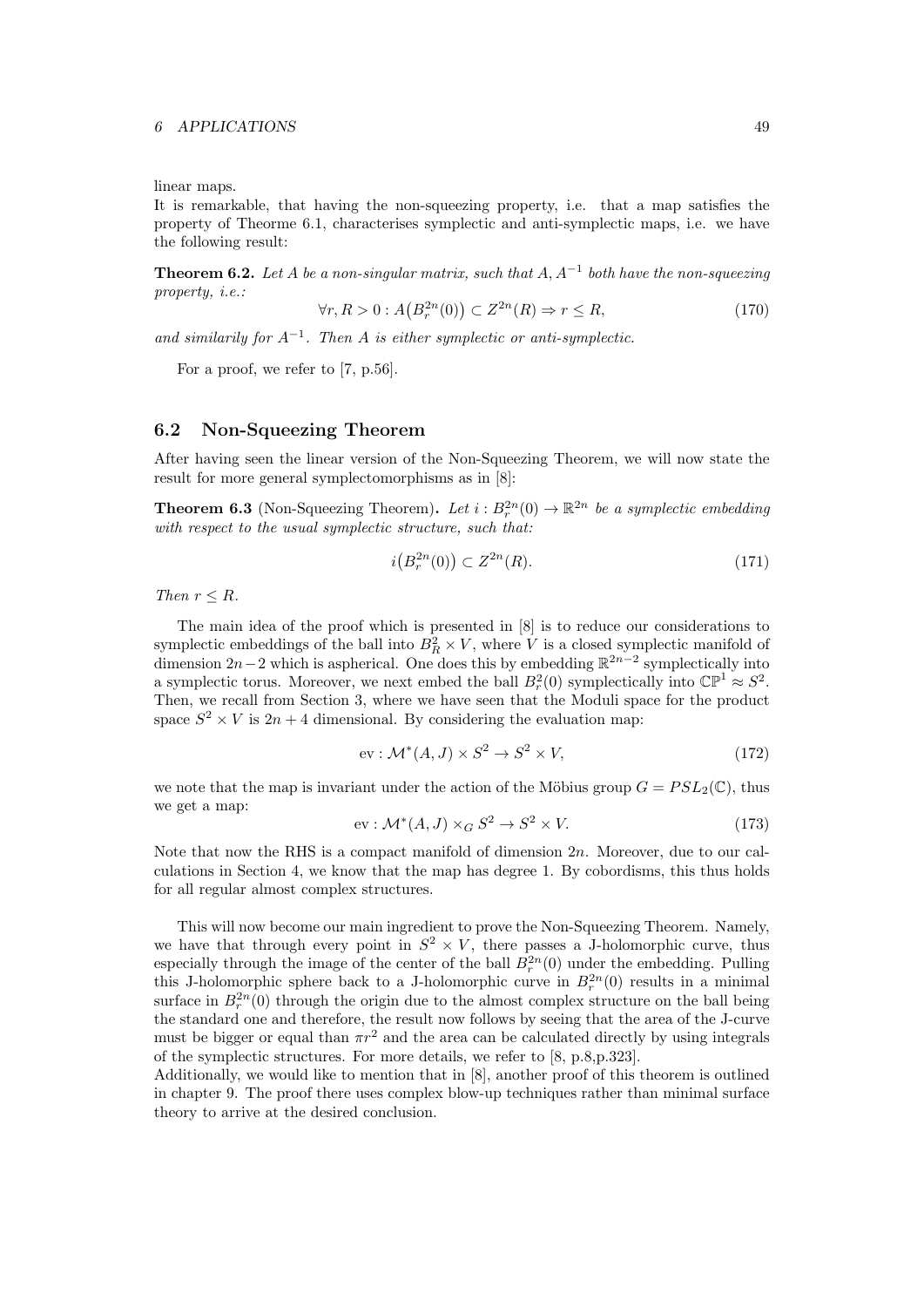#### 6.3 Group of Symplectomorphisms

Again, our treatment, definitions and results follow closely the one given in [7, p.457]: The Non-Squeezing Theorem has some interesting applications. For example, we can use it to deduce that symplectomorphisms are stable under  $C<sup>0</sup>$ -limits. But before we are able to deduce this statement, we have to derive a characterisation of symplectomorphisms which uses symplectic capacities:

**Theorem 6.4.** Let  $\psi : \mathbb{R}^{2n} \to \mathbb{R}^{2n}$  be a diffeomorphism and let c be a symplectic capacity *on*  $\mathbb{R}^{2n}$  *with*  $c(B_1^{2n}(0)) = c(Z^{2n}(1)) = \pi$ *, then the following are equivalent:* 

- *• preserves the symplectic capacity of ellipsoids*
- *• is either a symplectomorphism or an anti-symplectomorphism*

We note that a *symplectic capacity*  $c$  on  $\mathbb{R}^{2n}$  is nothing else than a map assigning to each  $A \subset \mathbb{R}^{2n}$  a number  $c(A) \in [0, \infty]$ , such that the following properties hold for this map:

- If there is a symplectomorphism  $\psi$  on  $\mathbb{R}^{2n}$ , such that  $\psi(A) \subset B$  for some subsets  $A, B \subset \mathbb{R}^{2n}$ , then  $c(A) \leq c(B)$ . This is called the *monotonicity property*.
- For all  $\lambda > 0$ , we have  $c(\lambda A) = \lambda^2 c(A)$ . This is called the *conformality property*.
- $c(B_1^{2n}(0)) > 0$  and  $c(Z^{2n}(1)) < \infty$ . This is called the *non-triviality* condition.

Note that one can use the Non-Squeezing Theorem to construct a symplectic capacity by defining:

$$
\overline{c}(A) := \inf \{ \pi r^2 | A \text{ embeds symplectically into } Z^{2n}(r) \},\tag{174}
$$

for all  $A \subset \mathbb{R}^{2n}$ . That it fullfills the properties of a symlectic capacity follows directly from the definition. Moreover, one sees that  $\bar{c}(B_1^{2n}(0)) = \bar{c}(Z^{2n}(1)) = \pi$ . Using the theorem above, we can now deduce:

**Theorem 6.5.** For every symplectic manifold  $(M, \omega)$ , the group of symplectomorphisms of *the manifold*  $M$  *to itself is closed under*  $C^0$ *-limits in the space of all diffeomorphisms.* 

The idea of the proof is to consider everything locally, as being a symplectomorphism is a local property of a diffeomorphism. Thus one can reduce to the case  $M = \mathbb{R}^{2n}$  via Darbouxcharts. Then one uses symplectic capacities to deduce that the limiting map preserves symplectic capacity of ellipsoids which in turn implies that the map needs to be symplectic or anti-symplectic. One concludes that it is symplectic by considering product maps which again are symplectic and by similar reasoning lead to a symplectic or anti-symplectic limit. But this leads to the observation that the limit map must have been a symplectomorphism and hence we are done.